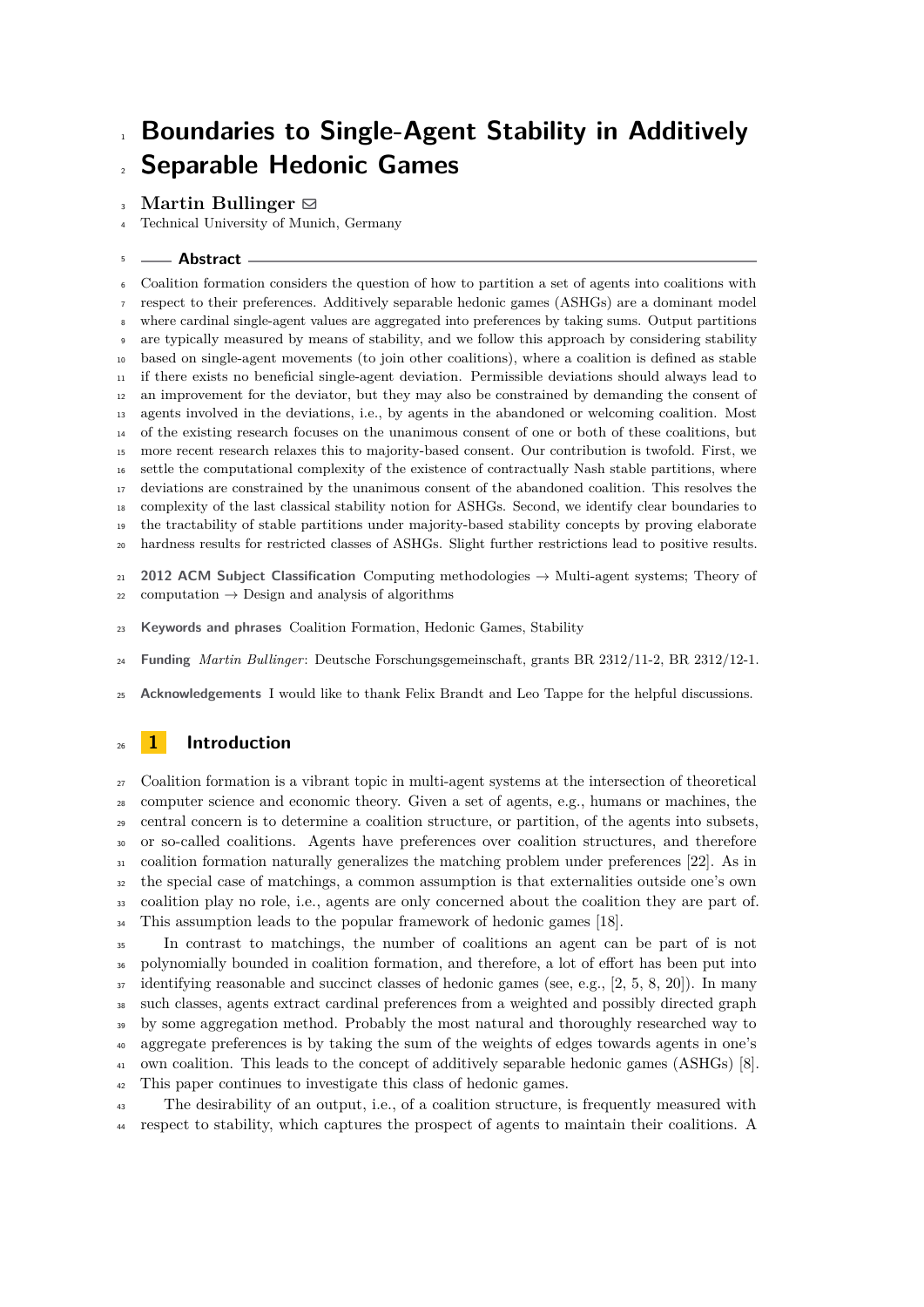coalition structure is stable if no single agent or group of agents has an incentive to deviate by leaving their coalitions and joining other coalitions or forming new coalitions. Depending <sup>47</sup> on the requirements that deviators need to meet, one can define various specific stability notions. In this paper, we focus on stability based on single-agent deviations. This means that a deviation consists of a single agent that abandons her current coalition to join another existing coalition or to form a new coalition of her own.

 In this case, a reasonable minimum requirement is that a deviating agent should improve her coalition. If no such deviation is possible, then a coalition structure is said to be Nash stable. However, this leads to an immensely strong stability concept because the deviation is only constrained weakly. As a consequence, Nash stable outcomes hardly ever exist. For instance, consider a game with two agents *x* and *y* where *x* prefers to form a coalition with *y* over staying alone, whereas *y* prefers to stay alone. Then, *x* always has an incentive to join *y* whenever she is in a coalition of her own, whereas *y* would always leave *x*. Such run-and-chase situations occur in most classes of hedonic games.[1](#page-1-0) 

 Therefore, various weakenings of Nash stability have been proposed. These restrict the possible deviations by adding further requirements on other agents involved in the deviation. Typically, two types of constraints are considered, namely the demanding of some kind of consent from the abandoned or the welcoming coalition, respectively. Most of the research has focused on the unanimous consent of these coalitions. This leads to the concepts of contractual Nash stability and individual stability where all agents in the abandoned or welcoming coalition have to approve the deviation. Still, unanimous consent of involved coalitions is a strong requirement. Hence, a reasonable compromise is to merely demand partial consent. Therefore, we also study stability where deviations are constrained by the approval of a majority vote of the abandoned or welcoming coalition.

# **1.1 Contribution**

 Our contribution is twofold. First, we settle the complexity of the existence problem of contractually Nash stable coalition structures. Despite knowing for quite long that No- instances, i.e., additively separable hedonic games which do not admit a contractually Nash stable coalition structure, exist [\[28\]](#page-14-0), detailed computational investigations of single-agent stability during the last decade have left this problem open [\[10,](#page-13-6) [29\]](#page-14-1). Hence, we complete the picture of the complexity of unanimity-based single-agent stability concepts in ASHGs.

 Second, we investigate majority-based stability concepts. We will show that, even under  $\pi$  significant weight restrictions, stable coalition structures need not exist and we can leverage No-instances to obtain computational intractabilities. This complements very recent results  $\gamma$ <sup>9</sup> by Brandt et al. [\[10\]](#page-13-6) and resolves problems left open by this work. In particular, we completely pinpoint the complexity of majority-based stability notions in friends-and-enemies games 81 and appreciation-of-friends games.

<sup>82</sup> These results are in line with the repeatedly observed theme in hedonic games research <sup>83</sup> that the existence of counterexamples is the key to computational intractabilities (see, e.g.,  $[3, 10, 11, 16, 29]$  $[3, 10, 11, 16, 29]$  $[3, 10, 11, 16, 29]$  $[3, 10, 11, 16, 29]$  $[3, 10, 11, 16, 29]$  $[3, 10, 11, 16, 29]$  $[3, 10, 11, 16, 29]$  $[3, 10, 11, 16, 29]$  $[3, 10, 11, 16, 29]$ .  $^2$  $^2$  On the other hand, we demonstrate that the observed intractabilities lie at the computational boundary by carving out further weak restrictions that lead to the existence and efficient computability of stable states.

<span id="page-1-0"></span> Notably, Nash stable coalition structures always exist in ASHGs if the input graph is symmetric [\[8\]](#page-13-4), and in a generalization of this class of games called subset-neutral hedonic games [\[27\]](#page-14-2).

<span id="page-1-1"></span><sup>&</sup>lt;sup>2</sup> A notable exception is provided by Bullinger and Kober [\[13\]](#page-13-10) who identify a class of hedonic games where partitions in the core always exist, but are still hard to compute.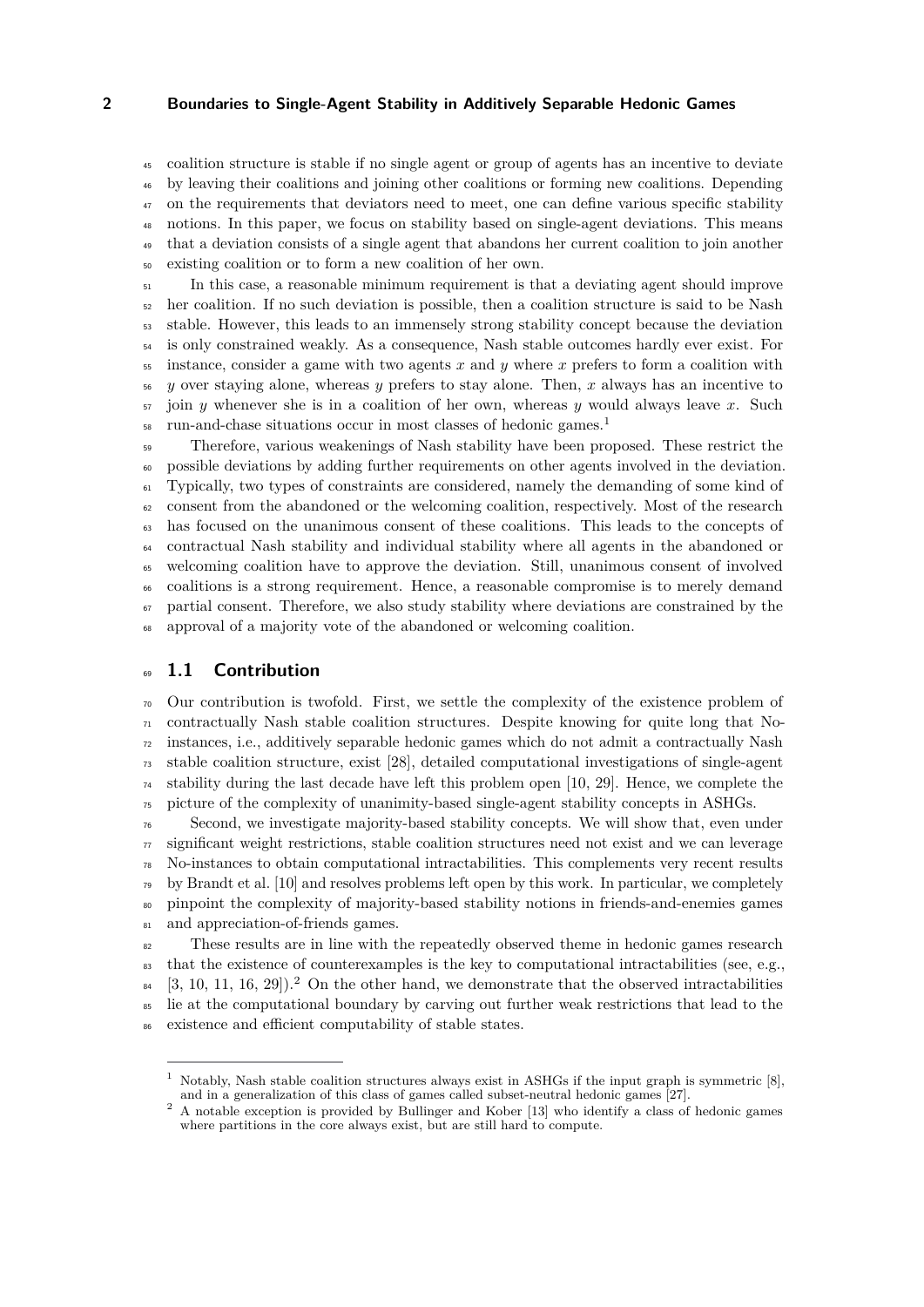# **1.2 Related Work**

 The study of hedonic games was initiated by Drèze and Greenberg [\[18\]](#page-13-1) but was only popularized two decades later by Banerjee et al. [\[6\]](#page-13-11), Cechlárová and Romero-Medina [\[15\]](#page-13-12), and Bogomolnaia and Jackson [\[8\]](#page-13-4). Aziz and Savani [\[4\]](#page-13-13) review many important concepts in their 91 survey. Two important research questions concern the design of reasonable computationally manageable subclasses of hedonic games and the detailed investigation of their computational properties. The former has led to a broad landscape of game representations. Some of these representations [\[5,](#page-13-3) [20\]](#page-13-5) are ordinal and fully expressive, i.e., they can, in principle, express every preference relation over coalitions. Still, representing certain preference relations requires exponential space. These representations are contrasted by cardinal representations based on weighted graphs [\[2,](#page-13-2) [8,](#page-13-4) [26\]](#page-14-3), which are not fully expressive but only require polynomial space (except when weights are artificially large). Apart from the already discussed additively separable hedonic games, important aggregation methods consider the average of weights leading to the classes fractional hedonic games [\[2\]](#page-13-2) and modified fractional hedonic games [\[26\]](#page-14-3). Additively separable hedonic games have important subclasses where the focus lies in distinguishing friends and enemies, and therefore only two different weights are present in the underlying graph [\[16\]](#page-13-9).

 The computational properties of hedonic games have been extensively studied and we focus on literature related to additively separable hedonic games. Various versions of stability have been investigated [\[1,](#page-13-14) [3,](#page-13-7) [10,](#page-13-6) [16,](#page-13-9) [29,](#page-14-1) [21\]](#page-13-15). The closest to our work are the detailed studies of single-agent stability by Sung and Dimitrov [\[29\]](#page-14-1) and Brandt et al. [\[10\]](#page-13-6). Gairing and Savani [\[21\]](#page-13-15) settle the complexity of single-agent stability for symmetric input graphs. Majority-based stability has only received little attention thus far [\[10,](#page-13-6) [21\]](#page-13-15). Apart from stability, other desirable axioms concern efficiency and fairness. Aziz et al. [\[3\]](#page-13-7) cover a wide range of axioms, whereas Elkind et al. [\[19\]](#page-13-16) and Bullinger [\[12\]](#page-13-17) focus on Pareto optimality, and Brandt and Bullinger [\[9\]](#page-13-18) investigate popularity, an axiom combining ideas from stability and efficiency which is also related to certain majority-based stability notions [\[10\]](#page-13-6). Finally, a recent trend in the research on coalition formation is to complement the static view of existence problems by considering dynamics based on stability concepts (see, e.g., [\[7,](#page-13-19) [10,](#page-13-6) [11,](#page-13-8) [14,](#page-13-20) [23\]](#page-14-4)).

# **2 Preliminaries**

In this section, we formally introduce hedonic games and our considered stability concepts.

### **2.1 Hedonic Games**

119 Let  $N = [n]$  be a set of  $n \in \mathbb{N}$  agents, where we define  $[n] = \{1, \ldots, n\}$ . The output of a coalition formation problem is a coalition structure, that is, a partition of the agents into different disjoint coalitions according to their preferences. A *partition* of *N* is a subset  $\pi \subseteq 2^N$ 122 **Such that**  $\bigcup_{C \in \pi} C = N$ , and for every pair *C*, *D* ∈ *π*, it holds that *C* = *D* or *C* ∩ *D* = *Φ*. 123 An element of a partition is called a *coalition* and, given a partition  $\pi$ , the unique coalition containing agent *i* is denoted by *π*(*i*). We refer to the partition *π* given by *π*(*i*) = {*i*} for 125 every agent  $i \in N$  as the *singleton partition*, and to  $\pi = \{N\}$  as the *grand coalition*.

126 Let  $\mathcal{N}_i$  denote all possible coalitions containing agent *i*, i.e.,  $\mathcal{N}_i = \{C \subseteq N : i \in C\}$ . 127 *hedonic game* is a tuple  $(N, \geq)$ , where *N* is an agent set and  $\geq = (\geq_i)_{i \in N}$  is a tuple of weak 128 orders  $\succsim_i$  over  $\mathcal{N}_i$  representing the preferences of the respective agent *i*. Hence, as mentioned before, agents express preferences only over the coalitions of which they are part without considering externalities. The strict part of an order  $\succsim_i$  is denoted by  $\succ_i$ , i.e.,  $C\succ_i D$  if and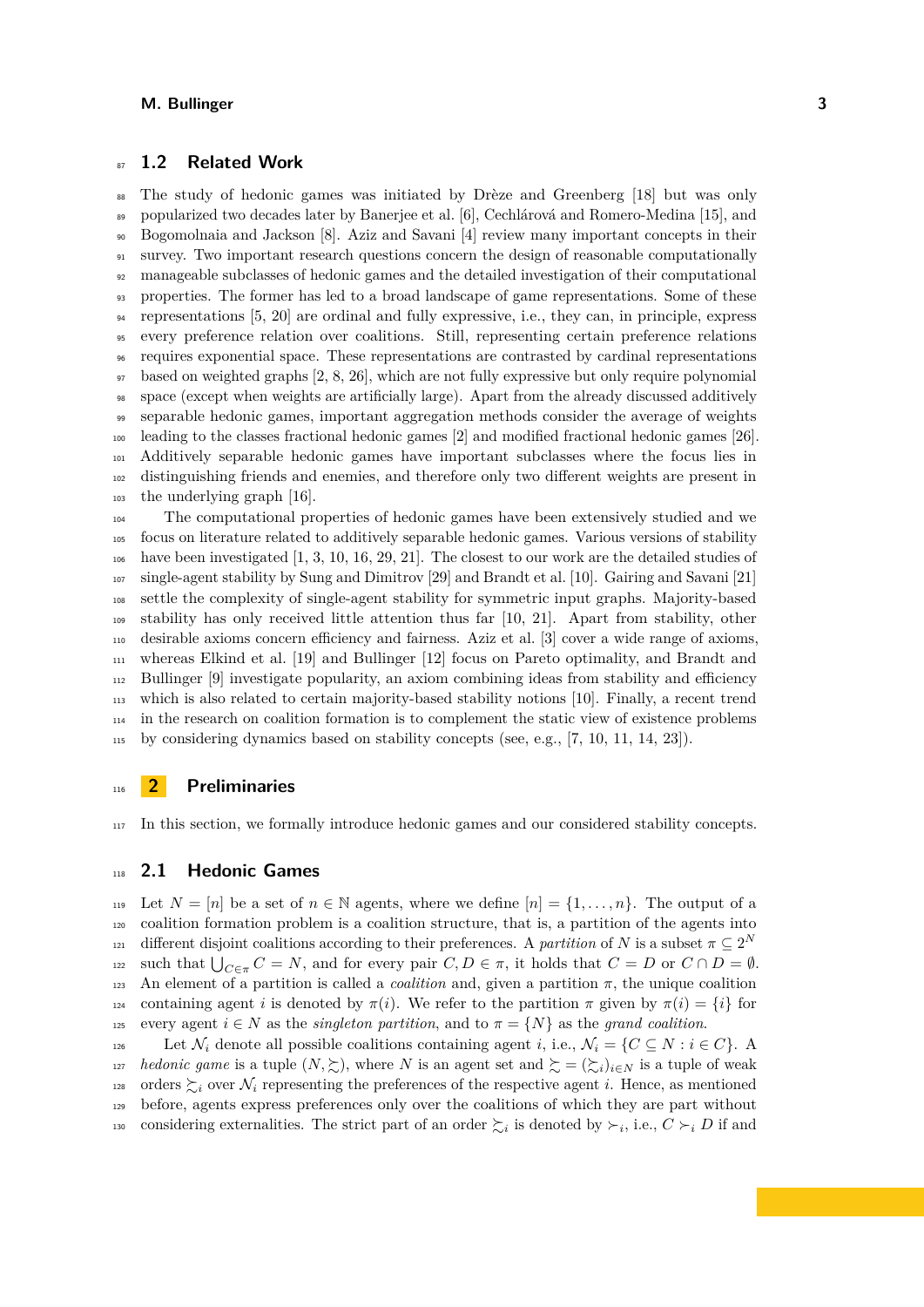131 only if  $C \succeq_i D$  and not  $D \succeq_i C$ .

 Additively separable hedonic games assume that every agent is equipped with a cardinal utility function that is aggregated by taking the sum of single-agent values. Formally, following [\[8\]](#page-13-4), an *additively separable hedonic game* (ASHG) (*N, v*) consists of an agent set *N* and a tuple  $v = (v_i)_{i \in N}$  of utility functions  $v_i \colon N \to \mathbb{R}$  such that  $\pi \succsim_i \pi'$  if and only if <sup>136</sup>  $\sum_{j\in\pi(i)} v_i(j) \ge \sum_{j\in\pi'(i)} v_i(j)$ . Clearly, ASHGs are a subclass of hedonic games. When we 137 specify ASHG utilities, we neglect, without loss of generality,  $v_i(i)$  because the preferences do not depend on it and we implicitly assume that it is set to an appropriate constant if an ASHG has to fit into a certain subclass of games.

Every ASHG can be naturally represented by a complete directed graph  $G = (N, E)$ <sup>141</sup> with weight  $v_i(j)$  on arc  $(i, j)$ . There are various subclasses of ASHGs that allow a natural 142 interpretation in terms of friends and enemies. An agent  $j \in N$  is called a *friend* (respectively, *enemy*) of agent  $i \in N$  if  $v_i(j) > 0$  (respectively,  $v_i(j) < 0$ ). An ASHG is called a *friends-and-enemies game* (FEG) if  $v_i(j) \in \{-1, 1\}$  for every pair of agents  $i, j \in N$  [\[10\]](#page-13-6). Further, following [\[16\]](#page-13-9), an ASHG is called an *appreciation-of-friends game* (AFG) (respectively, an *aversion-to-enemies game* (AEG)) if  $v_i(j) \in \{-1, n\}$  (respectively,  $v_i(j) \in \{-n, 1\}$ ). In such games, agents seek to maximize their number of friends while minimizing their number of enemies, where these goals have a different priority in each case. Based on the friendship of agents, we define the *friendship relation* (respectively, *enemy relation*) as the subset  $R \subseteq N \times N$  where  $(i, j) \in R$  if and only if  $v_i(j) > 0$  (respectively,  $v_i(j) < 0$ ).

# <sup>151</sup> **2.2 Single-Agent Stability**

We want to study stability under single agents' incentives to perform deviations. A *singleagent deviation* performed by agent *i* transforms a partition  $\pi$  into a partition  $\pi'$  where  $\pi(i) \neq \pi'(i)$  and, for all agents  $j \neq i$ ,

$$
\pi'(j) = \begin{cases} \pi(j) \setminus \{i\} & \text{if } j \in \pi(i), \\ \pi(j) \cup \{i\} & \text{if } j \in \pi'(i), \text{ and} \\ \pi(j) & \text{otherwise.} \end{cases}
$$

<sup>152</sup> We write  $\pi \stackrel{i}{\rightarrow} \pi'$  to denote a single-agent deviation performed by agent *i* transforming 153 partition  $\pi$  to partition  $\pi'$ .

 We consider myopic agents whose rationale is to only engage in a deviation if it immediately makes them better off. A *Nash deviation* is a single-agent deviation performed by agent *i* <sup>156</sup> making her better off, i.e.,  $\pi'(i) \succ_i \pi(i)$ . Any partition in which no Nash deviation is possible is said to be *Nash stable* (NS).

 $_{158}$  Following [\[10\]](#page-13-6), we introduce consent-based stability concepts via favor sets. Let  $C \subseteq N$ 159 be a coalition and  $i \in N$  an agent. The *favor-in set* of *C* with respect to *i* is the set of <sup>160</sup> agents in *C* (excluding *i*) that strictly favor having *i* inside *C* rather than outside, i.e.,  $F_{\text{in}}(C, i) = \{j \in C \setminus \{i\} : C \cup \{i\} \succ_i C \setminus \{i\}\}.$  The *favor-out set* of *C* with respect to *i* is the 162 set of agents in *C* (excluding *i*) that strictly favor having *i* outside *C* rather than inside, i.e., 163  $F_{\text{out}}(C, i) = \{j \in C \setminus \{i\} : C \setminus \{i\} \succ_i C \cup \{i\}\}.$ 

An *individual deviation* (respectively, *contractual deviation*) is a Nash deviation  $\pi \stackrel{i}{\rightarrow} \pi'$ 164 <sup>165</sup> such that  $F_{\text{out}}(\pi'(i), i) = \emptyset$  (respectively,  $F_{\text{in}}(\pi(i), i) = \emptyset$ ). Then, a partition is said to be <sup>166</sup> *individually stable* (IS) or *contractually Nash stable* (CNS) if it allows for no individual <sup>167</sup> or contractual deviation, respectively. A related weakening of both stability concepts is <sup>168</sup> contractual individual stability (CIS), based on deviations that are both individual and <sup>169</sup> contractual deviations [\[8,](#page-13-4) [17\]](#page-13-21).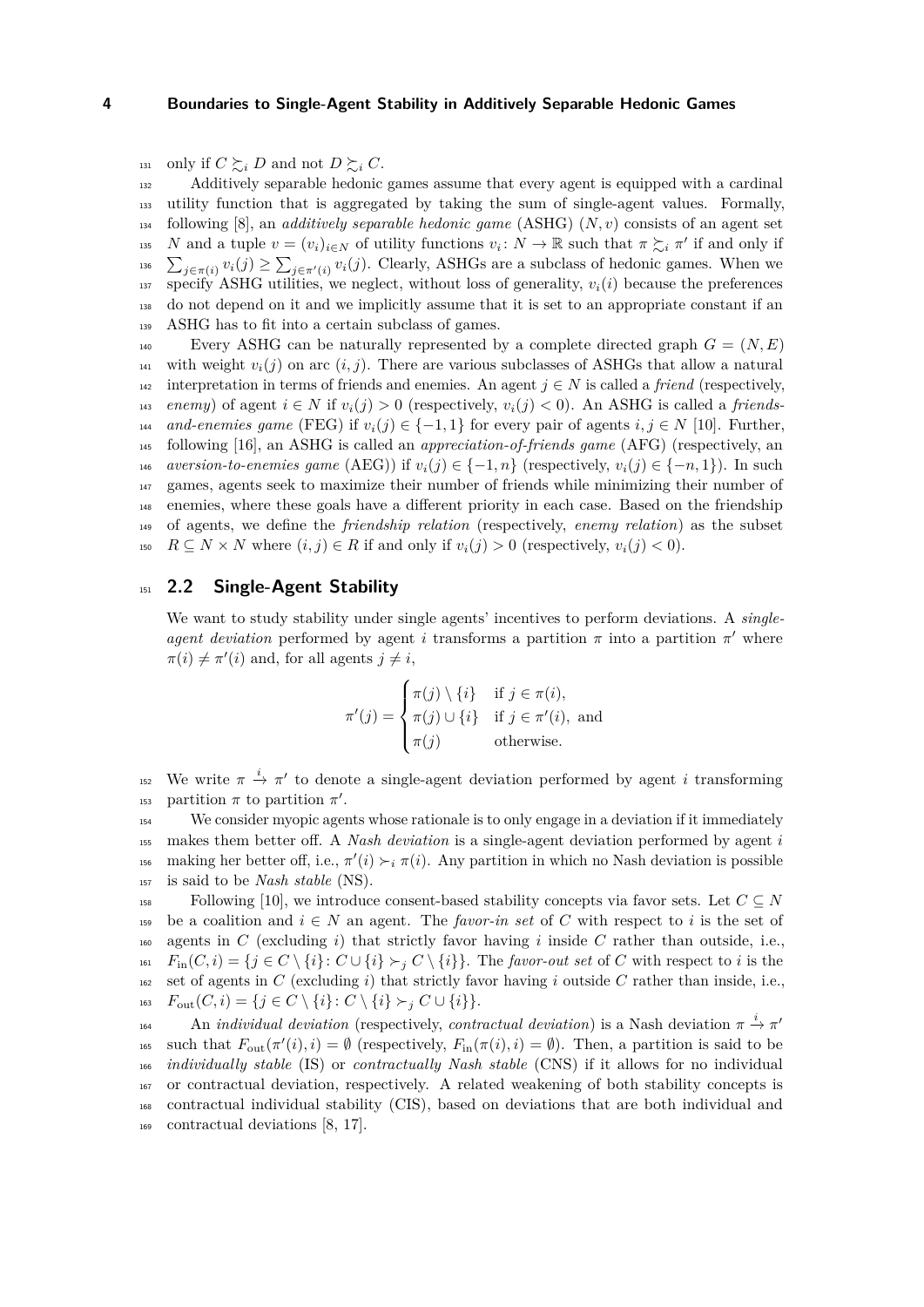<span id="page-4-0"></span>

**Figure 1** Logical relationships between stability notions. An arrow from concept *S* to concept *S* ′ indicates that if a partition satisfies *S*, it also satisfies *S* ′ . Conversely, this means that every *S* ′ -deviation is also an *S*-deviation.

<sup>170</sup> Finally, we define hybrid stability concepts according to [\[10\]](#page-13-6) where the consent of the abandoned or welcoming coalition is decided by a majority vote. A Nash deviation  $\pi \stackrel{i}{\rightarrow} \pi'$ 171 is called a *majority-in deviation* (respectively, *majority-out deviation*) if  $|F_{\text{in}}(\pi'(i), i)| \ge$  $|F_{\text{out}}(\pi'(i),i)|$  (respectively,  $|F_{\text{out}}(\pi(i),i)| \geq |F_{\text{in}}(\pi(i),i)|$ ). Similar to before, a partition is <sup>174</sup> said to be *majority-in stable* (MIS) or *majority-out stable* (MOS) if it allows for no majority-in <sup>175</sup> or majority-out deviation, respectively. The concepts MIS and MOS are special cases of <sup>176</sup> the voting-based stability notions by Gairing and Savani [\[21\]](#page-13-15) for a threshold of 1*/*2. Brandt <sup>177</sup> et al. [\[10\]](#page-13-6) also consider stability concepts that require voting-based consent by both the <sup>178</sup> abandoned and welcoming coalition, similar to CIS.

For a stability concept  $S \in \{NS, IS, CMS, MIS, MOS\}$ , we denote the deviation corre-<sup>180</sup> sponding to *S* as *S-deviation*, e.g., CNS-deviation for a contractual deviation. A taxonomy <sup>181</sup> of our related solution concepts is provided in Figure [1.](#page-4-0)

# <sup>182</sup> **3 Contractual Nash Stability**

<sup>183</sup> Our first result settles the computational complexity of contractual Nash stability in ASHGs. <sup>184</sup> All of our reductions in this and the subsequent sections are from the NP-complete problem 185 EXACT3COVER (E3C) [\[25\]](#page-14-5). An instance of E3C consists of a tuple  $(R, S)$ , where R is a <sup>186</sup> ground set together with a set *S* of 3-element subsets of *R*. A Yes-instance is an instance such that there exists a subset  $S' \subseteq S$  that partitions R.

 Before giving the complete proof, we briefly describe the key ideas. Given an instance (*R, S*) of E3C, the reduced instance consists of three types of gadgets. First, every element in *R* is represented by a subgame that does not contain a CNS partition. In principle, any such game can be used for a reduction, and we use the game identified by Sung and Dimitrov [\[28\]](#page-14-0). Moreover, we have further auxiliary gadgets that also consist of the same No-instance. The number of these auxiliary gadgets is equal to the number of sets in *S* that would remain after 194 removing an exact cover of *R*, i.e., there are  $|S| - |R|/3$  such gadgets. By design, the agents in the subgames corresponding to No-instances have to form coalitions with agents outside of their subgame in every CNS partition. The only agents that can achieve this are agents in 197 gadgets corresponding to elements in *S*. A gadget corresponding to an element  $s \in S$  can either prevent non-stability caused by exactly one auxiliary gadget, or by the three gadgets 199 corresponding to the elements  $r \in R$  with  $r \in s$ . Hence, the only possibility to deal with all No-instances simultaneously is if there exists an exact cover of *R* by sets in *S*. Then, the  $_{201}$  gadgets corresponding to elements in  $R$  can be dealt with by the cover and there are just enough elements in *S* to additionally deal with the other auxiliary gadgets.

<span id="page-4-1"></span><sup>203</sup> ▶ **Theorem 1.** *Deciding whether an ASHG contains a CNS partition is NP-complete.*

**Proof.** We provide a reduction from E3C. Let  $(R, S)$  be an instance of E3C and set  $a =$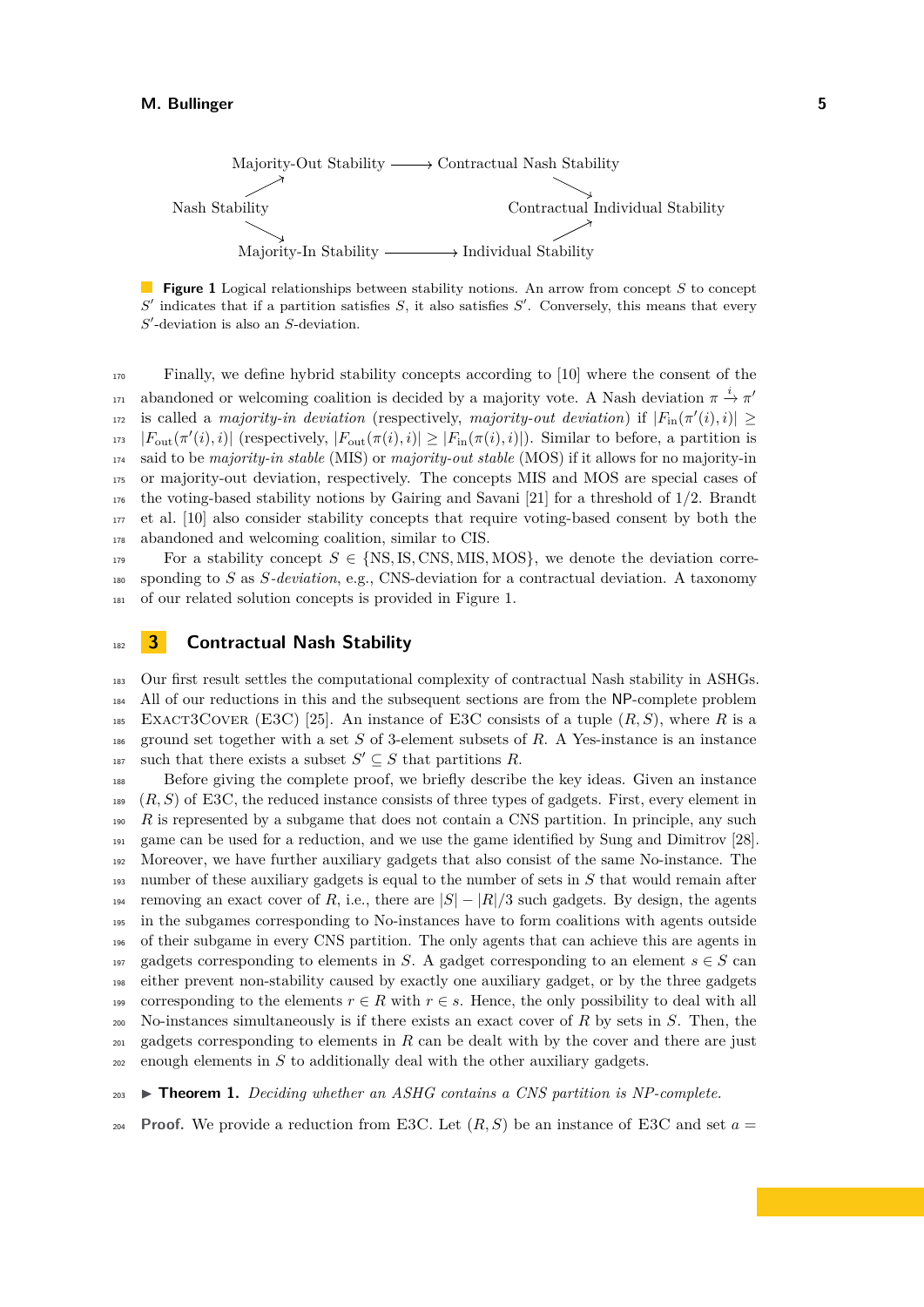<span id="page-5-0"></span>

**Figure 2** Schematic of the reduction from the proof of Theorem [1.](#page-4-1) We depict the reduced instance for the instance  $(R, S)$  of E3C where  $R = \{a, b, c, d, e, f\}$ , and  $S = \{s, t, u\}$ , with  $s = \{a, b, c\}$ ,  $t = \{b, c, d\}$ , and  $u = \{d, e, f\}$ . Fully drawn edges mean a positive utility, which is usually 1 except between agents of the types  $\bar{s}_r$  and  $s_r$ , where  $v_{\bar{s}_r}(s_r) = 3$ . Dashed edges represent a utility of 0. For agents in  $\tilde{N}_S$ , only the single positive utility is displayed. Other omitted edges represent a negative utility of  $-4$ .

- $205$  |*S*| − |*R*|/3 (this is the number of additional sets in *S* if removing some exact cover). Without loss of generality,  $a \geq 0$ . We define an ASHG  $(N, v)$  as follows. Let  $N = N_R \cup N_S \cup N_S \cup N_A$ <sup>207</sup> where
- $N_R = \bigcup_{r \in R} N_r$  with  $N_r = \{r_i : i \in [4]\}$  for  $r \in R$ ,
- 209 **n**  $N_S = \bigcup_{s \in S} N_s$  with  $N_s = \{s_r : r \in s\}$  for  $s \in S$ ,
- $\bar{N}_S = \bigcup_{s \in S} \bar{N}_s$  with  $\bar{N}_s = \{\bar{s}_r : r \in s\}$  for  $s \in S$ , and
- $X_A = \bigcup_{1 \le j \le a} N^j$  with  $N^j = \{x_i^j : i \in [4]\}$  for  $1 \le j \le a$ .
- $212$  We define valuations *v* as follows:
- $\text{For each } r \in R, i \in [3]: v_{r_i}(r_4) = 1.$
- $F_{214}$  **For each**  $r \in R$ ,  $(i, j) \in (1, 2), (2, 3), (3, 1): v_{r_i}(r_j) = 0.$
- $\text{For each } 1 \leq j \leq a, i \in [3]: v_{x_i^j}(x_4^j) = 1.$
- For each  $1 \leq j \leq a$ ,  $(i,k) \in (1,2), (2,3), (3,1)$ :  $v_{x_i^j}(x_k^j) = 0$ .
- $\text{For each } s \in S, r \in s: v_{s_r}(r_4) = 1.$
- $\text{For each } s \in S, r \in s, 1 \leq j \leq a: v_{s_r}(x_4^j) = v_{x_4^j}(s_r) = 0.$
- $\text{For each } s \in S, r, r' \in s: v_{s_r}(s_{r'}) = 0.$
- $_{220}$  = For each  $s \in S$ ,  $r, r' \in s$ ,  $r \neq r'$ ,  $z \in (N_S \cup N_A) \setminus N_s$ :  $v_{\bar{s}_r}(s_r) = 3$ ,  $v_{\bar{s}_r}(s_{r'}) = -2$ , and  $v_{\bar{s}_r}(z) = 0.$
- <sup>222</sup> All other valuations are −4.

223 An illustration of the game is given in Figure [2.](#page-5-0) The agents in  $N_R$  in the reduced instance <sup>224</sup> form gadgets consisting of a subgame without CNS partition for every element in *R*. The 225 agents in  $N_A$  constitute further such gadgets. The agents in  $N_S$  consist of triangles for every <sup>226</sup> set in *S* and are the only agents who can bind agents in the gadgets in any CNS partition.  $\overline{N_S}$  Finally, agents in  $\overline{N_S}$  avoid having agents in  $N_S$  in separate coalitions to bind agents in  $N_A$ .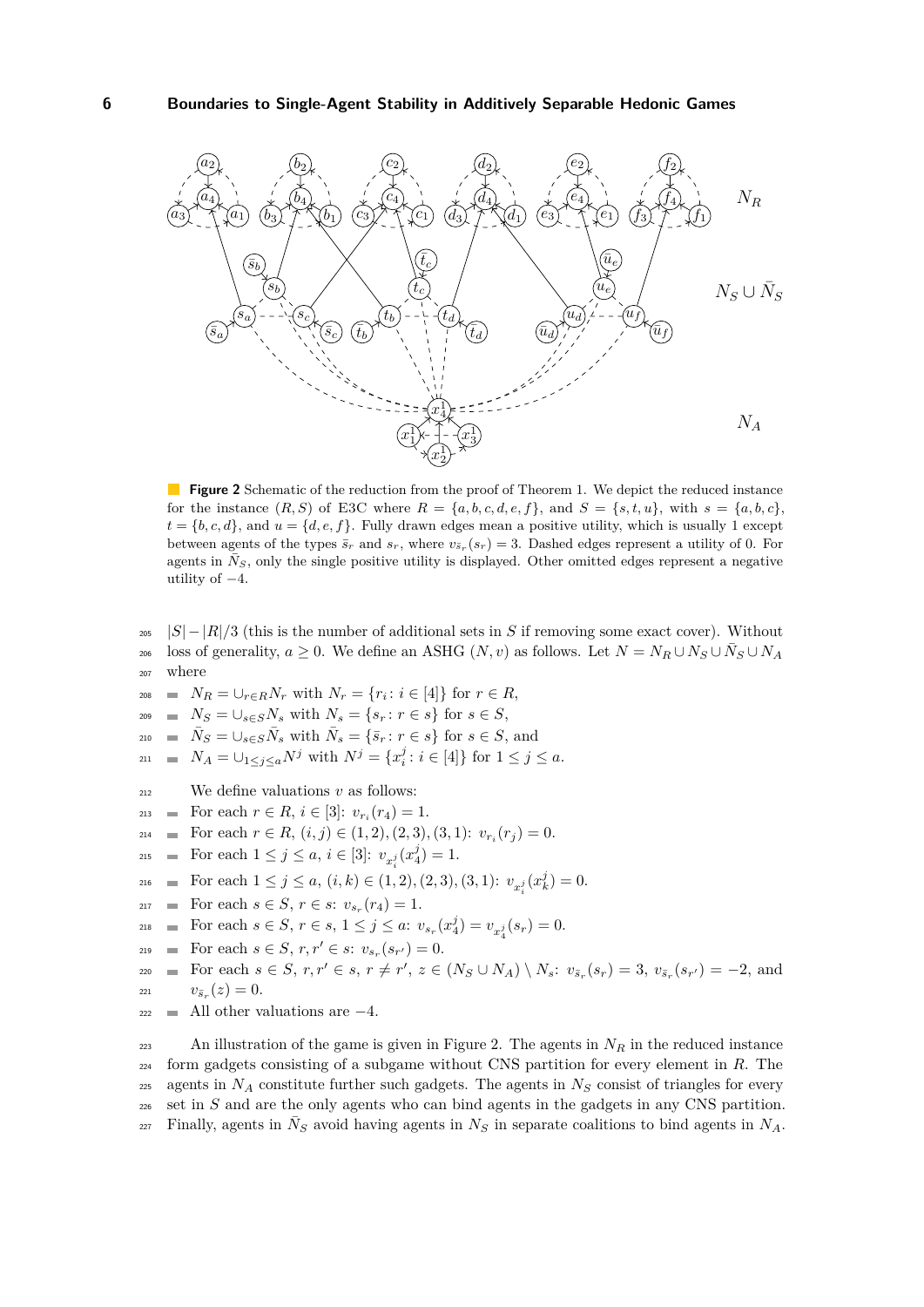228 We claim that  $(R, S)$  is a Yes-instance if and only if  $(N, v)$  contains a CNS partition. Suppose first that  $S' \subseteq S$  partitions R. Consider any bijection  $\phi \colon S \setminus S' \to [a]$ . Define a

- 230 partition  $\pi$  by taking the union of the following coalitions:
- 231 For every  $r \in R, i \in [3]$ , form  $\{r_i\}.$  $\text{For } s \in S', r \in s, \text{ form } \{s_r, r_4\}.$
- $\text{For } s \in S \setminus S', \text{ form } \{s_r : r \in s\} \cup \{x_4^{\phi(s)}\}.$
- 234 **For**  $s \in S, r \in s$ , form  $\{\bar{s}_r\}.$
- $\blacksquare$  For  $1 \leq j \leq a, i \in [3]$ , form  $\{x_i^j\}.$

<sup>236</sup> We claim that  $\pi$  is CNS. We will show that no agent can perform a deviation.

For  $r \in R$ ,  $i \in [3]$ , it holds that  $v_{r_i}(\pi) = 0$  and joining any other coalition results in a negative utility. In particular,  $v_{r_i}(\pi(r_4) \cup \{r_i\}) = -3$ .

- <sup>239</sup> For  $r \in R$ ,  $r_4$  is not allowed to leave her coalition.
- $\mathbb{F}_{240}$  = For  $s \in S'$ ,  $r \in s$ , it holds that  $v_{s_r}(\pi) = 1$  and joining any other coalition results in a  $_{241}$  negative utility. The agent  $s_r$  is in a most preferred coalition.
- $F_{242}$  **For**  $s \in S \setminus S'$ ,  $r \in s$ , it holds that  $v_{s_r}(\pi) = 0$  and joining any other coalition results in a negative utility. In particular,  $v_{s_r}(\pi(r_4) \cup \{s_r\}) = -3$ .
- $F_{244}$  **For**  $s \in S'$ ,  $r \in s$ , the agent  $\bar{s}_r$  obtains a non-positive utility by joining any other coalition.  $\text{In particular, } v_{\bar{s}_r}(\pi(s_r) \cup \{\bar{s}_r\}) = -1.$
- $F_{246}$  **For**  $s \in S \setminus S'$ ,  $r \in s$ , the agent  $\bar{s}_r$  obtains a non-positive utility by joining any other  $\text{coalition. In particular, } v_{\bar{s}_r}(\pi(s_r) \cup \{\bar{s}_r\}) = -1.$
- For  $1 \leq j \leq a$ ,  $i \in [3]$ , it holds that  $v_{x_i^j}(\pi) = 0$  and joining any other coalition results in a negative utility. In particular,  $v_{x_i^j}(\pi(x_4^j) \cup \{x_i^j\}) = -11$ .
- $F_{250}$  = For  $1 \leq j \leq a$ ,  $x_4^j$  is in a best possible coalition (achieving utility 0).

Conversely, assume that  $(N, v)$  contains a CNS partition  $\pi$ . Define  $S' = \{s \in S : \pi(s_r) \cap$ <sup>252</sup>  $N_R \neq \emptyset$  for some  $r \in s$ . We will show first that *S*<sup> $\prime$ </sup> covers all elements in *R* and then show  $_{253}$  that  $|S'| = |R|/3$ .

254 Let  $r \in R$ . Then, for all  $i \in [3]$ ,  $\pi(r_i) \subseteq N_r$ . This follows because there is no agent who  $\sum_{i=1}^{n}$  favors  $r_i$  in her coalition. Therefore, she would leave any coalition with an agent outside  $N_r$ 256 to receive non-negative utility in a singleton coalition. Further, if there is no  $s \in S$  with  $r \in s$ 257 such that  $r_4 \in \pi(r_s)$ , then  $\pi(r_4) \subseteq N_r$ . Indeed, if  $r_4$  forms any coalition except a singleton <sup>258</sup> coalition, she will receive negative utility, and then there must exist an agent who favors her <sup>259</sup> in the coalition. Consequently, if  $r_4 \notin \pi(r_s)$  for all  $s \in S$  with  $r \in s$ , then  $r_4$  is in a singleton 260 coalition, or there exists  $i \in [3]$  with  $r_4 \in \pi(r_i)$ , for which we already know that  $\pi(r_i) \subseteq N_r$ . Assume now that  $\pi(r_4) \subseteq N_r$ . For  $i, i' \in [3]$ ,  $r_i \notin \pi(r_{i'})$  because then one of them would <sup>262</sup> receive a negative utility and could perform a CNS-deviation to form a singleton coalition.

<sup>263</sup> If  ${r_4} \in \pi$ , then  $r_1$  would deviate to join her. Hence, there exists exactly one  $i \in [3]$  with  ${r_i, r_4} \in \pi$ . Suppose without loss of generality that  ${r_1, r_4} \in \pi$ . But then, *r*<sub>3</sub> would <sup>265</sup> perform a CNS-deviation to join them, a contradiction. We can conclude that there exists *s* ∈ *S* with  $r \in s$  such that  $r_4 \in \pi(r_s)$ . Hence,  $s \in S'$  and we have shown that *S'* covers *R*.

267 To bound the cardinality of *S*<sup>'</sup>, we will show that, for every  $1 \leq j \leq a$ , there exists  $s \in S \setminus S'$  with  $N_s \subseteq \pi(x_4^j)$ . Let therefore  $1 \leq j \leq a$  and let  $C = \pi(x_4^j)$ . Similar to the considerations about agents in  $N_r$ , we know that  $\pi(x_i^j) \subseteq X^j$  for  $i \in [3]$ , and that it cannot  $C \subseteq X^j$ , and therefore  $C \cap X^j = \{x_4^j\}$ . In particular, there must be an agent *y* ∈ *N* \  $X^j$  with *y* ∈ *C*. Since no agent in *C* favors  $x_4^j$  to be in her coalition, we know  $v_{x_i^j}(\pi) \geq 0$  and therefore  $C \subseteq \{x_4^j\} \cup N_S$ . Let  $s \in S$  and  $r \in s$  with  $s_r \in C$ . As we 273 already know that  $\bar{s}_r \notin C$ , it must hold that  $N_s \subseteq C$  to prevent her from joining. It follows that  $s \notin S'$ . Since  $\pi(x_4^j) \cap \pi(x_4^{j'})$ <sup>274</sup> that  $s \notin S'$ . Since  $\pi(x_4^j) \cap \pi(x_4^{j'}) = \emptyset$  for  $1 \leq j' \leq a$  with  $j' \neq j$ , we find an injective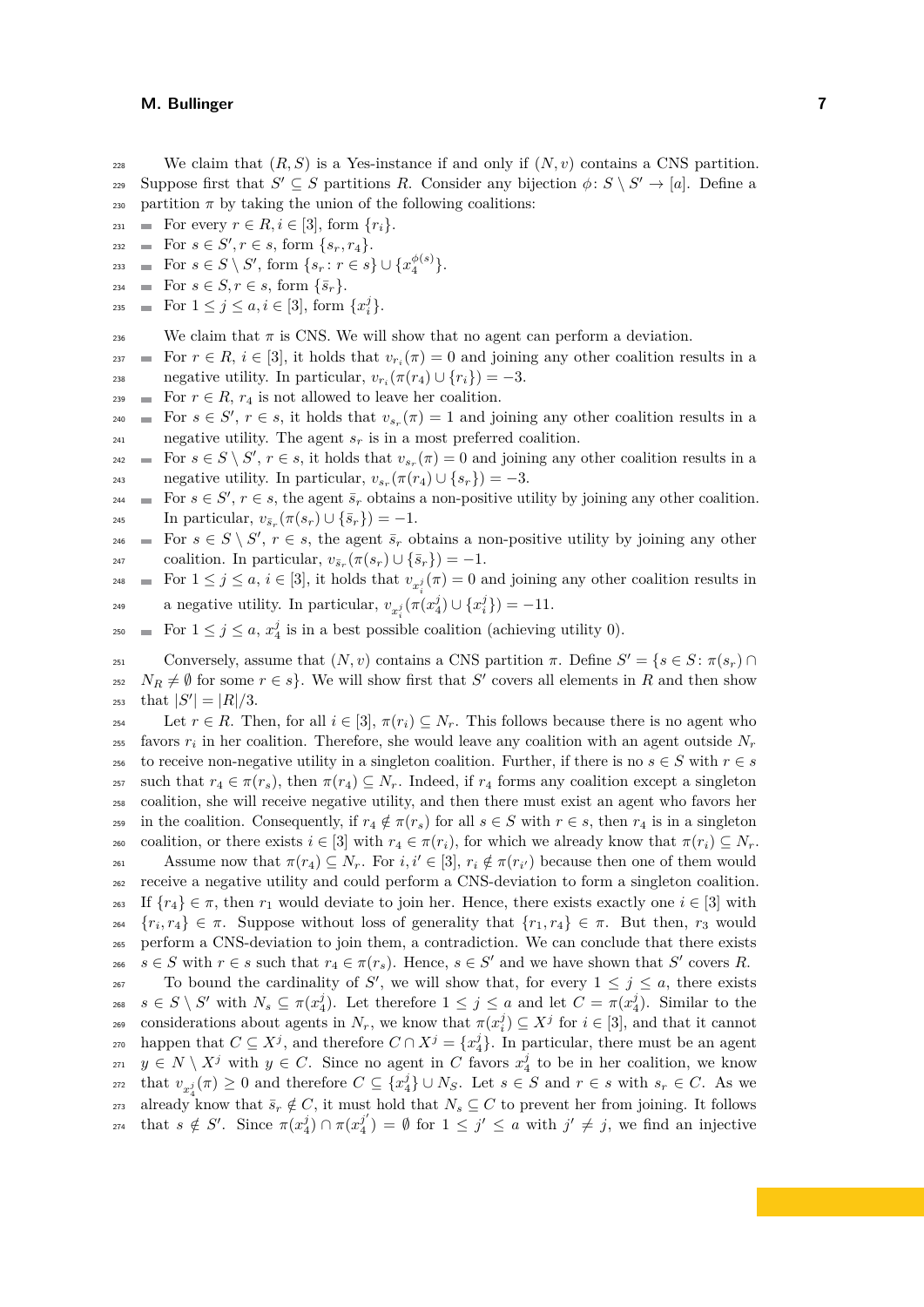$\text{supp}\log \phi: [a] \to S \setminus S' \text{ such that, for every } 1 \leq j \leq a, N_{\phi(j)} \subseteq \pi(x_4^j).$  Consequently,  $|S'| \leq |S| - |\phi([a])| \leq |S| - a = |R|/3$ . Hence, *S'* covers all elements from *R* with (at most)  $\frac{1}{277}$  |R|/3 sets and therefore is an exact cover.

 The reduction in the previous proof only uses a very limited number of different weights,  $_{279}$  namely the weights in the set  $\{1, 0, -2, -4\}$ , where the weight  $-4$  may be replaced by an arbitrary smaller weight. By contrast, CNS partitions always exist if the utility functions of an ASHG assume at most one nonpositive value, and can be computed efficiently in this case [\[10,](#page-13-6) Theorem 4]. This encompasses for instance FEGs, AFGs, and AEGs. Hence, the hardness result is close to the boundary of computational feasibility.

# **4 Appreciation-of-Friends Games**

 In this section, we consider appreciation-of-friends games. Typically, these games behave well with respect to stability. In particular, IS, CNS, and MIS partitions always exist and can be computed efficiently, while it is only known that NS leads to non-existence and computational hardness among single-agent stability concepts [\[10,](#page-13-6) [16\]](#page-13-9). By contrast, we show in our next result that MOS partitions need not exist in AFGs. In other words, despite their conceptual complementarity, the stability concepts MOS and MIS lead to very different behavior in a natural class of ASHGs. The constructed game has a sparse friendship relation in the sense that almost all agents only have a single friend. After discussing the counterexample, we show how requiring slightly more sparsity yields a positive result. Complete proofs for all omitted and sketched proofs can be found in the appendix.

<span id="page-7-0"></span>▶ **Proposition 2.** *There exists an AFG without an MOS partition.*

296 **Proof.** We define the game formally. An illustration is given in Figure [3.](#page-8-0) Let  $N =$ *z*<sup>297</sup>  $\{z\} \cup \bigcup_{x \in \{a,b,c\}} N_x$ , where  $N_x = \{x_i : i \in [5]\}$  for  $x \in \{a,b,c\}$ . In the whole proof, we read indices modulo 5, mapping to the respective representative in [5]. The utilities are given as:

 $\text{For all } i \in [5], x \in \{a, b, c\} : v_{x_i}(x_{i+1}) = n.$ 

 $\text{For all } x \in \{a, b, c\} \colon v_{x_1}(z) = n.$ 

All other valuations are  $-1$ .

 The AFG consists of 3 cycles with 5 agents each, together with a special agent that is liked by a fixed agent of each cycle and has no friends herself. The key insight to understanding why 305 there exists no MOS partition is that agents of type  $x_1$  where  $x \in \{a, b, c\}$  have conflicting candidate coalitions in a potential MOS partition. Either, they want to be with *z* (a coalition that has to be small because *z* prefers to stay alone) or they want to be with  $x_2$  which requires a rather large coalition containing their cycle.

 Before going through the proof that this game has no MOS partition, it is instructional to verify that, for cycles of 5 agents, the unique MOS partition is the grand coalition, i.e., 311 the unique MOS partition of the game restricted to  $N_x$  is  $\{N_x\}$ , where  $x \in \{a, b, c\}$ . This is a key idea of the construction and is implicitly shown in Case 2 of the proof for  $x = b$ .

 Assume for contradiction that the defined AFG admits an MOS partition *π*. To derive a contradiction, we perform a case distinction over the coalition sizes of *z*.

$$
315 \quad \underline{\text{Case 1}}: |\pi(z)| = 1.
$$

316 In this case, it holds that  $\pi(z) = \{z\}$ . Then,  $\pi(a_1) \in \{\{a_1, a_2\}, \{a_1, a_5\}\}$ . Indeed, if  $\pi(a_1) \neq \{a_1, a_2\}$ , then  $a_1$  has an NS-deviation to join *z*, and is allowed to perform it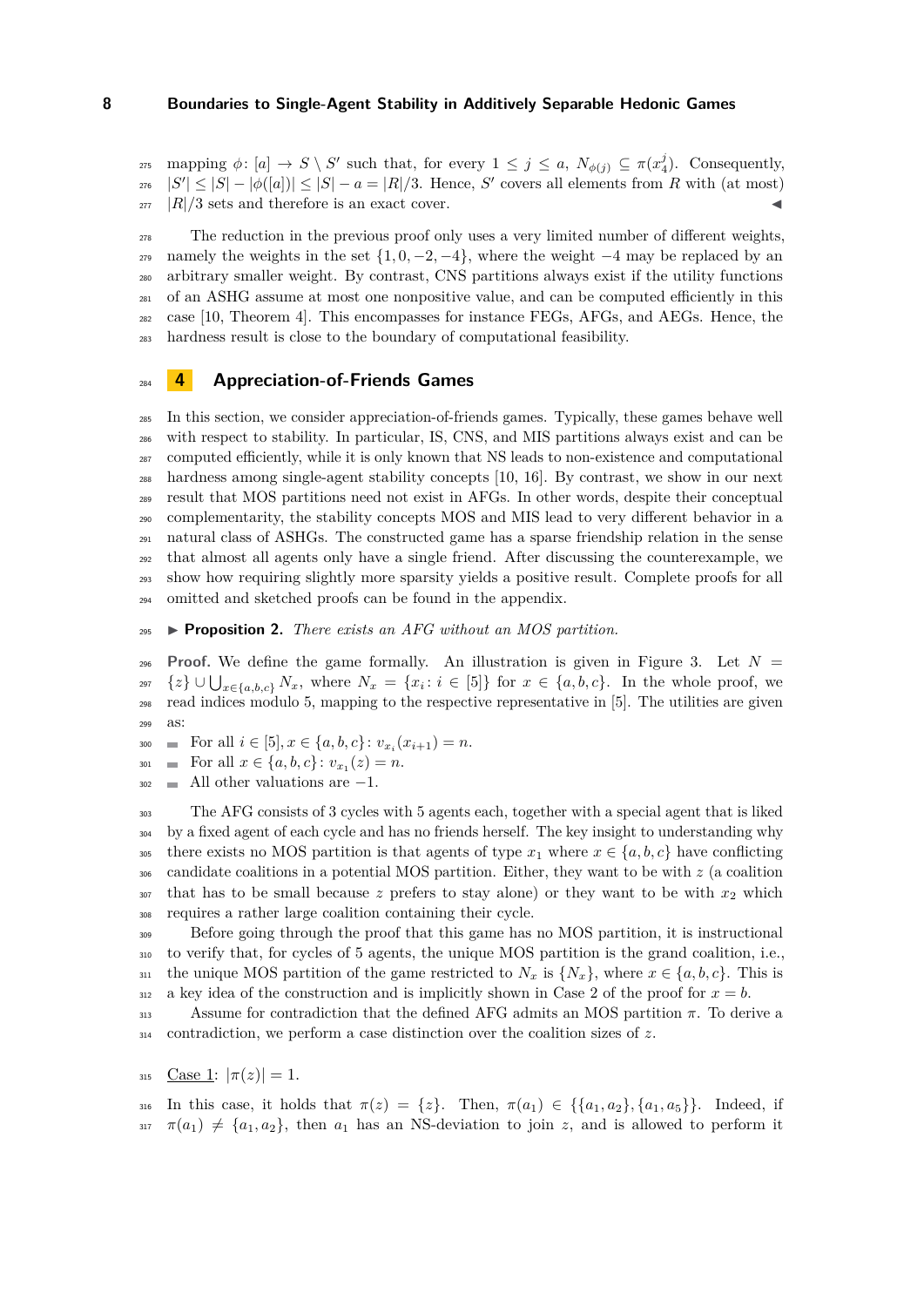<span id="page-8-0"></span>

**Figure 3** AFG without an MOS partition. The depicted (directed) edges represent friends, i.e., a utility of *n*, whereas missing edges represent a utility of  $-1$ .

 $\mathbf{m}$  unless  $\pi(a_1) = \{a_1, a_5\}$ . We may therefore assume that  $\{a_i, a_{i+1}\} \in \pi$  for some  $i \in \{1, 5\}$ . 319 Then,  $\pi(a_{i-1}) = \{a_{i-1}, a_{i-2}\} =: C$ . Otherwise,  $a_{i-1}$  can perform an MOS-deviation to join  ${a_i, a_{i+1}}$ . But then  $a_{i+2}$  can perform an MOS-deviation to join *C*. This is a contradiction 321 and concludes the case that  $|\pi(z)| = 1$ .

322 Case 2:  $|\pi(z)| > 1$ .

323 Let  $F := \{a_1, b_1, c_1\}$ , i.e., the set of agents that have *z* as a friend. Note that *z* can perform <sup>324</sup> an NS-deviation to be a singleton. Hence, as *π* is MOS, |*F* ∩ *π*(*v*)| ≥ |*π*(*z*)|*/*2. In particular, 325 there exists an  $x \in \{a, b, c\}$  with  $\pi(z) \cap N_x = \{x_1\}$ . We may assume without loss of generality 326 that  $\pi(z) \cap N_a = \{a_1\}$ . Then,  $\pi(a_5) = \{a_4, a_5\}$ . Otherwise,  $a_5$  has an MOS-deviation to join  $\pi(z)$ . Similarly,  $\pi(a_3) = \{a_2, a_3\}$  (because of the potential deviation of  $a_3$  who would like to  $j$ <sup>28</sup> join  $\{a_4, a_5\}$ ). Now, note that  $v_{a_1}(\{a_1, a_2, a_3\}) = n - 1$ . We can conclude that  $|\pi(z)| \leq 3$ 329 as  $a_1$  would join  $\{a_2, a_3\}$  by an MOS-deviation, otherwise. Hence, we find  $x \in \{b, c\}$  with 330  $N_x \cap \pi(z) = \emptyset$ . Assume without loss of generality that  $x = b$  has this property.

331 Assume first that  $\pi(b_1) = \{b_1, b_5\}$ . Then,  $\pi(b_4) = \{b_3, b_4\}$ . Otherwise,  $b_4$  has an MOS-332 deviation to join  $\{b_1, b_5\}$ . But then  $b_2$  has an MOS-deviation to join  $\{b_3, b_4\}$ , a contradiction. 333 Hence,  $\pi(b_1) \neq \{b_1, b_5\}$ . Note that we have now excluded the only case where  $b_1$  is not <sup>334</sup> allowed to perform an NS-deviation. In all other cases, no majority of agents prefers her to 335 stay in the coalition. We can conclude that  $b_2 \in \pi(b_1)$  because otherwise,  $b_1$  can perform 336 an MOS-deviation to join  $\pi(z)$ . If  $b_5 \notin \pi(b_1)$ , then  $\pi(b_5) = \{b_4, b_5\}$  (to prevent a potential 337 deviation by  $b_5$ ). But then  $b_3$  has an MOS-deviation to join them. Hence,  $b_5 \in \pi(b_1)$ .  $\sum_{338}$  Similarly, if  $b_4 \notin \pi(b_1)$ , then  $\pi(b_4) = \{b_3, b_4\}$  and  $b_2$  has an MOS-deviation to join  $\{b_3, b_4\}$ 339 (which is permissible because  $b_5 \in \pi(b_1)$ ). Hence  $\{b_1, b_2, b_4, b_5\} \subseteq \pi(b_1)$ , and therefore even  $N_b \subseteq \pi(b_1)$ . Hence,  $b_1$  has an MOS-deviation to join  $\pi(v)$  (recall that  $|\pi(v)| \leq 3$ ). This is  $_{341}$  the final contradiction, and we can conclude that  $\pi$  is not MOS.

 Note that most agents in the previous example have at most 1 friend (only three agents have 2 friends). By contrast, if every agent has at most one friend, MOS partitions are guaranteed to exist. This is interesting because it covers in particular directed cycles, which cause problems for Nash stability. The constructive proof of the following proposition can be directly converted into a polynomial-time algorithm.

<sup>347</sup> ▶ **Proposition 3.** *Every AFG where every agent has at most one friend admits an MOS* <sup>348</sup> *partition.*

**Proof.** We prove the statement by induction over *n*. Clearly, the grand coalition is MOS for <sup>350</sup>  $n = 1$ . Now, assume that  $(N, v)$  is an AFG with  $n \geq 2$  such that every agent has at most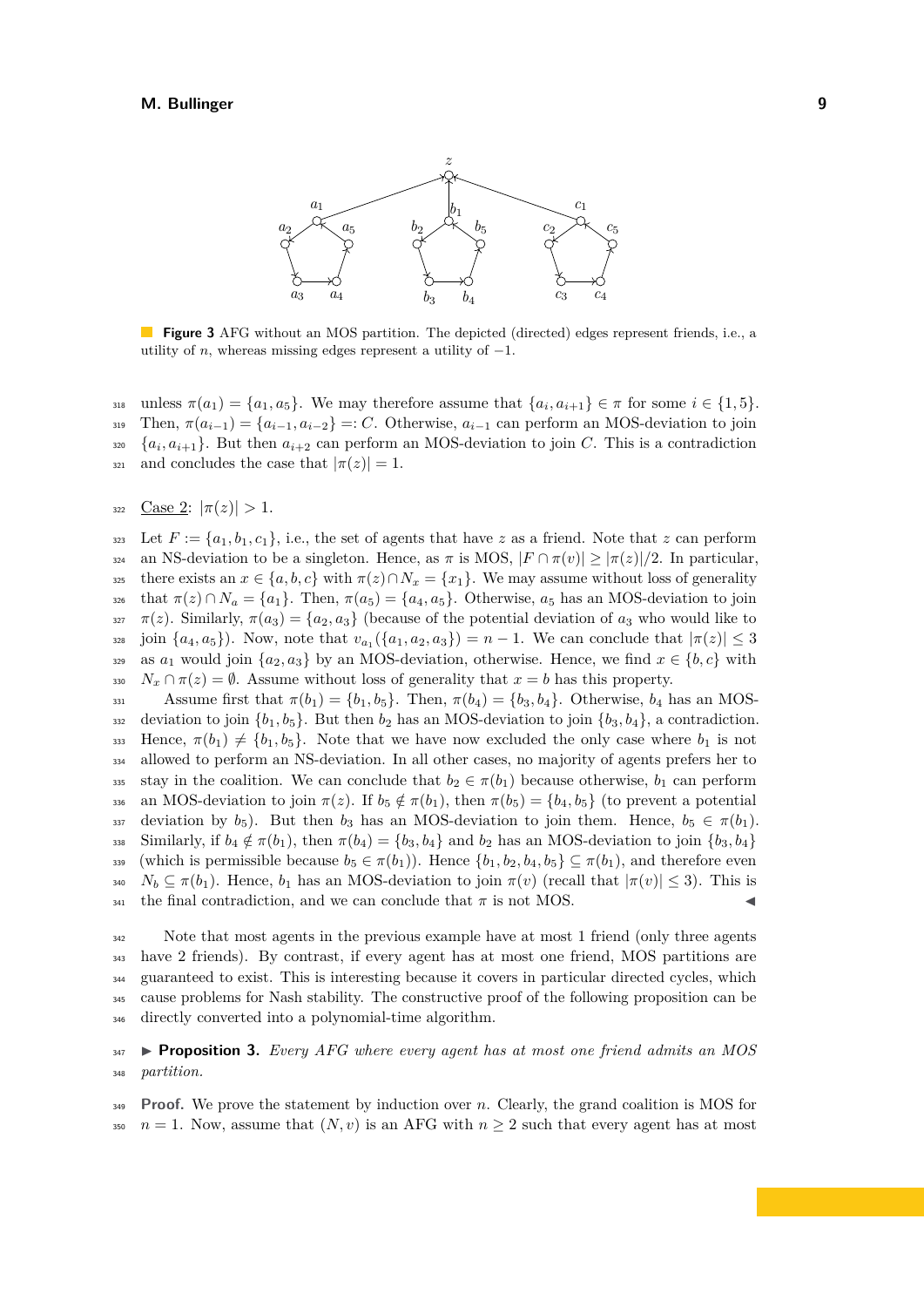351 one friend. Consider the underlying directed graph  $G = (N, A)$  where  $(x, y) \in A$  if and only  $352$  if  $v_x(y) > 0$ , i.e., *y* is a friend of *x*. By assumption, *G* has a maximum out-degree of 1, hence <sup>353</sup> it can be decomposed into directed cycles and a directed acyclic graph.

354 Assume first that there exists  $C \subseteq N$  such that *C* induces a directed cycle in *G*. We call 355 an agent *y* reachable by agent *x* if there exists a directed path in *G* from *x* to *y*. Let  $c \in C$ 356 and define  $R = \{x \in N : c \text{ reachable by } x\}$ . Note that  $C \subseteq R$  and that R is identical to the set of agents that can reach *any* agent in *C*. By induction, there exists an MOS partition  $\pi'$ 357 of the subgame of  $(N, v)$  induced by  $N \setminus R$  that is MOS. Define  $\pi = \pi' \cup \{R\}$ . We claim that  $\pi$  is MOS. Let  $x \in N \setminus R$ . By our assumptions on  $\pi'$ , there exists no MOS-deviation of 360 *x* to join  $\pi(y)$  for  $y \in N \setminus R$ . In particular, if *x* is allowed to perform a deviation, then *x* <sup>361</sup> must have a non-negative utility (otherwise, she can form a singleton coalition contradicting  $\sigma_{362}$  that  $\pi'$  is MOS). So her only potential deviations are to a coalition where she has a friend. <sup>363</sup> Note that *x* has no friend in *R*. Indeed, if *y* was a friend of *x* in *R*, then *c* is reachable <sup>364</sup> for *x* in *G* through the concatenation of  $(x, y)$  and the path from *y* to *c*. Hence, *x* has no 365 MOS-deviation. Now, let  $x \in R$ . Then,  $v_x(\pi) > 0$  because she forms a coalition with her <sup>366</sup> unique friend. By assumption, *x* has no friend in any other coalition. Therefore, *x* has no <sup>367</sup> MOS-deviation either.

<sup>368</sup> We may therefore assume that *G* is a directed acyclic graph. Hence, there exists an 369 agent  $x \in N$  with in-degree 0. If *x* has no friend, let  $T = \{x\}$ . If *x* has a friend *y*, we claim that there exists an agent *w* such that (*i*) *w* is the friend of at least one agent and (*ii*) every agent that has *w* as a friend has in-degree 0, i.e., such agents are not the friend of any agent. We provide a simple linear-time algorithm that finds such an agent. We will maintain a tentative agent *w* that will continuously fulfill (*i*) and update *w* until this agent also fulfills *(ii)*. Start with  $w = y$ . Note that this agent *w* fulfills *(i)* because *y* is a friend of *x*.  $\frac{375}{275}$  If *w* is the friend of some agent *z* that is herself the friend of some other agent, update  $w = z$ . For the finiteness (and efficient computability) of this procedure, consider a topological order *σ* of the agents *N* in the directed acyclic graph *G* [\[24\]](#page-14-6), i.e., a function  $\sigma: N \to [n]$  such that  $\sigma(a) < \sigma(b)$  whenever  $(a, b) \in A$ . Note that if *w* is replaced by the agent *z* in the procedure,  $\sigma(z) < \sigma(w)$ . Hence, *w* is replaced at most *n* times, and our procedure finds the desired 380 agent *w* after a linear number of steps. Now, define  $T = \{a \in N : w \text{ reachable by } a\}$ , i.e., *T* contains precisely *w* and all agents that have *w* as a friend.

We are ready to find the MOS partition. By induction, we find a partition  $\pi'$  that is MOS for the subgame induced by  $N \setminus T$ . Consider  $\pi = \pi' \cup \{T\}$ . Then,  $a \in T \setminus \{w\}$  has no <sup>384</sup> incentive to deviate, because she has no friend in any other coalition and has *w* as a friend. <sup>385</sup> Also, *w* is not allowed to perform a deviation, because the non-empty set of agents  $T \setminus \{w\}$ 386 unanimously prevents that. Possible deviations by agents in  $N \setminus T$  can be excluded as in the <sup>387</sup> first part of the proof because these agents have no friend in *T*. Together, we have completed 388 the induction step and found an MOS partition.

 On the other hand, it is NP-complete to decide whether an AFG contains an MOS partition. For a proof, we use the game constructed in Proposition [2](#page-7-0) as a gadget in a greater <sup>391</sup> game. The difficulty is to preserve bad properties about the existence of MOS partitions because the larger game might allow for new possibilities to create coalitions with the agents in the counterexample.

<span id="page-9-0"></span><sup>394</sup> ▶ **Theorem 4.** *Deciding whether an AFG contains an MOS partition is NP-complete.*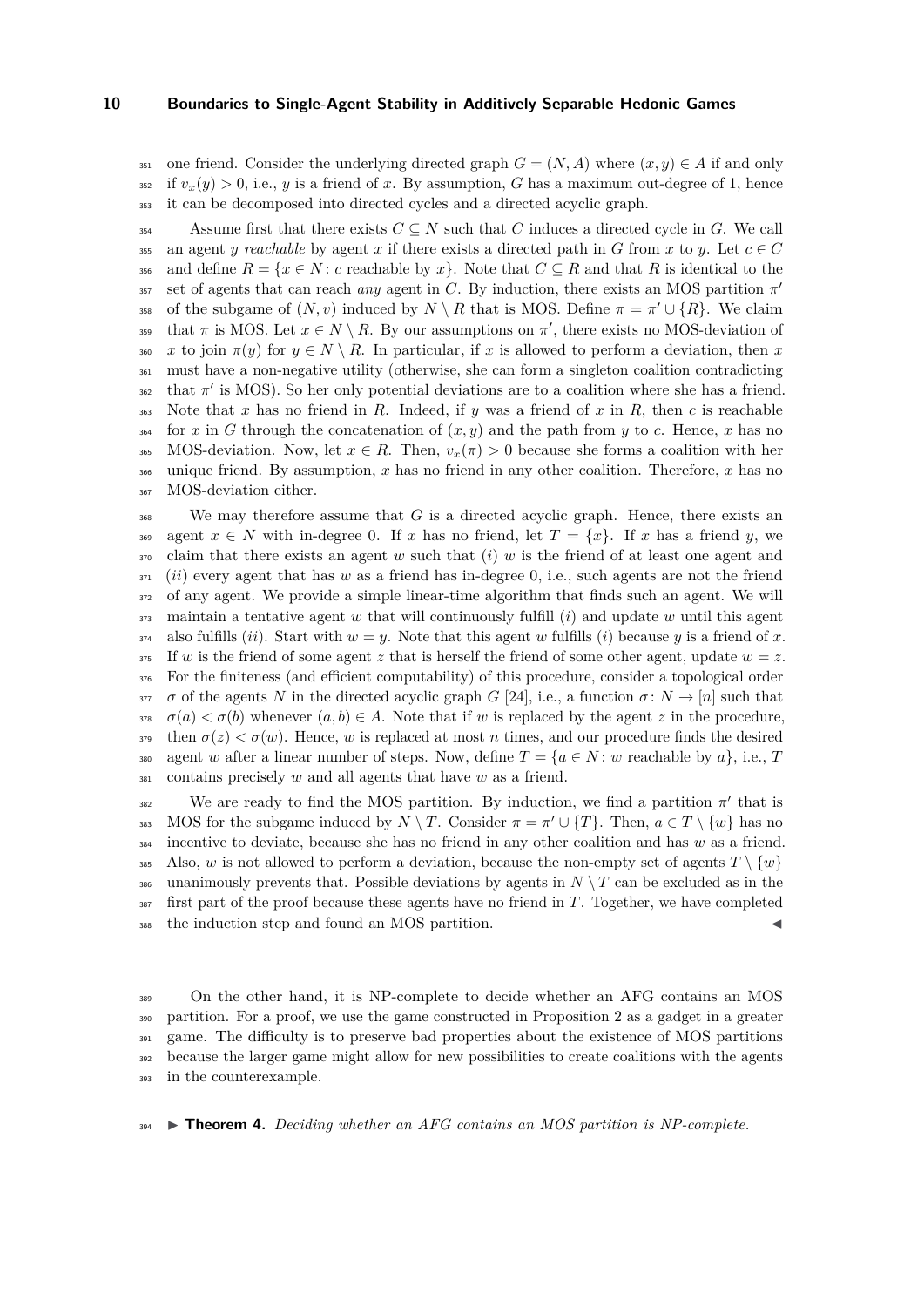<span id="page-10-0"></span>

**Figure 4** FEG without an MOS partition. The depicted (directed) edges represent friends. The double arrow means that every agent to the left of the tail of the arrow has every agent below the arrow as a friend.

# <sup>395</sup> **5 Friends-and-Enemies Games**

 Friends-and-enemies games always contain efficiently computable stable coalition structures with respect to the unanimity-based stability concepts IS and CNS [\[10\]](#page-13-6). In this section, we will see that the transition to majority-based consent crosses the boundary of tractability. The closeness to this boundary is also emphasized by the fact that it is surprisingly difficult to even construct No-instances for MOS and MIS, i.e., FEGs which do not contain an MOS or MIS partition, respectively. Indeed, the smallest such games that we can construct are games with 23 and 183 agents, respectively. We will start by considering MOS.

<span id="page-10-2"></span><sup>403</sup> ▶ **Proposition 5.** *There exists an FEG without an MOS partition.*

 **Proof sketch.** We only give a brief overview of the instance by means of the illustration in Figure [4.](#page-10-0) The FEG consists of a triangle of agents together with 4 sets of agents whose friendship relation is complete and transitive, together with one additional agent each that gives a temptation for the agent of the transitive substructures with the most friends.

<sup>408</sup> An important reason for the non-existence of MOS partitions is that there is a high incentive for the transitive structures to form coalitions. This gives incentive to agents  $z_i$ 409 410 to join them. If  $z_1$ ,  $z_2$ , and  $z_3$  are in disjoint coalitions, then they would chase each other  $_{411}$  according to their cyclic structure. If they are all in the same coalition, then agents  $x<sub>0</sub>$  for  $x \in \{a, b, c, d\}$  prevent the complete transitive structures to be part of this coalition and  $413$  other transitive structures are more attractive.

 In the previous proof, it is particularly useful to establish disjoint coalitions of groups of agents who dislike each other. On the other hand, if we make the further assumption that one agent from every pair of agents likes the other agent, then this does not work anymore and the grand coalition is MOS. This condition essentially means completeness of the friendship  $_{418}$  relation.<sup>[3](#page-10-1)</sup> Note that this proposition is not true for other stability concepts such as NS or <sup>419</sup> even IS.

<span id="page-10-3"></span><sup>420</sup> ▶ **Proposition 6.** *The grand coalition is MOS in every FEG with complete friendship relation.*

<span id="page-10-1"></span><sup>&</sup>lt;sup>3</sup> Technically, the friendship relation may not be reflexive, but we can set  $v_i(i) = 1$  for all  $i \in N$  in an FEG to formally achieve completeness.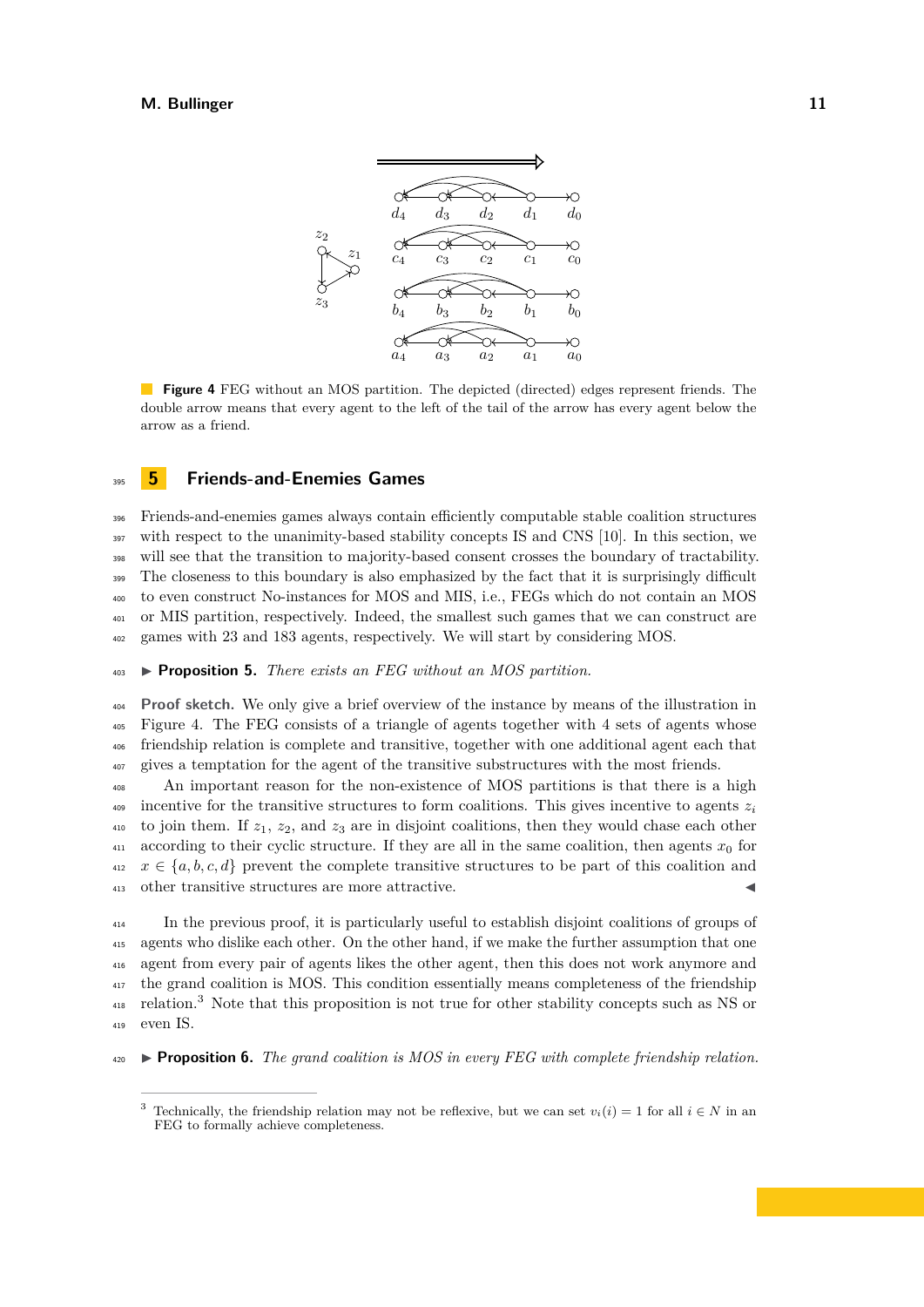**Proof.** Let  $(N, v)$  be an FEG with complete friendship relation, and let  $\pi$  be the grand <sup>422</sup> coalition. We claim that  $\pi$  is MOS. Suppose that there is an agent  $x \in N$  who can perform an NS-deviation to form a singleton.

 $v_x(y) = -1$   $\{y \in N \setminus \{x\} : v_x(y) = -1\}$   $> \{y \in N \setminus \{x\} : v_x(y) = 1\}$ . Hence,

|*F*in(*N, x*)| ≥ |{*y* ∈ *N* \ {*x*}: *vx*(*y*) = −1}|

$$
= | \{ y \in N \setminus \{x\} \colon v_x(y) = 1 \} |
$$

428<br>429

$$
\geq |F_{\text{out}}(N, x)|.
$$

 $\frac{430}{100}$  In the first inequality, we use that *x* is a friend of all of her enemies. In the final inequality, we use that *x* can only be an enemy of her friends. Hence, *x* is not allowed to perform an  $_{432}$  MOS-deviation.

 Still, the non-existence of MOS partitions in FEGs shown in Proposition [5](#page-10-2) can be leveraged to prove an intractability result. Interestingly, in contrast to the proofs of Theorem [1](#page-4-1) and Theorem [4,](#page-9-0) the next theorem merely uses the existence of an FEG without an MOS partition to design a gadget and does not exploit the specific structure of a known counterexample.

#### <span id="page-11-1"></span>▶ **Theorem 7.** *Deciding whether an FEG contains an MOS partition is NP-complete.*

 In our next result, we construct an FEG without an MIS partition. Despite a lot of structure, the game is quite large encompassing 183 agents.

#### <span id="page-11-2"></span>▶ **Proposition 8.** *There exists an FEG without an MIS partition.*

 **Proof sketch.** We illustrate the example with the aid of Figure [5](#page-12-0) and briefly discuss some key features. Again, the central element is a directed cycle of three agents. These agents are connected to five copies of the same gadget. This gadget consists of a main clique  $\{a_i^0, \ldots, a_i^0\}$  of 10 mutual friends and further cliques that cause certain temptations for agents in the main clique. Cliques are linked by agents that have an incentive to be part of two cliques, which are part of disjoint coalitions. Since it is possible to balance all diametric temptations,  $_{447}$  the instance does not admit an MIS partition.

 Similar to Proposition [6,](#page-10-3) it is easy to see that the singleton partition is MIS in every FEG with complete enemy relation. Indeed, then an agent either has no incentive to join another agent, or the other agent will deny her consent. Hence, MIS can also prevent typical run-and-chase games which do not admit NS partitions. We are ready to prove hardness of deciding on the existence of MIS partitions in FEGs.

<span id="page-11-0"></span>▶ **Theorem 9.** *Deciding whether an FEG contains an MIS partition is NP-complete.*

# **6 Discussion and Conclusion**

 We have investigated single-agent stability in additively separable hedonic games. Our main results determine strong boundaries to the efficient computability of stable partitions. Table [1](#page-12-1) provides a complete picture of the computational complexity of all considered stability notions and subclasses of ASHGs, where our results close all remaining open problems. First, we resolve the computational complexity of computing CNS partitions, which considers the last open unanimity-based stability notion in unrestricted ASHGs. The derived hardness result stands in contrast to positive results when considering appropriate subclasses such as FEGs,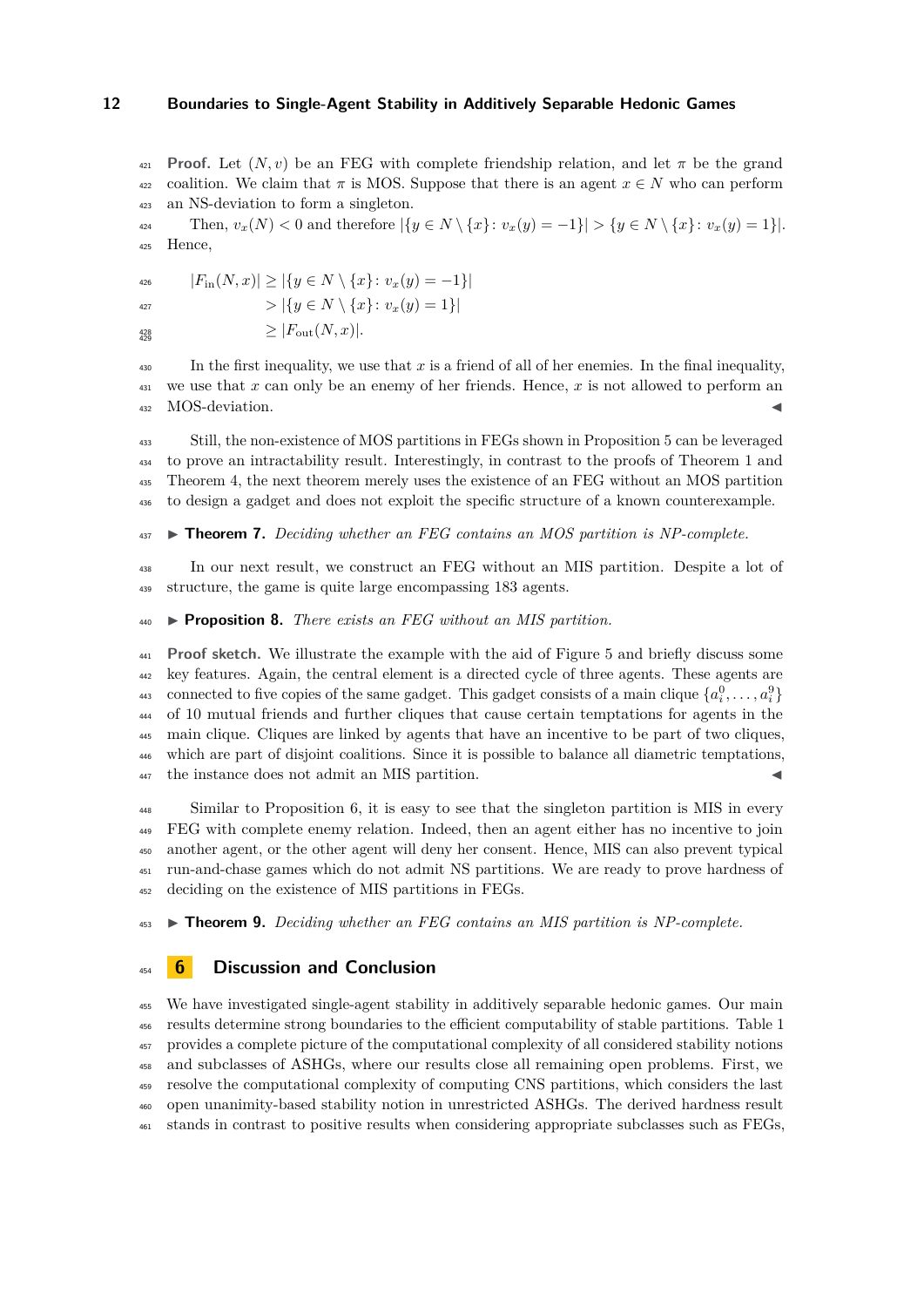<span id="page-12-0"></span>

**Figure 5** FEG without an MIS partition. The depicted edges represent friends. Undirected edges represent mutual friendship. For  $i \in [5]$ , some of the edges of agents in  $A_i$  are omitted. In fact, these agents form cliques. Also, each  $K_i$  represents a clique of 11 agents.

 AEGs, or AFGs [\[10\]](#page-13-6). Second, our intractability concerning AFGs stands in contrast to known positive results for all other consent-based stability notions, and can also be circumvented by considering AFGs with a sparse friendship relation. Finally, we provide sophisticated hardness proofs for majority-based stability concepts in FEGs. These turn into computational feasibilities when transitioning to unanimity-based stability, or under further assumptions to the structure of the friendship graph.

 A key step of all hardness results in restricted classes of ASHGs was to construct the first No-instances, that is, games that do not admit stable partitions for the respective stability notion. This is no trivial task as can be seen from the complexity of the constructed games. Once No-instances are found, we can leverage them as gadgets of hardness reductions, which is a typical approach for complexity results about hedonic games. We have provided both reductions where the explicit structure of the determined No-instances is used as well as reductions where the mere existence of No-instances is sufficient and used as a black box.

 Our results complete the picture of the computational complexity for all considered stability notions and game classes. Still, majority-based stability notions deserve further attention because they offer a natural degree of consent to perform deviations. Their thorough investigation in other classes of hedonic games might lead to intriguing discoveries.

<span id="page-12-1"></span>**Table 1** Overview of the computational complexity of single-agent stability concepts in different classes of ASHGs. The NP-completeness results concern deciding on the existence of a stable partition. Membership in Function-P means that the search problem of constructing a stable partition can be solved in polynomial time.

|    | ASHG       | Unrestricted           | Friends-and-enemies games | Appreciation-of-friends games |
|----|------------|------------------------|---------------------------|-------------------------------|
|    | NS         | $NP$ -complete [29]    | $NP$ -complete [10]       | $NP$ -complete [10]           |
| IS |            | $NP$ -complete [29]    | Function-P [10]           | Function-P [16]               |
|    | <b>CNS</b> | $NP$ -complete (Th. 1) | Function-P [10]           | Function-P [10]               |
|    | MIS-       | $NP$ -complete [10]    | $NP$ -complete $(Th. 9)$  | Function-P [10]               |
|    | MOS        | $NP$ -complete [10]    | $NP$ -complete (Th. 7)    | $NP$ -complete (Th. 4)        |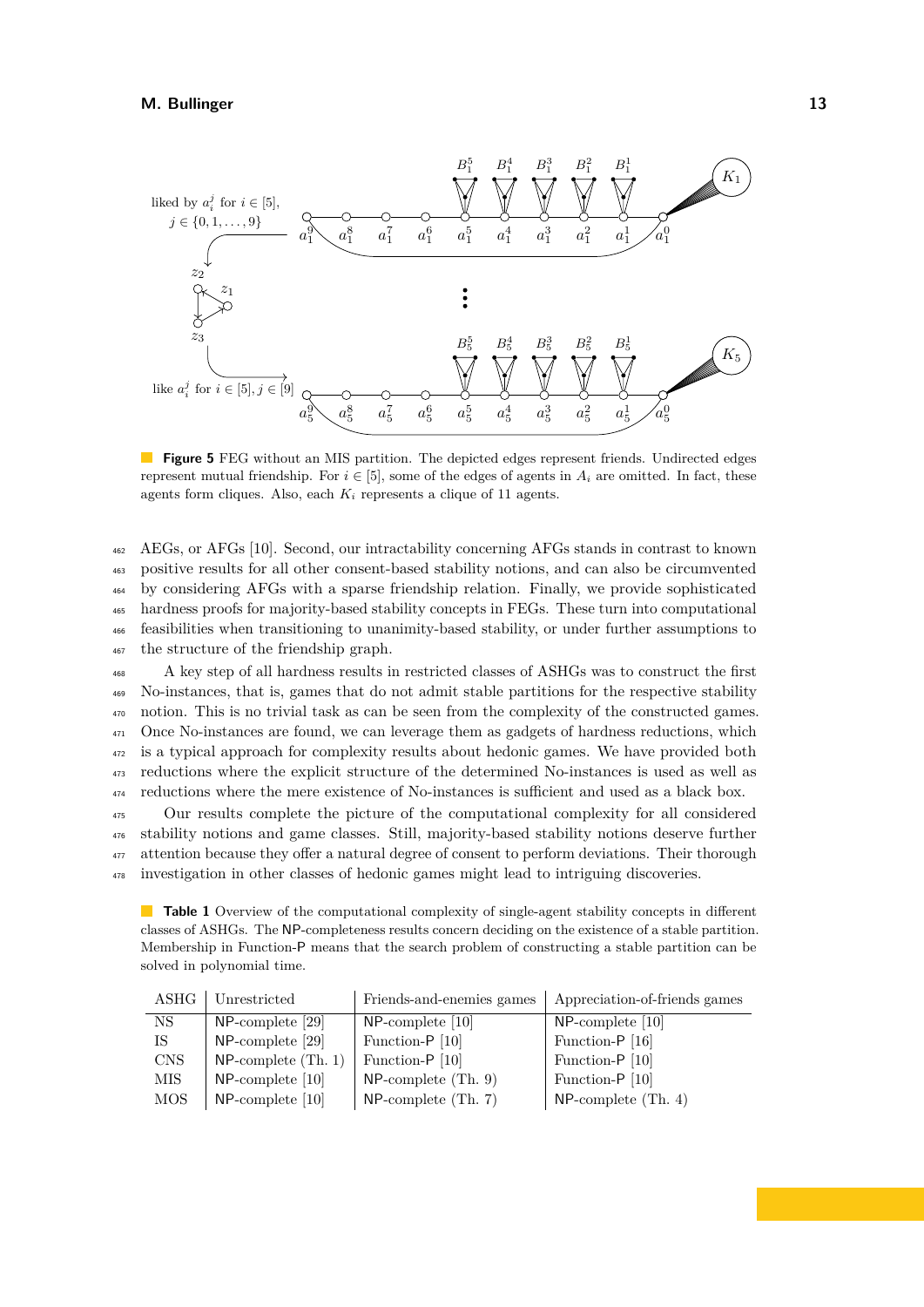<span id="page-13-21"></span><span id="page-13-20"></span><span id="page-13-19"></span><span id="page-13-18"></span><span id="page-13-17"></span><span id="page-13-16"></span><span id="page-13-15"></span><span id="page-13-14"></span><span id="page-13-13"></span><span id="page-13-12"></span><span id="page-13-11"></span><span id="page-13-10"></span><span id="page-13-9"></span><span id="page-13-8"></span><span id="page-13-7"></span><span id="page-13-6"></span><span id="page-13-5"></span><span id="page-13-4"></span><span id="page-13-3"></span><span id="page-13-2"></span><span id="page-13-1"></span><span id="page-13-0"></span>

| 479        |    | References -                                                                                               |
|------------|----|------------------------------------------------------------------------------------------------------------|
| 480        | 1  | H. Aziz and F. Brandl. Existence of stability in hedonic coalition formation games. In                     |
| 481        |    | Proceedings of the 11th International Conference on Autonomous Agents and Multiagent                       |
| 482        |    | <i>Systems (AAMAS)</i> , pages 763-770, 2012.                                                              |
| 483        | 2  | H. Aziz, F. Brandl, F. Brandt, P. Harrenstein, M. Olsen, and D. Peters. Fractional hedonic                 |
| 484        |    | games. ACM Transactions on Economics and Computation, 7(2):1-29, 2019.                                     |
| 485        | 3  | H. Aziz, F. Brandt, and H. G. Seedig. Computing desirable partitions in additively separable               |
| 486        |    | hedonic games. Artificial Intelligence, 195:316-334, 2013.                                                 |
| 487        | 4  | H. Aziz and R. Savani. Hedonic games. In F. Brandt, V. Conitzer, U. Endriss, J. Lang, and                  |
| 488        |    | A. D. Procaccia, editors, <i>Handbook of Computational Social Choice</i> , chapter 15. Cambridge           |
| 489        |    | University Press, 2016.                                                                                    |
| 490        | 5  | C. Ballester. NP-completeness in hedonic games. Games and Economic Behavior, 49(1):1-30,                   |
| 491        |    | 2004.                                                                                                      |
| 492        | 6  | S. Banerjee, H. Konishi, and T. Sönmez. Core in a simple coalition formation game. Social                  |
| 493        |    | Choice and Welfare, $18:135-153$ , $2001$ .                                                                |
| 494        | 7  | V. Bilò, A. Fanelli, M. Flammini, G. Monaco, and L. Moscardelli. Nash stable outcomes                      |
| 495        |    | in fractional hedonic games: Existence, efficiency and computation. Journal of Artificial                  |
| 496        |    | Intelligence Research, $62:315-371$ , $2018$ .                                                             |
| 497        | 8  | A. Bogomolnaia and M. O. Jackson. The stability of hedonic coalition structures. Games and                 |
| 498        |    | Economic Behavior, 38(2):201-230, 2002.                                                                    |
| 499        | 9  | F. Brandt and M. Bullinger. Finding and recognizing popular coalition structures. Journal of               |
| 500        |    | Artificial Intelligence Research, 74:569-626, 2022.                                                        |
| 501        | 10 | F. Brandt, M. Bullinger, and L. Tappe. Single-agent dynamics in additively separable hedonic               |
| 502        |    | games. In Proceedings of the 36th AAAI Conference on Artificial Intelligence (AAAI), 2022.<br>Forthcoming. |
| 503        | 11 | F. Brandt, M. Bullinger, and A. Wilczynski. Reaching individually stable coalition structures              |
| 504        |    | in hedonic games. In Proceedings of the 35th AAAI Conference on Artificial Intelligence                    |
| 505<br>506 |    | $(AAAI)$ , pages 5211-5218, 2021.                                                                          |
| 507        | 12 | M. Bullinger. Pareto-optimality in cardinal hedonic games. In Proceedings of the 19th                      |
| 508        |    | International Conference on Autonomous Agents and Multiagent Systems (AAMAS), pages                        |
| 509        |    | $213 - 221$ , 2020.                                                                                        |
| 510        | 13 | M. Bullinger and S. Kober. Loyalty in cardinal hedonic games. In Proceedings of the 30th                   |
| 511        |    | International Joint Conference on Artificial Intelligence (IJCAI), pages 66–72, 2021.                      |
| 512        | 14 | R. Carosi, G. Monaco, and L. Moscardelli. Local core stability in simple symmetric fractional              |
| 513        |    | hedonic games. In Proceedings of the 18th International Conference on Autonomous Agents                    |
| 514        |    | and Multiagent Systems (AAMAS), pages 574-582, 2019.                                                       |
| 515        | 15 | K. Cechlárová and A. Romero-Medina. Stability in coalition formation games. International                  |
| 516        |    | Journal of Game Theory, 29:487-494, 2001.                                                                  |
| 517        | 16 | D. Dimitrov, P. Borm, R. Hendrickx, and S. C. Sung. Simple priorities and core stability in                |
| 518        |    | hedonic games. Social Choice and Welfare, 26(2):421-433, 2006.                                             |
| 519        | 17 | D. Dimitrov and S. C. Sung. On top responsiveness and strict core stability. Journal of                    |
| 520        |    | Mathematical Economics, 43(2):130-134, 2007.                                                               |
| 521        | 18 | J. H. Drèze and J. Greenberg. Hedonic coalitions: Optimality and stability. Econometrica,                  |
| 522        |    | $48(4):987-1003, 1980.$                                                                                    |
| 523        | 19 | E. Elkind, A. Fanelli, and M. Flammini. Price of pareto optimality in hedonic games. Artificial            |
| 524        |    | <i>Intelligence</i> , 288:103357, 2020.                                                                    |
| 525        | 20 | E. Elkind and M. Wooldridge. Hedonic coalition nets. In Proceedings of the 8th International               |
| 526        |    | Conference on Autonomous Agents and Multiagent Systems (AAMAS), pages 417–424, 2009.                       |
| 527        | 21 | M. Gairing and R. Savani. Computing stable outcomes in symmetric additively separable                      |
| 528        |    | hedonic games. Mathematics of Operations Research, 44(3):1101-1121, 2019.                                  |
| 529        | 22 | D. Gale and L. S. Shapley. College admissions and the stability of marriage. The American                  |
| 530        |    | Mathematical Monthly, 69(1):9-15, 1962.                                                                    |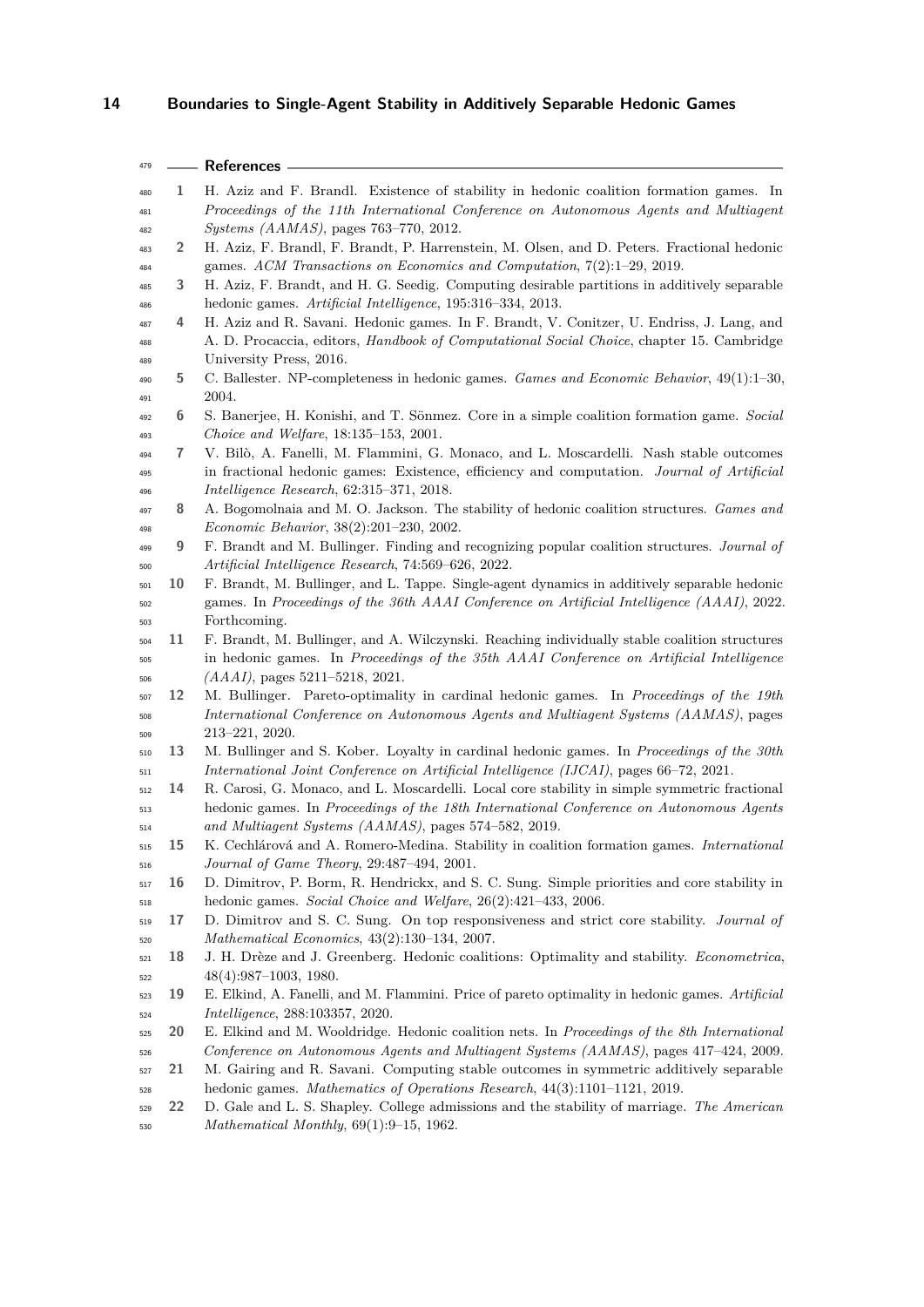- <span id="page-14-4"></span> **23** M. Hoefer, D. Vaz, and L. Wagner. Dynamics in matching and coalition formation games with structural constraints. *Artificial Intelligence*, 262:222–247, 2018.
- <span id="page-14-6"></span> **24** A. B. Kahn. Topological sorting of large networks. *Communications of the ACM*, 5(11):558–562, 1962.
- <span id="page-14-5"></span> **25** R. M. Karp. Reducibility among combinatorial problems. In R. E. Miller and J. W. Thatcher, editors, *Complexity of Computer Computations*, pages 85–103. Plenum Press, 1972.
- <span id="page-14-3"></span> **26** M. Olsen. On defining and computing communities. In *Proceedings of the 18th Computing: Australasian Theory Symposium (CATS)*, volume 128 of *Conferences in Research and Practice in Information Technology (CRPIT)*, pages 97–102, 2012.
- <span id="page-14-2"></span> **27** W. Suksompong. Individual and group stability in neutral restrictions of hedonic games. *Mathematical Social Sciences*, 78:1–5, 2015.
- <span id="page-14-0"></span> **28** S. C. Sung and D. Dimitrov. On myopic stability concepts for hedonic games. *Theory and Decision*, 62(1):31–45, 2007.
- <span id="page-14-1"></span> **29** S. C. Sung and D. Dimitrov. Computational complexity in additive hedonic games. *European Journal of Operational Research*, 203(3):635–639, 2010.

# **A Omitted Proofs**

<sup>547</sup> In the appendix we provide missing proofs and full proofs whenever we only provided a proof sketch.

# **A.1 Appreciation-of-Friends Games**

▶ **Theorem 4.** *Deciding whether an AFG contains an MOS partition is NP-complete.*

 **Proof.** We provide a reduction from E3C. Let (*R, S*) be an instance of E3C. We define an 552 ASHG  $(N, v)$  as follows. Let  $N = N_R \cup N_S$  where  $N_R = \cup_{r \in R} N^r$  and  $N_S = \cup_{s \in S} N_s$  with 553  $N^r = \{a_i^r, b_i^r, c_i^r : i \in [5]\} \cup \{z^r\}$  for  $r \in R$  and  $N_s = \{s_r : r \in s\} \cup \{s_0\}$  for  $s \in S$ . In the  $\frac{1}{254}$  whole proof, we read indices of agents  $a_i^r$ ,  $b_i^r$ , and  $c_i^r$  modulo 5, mapping to the representative in [5].

- We define utilities *v* as follows:
- $\text{For all } s \in S, r \in s: v_{s_r}(s_0) = n.$
- $\text{For all } s \in S, r, r' \in s, r \neq r': v_{s_r}(s_{r'}) = n.$
- $\text{For all } s \in S, r \in s: v_{s_r}(a_1^r) = n.$
- $F_{560}$  = For all  $r \in R$ ,  $i \in [5]$ , and  $x \in \{a, b, c\}$ :  $v_{x_i}^r(x_{i+1}^r) = n$ .
- $F_{\text{561}}$   $\blacksquare$  For all  $r \in R$ ,  $x \in \{a, b, c\}$ :  $v_{x_1}(z) = n$ .
- All other valuations are  $-1$ .

<sup>563</sup> An illustration of the reduction is provided in Figure [6.](#page-15-0) Intuitively, the reduced instance consists of two types of gadgets. The elements in the ground set *R* are represented by <sub>565</sub> *R*-gadgets which are subgames identical to the counterexample in Proposition [2.](#page-7-0) The sets in *S* are represented by *S*-gadgets consisting of a triple of agents representing its elements in *R* which are linked to the respective *R*-gadgets. Furthermore, there is one special agent without any friends attracting the other agents in the *S*-gadget.

 We claim that (*R, S*) is a Yes-instance if and only if the reduced AFG contains an MOS  $\mathsf{S}_{70}$  partition. Suppose first that  $S' \subseteq S$  partitions R. We define a partition  $\pi$  by taking the union of the following coalitions:

- $\mathbb{F}^2$   $\equiv$  For  $r \in R$ ,  $x \in \{a, b, c\}$ , form  $\{x_2^r, x_3^r\}$ ,  $\{x_4^r, x_5^r\}$ , and  $\{b_1^r, c_1^r, z^r\}$ .
- $\text{For } s \in S', r \in s, \text{ form } \{s_r, a_1^r\}.$
- $574 \quad \blacksquare \quad \text{For } s \in S', \text{ form } \{s_0\}.$
- $\text{For } s \in S \setminus S' \text{, form } N_s.$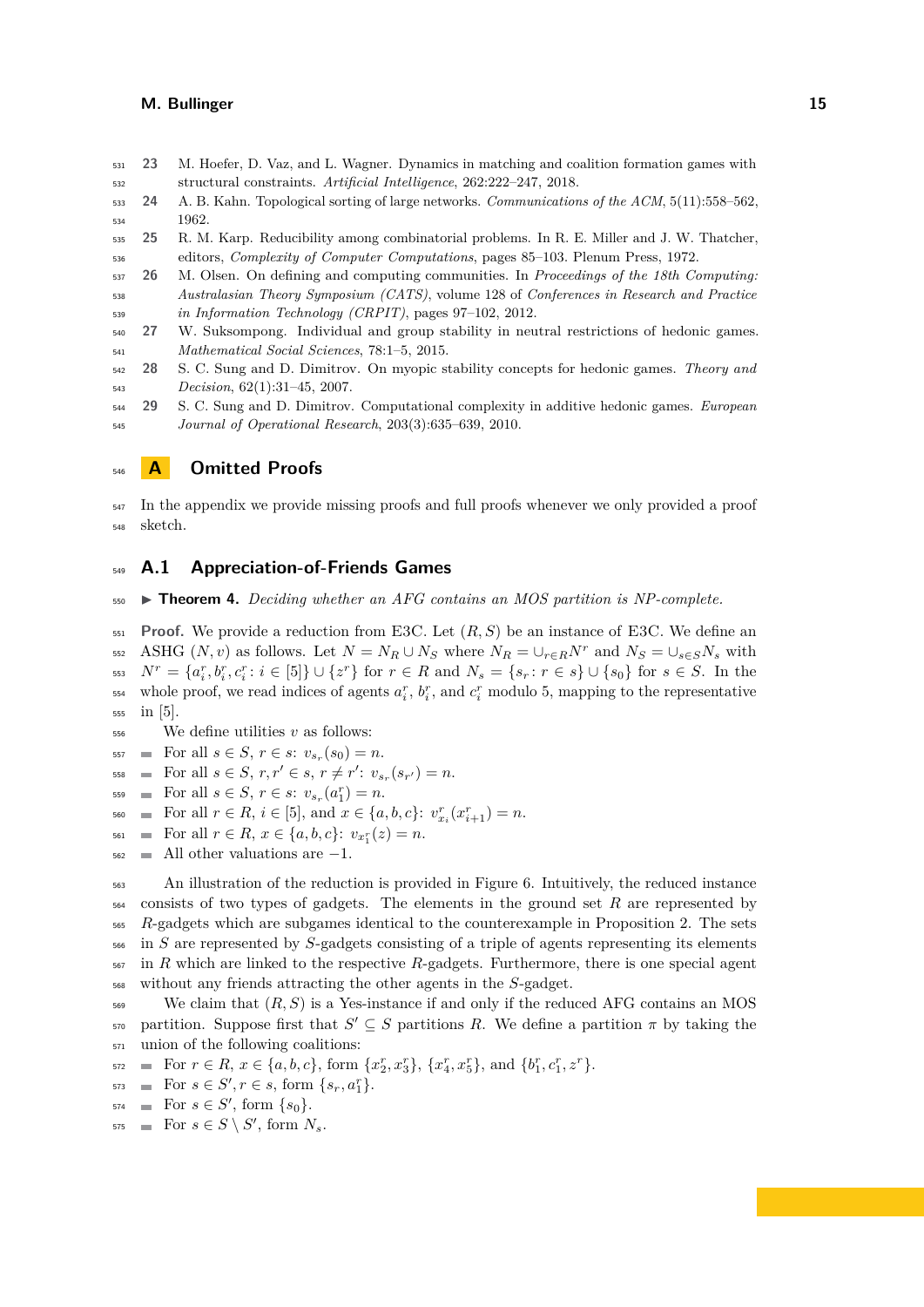<span id="page-15-0"></span>

**Figure 6** Schematic of the reduction from the proof of Theorem [4.](#page-9-0) We depict the reduced instance for the instance  $(R, S)$  of E3C where  $R = {\alpha, \beta, \gamma, \delta, \epsilon, \zeta}$  and  $S = {s, t, u}$  with  $s = {\alpha, \beta, \gamma}$ ,  $t = \{\beta, \gamma, \delta\},$  and  $u = \{\delta, \epsilon, \zeta\}.$  Directed edges indicate a utility of *n*, and missing edges a utility of −1. Every element in *R* is represented by a gadget identical to the game in Proposition [2.](#page-7-0)

 $576$  We prove that  $\pi$  is MOS by performing a case analysis to show that no agent can perform <sup>577</sup> a deviation.

 $F_{578}$  = For  $r \in R$  and  $x \in \{a, b, c\}$ , the agents  $x_3^r$  and  $x_5^r$  are not allowed to perform an MOSdeviation. Moreover, the agents  $x_2^r$  and  $x_4^r$  are in their most preferred coalitions, and <sup>580</sup> have therefore no incentive to perform a deviation.

 $F_{\text{581}}$  = For  $r \in R$ , the agents  $a_1^r$  and  $z^r$  are not allowed to perform an MOS-deviation.

 $F_{582}$  = For  $r \in R$  and  $x \in \{b, c\}$ , the agent  $x_1^r$  has no incentive to deviate. It holds that  $v_{x_1^r}(\pi) = n - 1$ , whereas no deviation increases her utility. In particular, joining  $\pi(x_2^r)$ <sup>584</sup> only yields the same utility.

 $\text{585}$  For  $s \in S$  and  $r \in s$ , the agent  $s_r$  has at most one friend after any possible deviation.  $586$  However, she has at least two friends in  $π$ , and therefore no incentive to perform a <sup>587</sup> deviation.

 $s_{588}$  = For  $s \in S'$ , the agent  $s_0$  is in her most preferred coalition and has no incentive to perform a deviation. Finally, for  $s \in S \setminus S'$ , the agent  $s_0$  is not allowed to perform an <sup>590</sup> MOS-deviation.

<sup>591</sup> Conversely, assume that the reduced instance contains an MOS partition *π*. We show <sup>592</sup> that it originates from a Yes-instance. We split the proof into several claims.

<span id="page-15-1"></span>593  $\triangleright$  Claim 10. For all  $s \in S$ , it holds that  $\pi(s_0) = \{s_0\}$  or  $N_s \subseteq \pi(s_0)$ .

594 Proof. Let  $s \in S$ , say  $s = \{u, w, x\}$ , and define  $C = \pi(s_0)$  and  $D = \{s_u, s_w, s_x\}$ . Assume 595 that  $C \supseteq \{s_0\}$ . Then, since  $s_0$  has no friends, she would prefer to stay in a singleton coalition. 596 Hence,  $C \cap D \neq \emptyset$ , say  $s_u \in C$ .

597 Assume for contradiction that  $D \setminus C \neq \emptyset$ , say  $s_w \notin C$ . Then,  $s_x \in \pi(s_w)$ . Indeed, if  $s_3$   $s_x \notin \pi(s_w)$ , then  $s_w$  has at most one friend in her coalition, and no agent would prevent her 599 from performing an MOS-deviation to join *C*. Hence,  $s_x \in \pi(s_w)$ . Then,  $C = \{s_0, s_u\}$ , as  $s_0$ <sup>600</sup> could leave her coalition to form a singleton coalition if any other agent was part of it. But 601 then,  $s_u$  has an incentive to join  $\pi(s_w)$ , and could perform a valid MOS-deviation to do so. 602 This is a contradiction and therefore  $D \subseteq C$ .

<span id="page-15-2"></span><sup>603</sup> In the next claim, we improve upon Claim [10](#page-15-1) and show that there are in fact only two  $\begin{array}{ll}\n\text{604} \\
\text{604} \\
\text{605} \\
\text{606} \\
\text{608} \\
\text{609} \\
\text{600} \\
\text{600} \\
\text{600} \\
\text{600} \\
\text{600} \\
\text{600} \\
\text{600} \\
\text{600} \\
\text{600} \\
\text{600} \\
\text{600} \\
\text{600} \\
\text{600} \\
\text{600} \\
\text{600} \\
\text{600} \\
\text{600} \\
\text{600} \\
\text{600} \\
\text{600} \\
\text{6$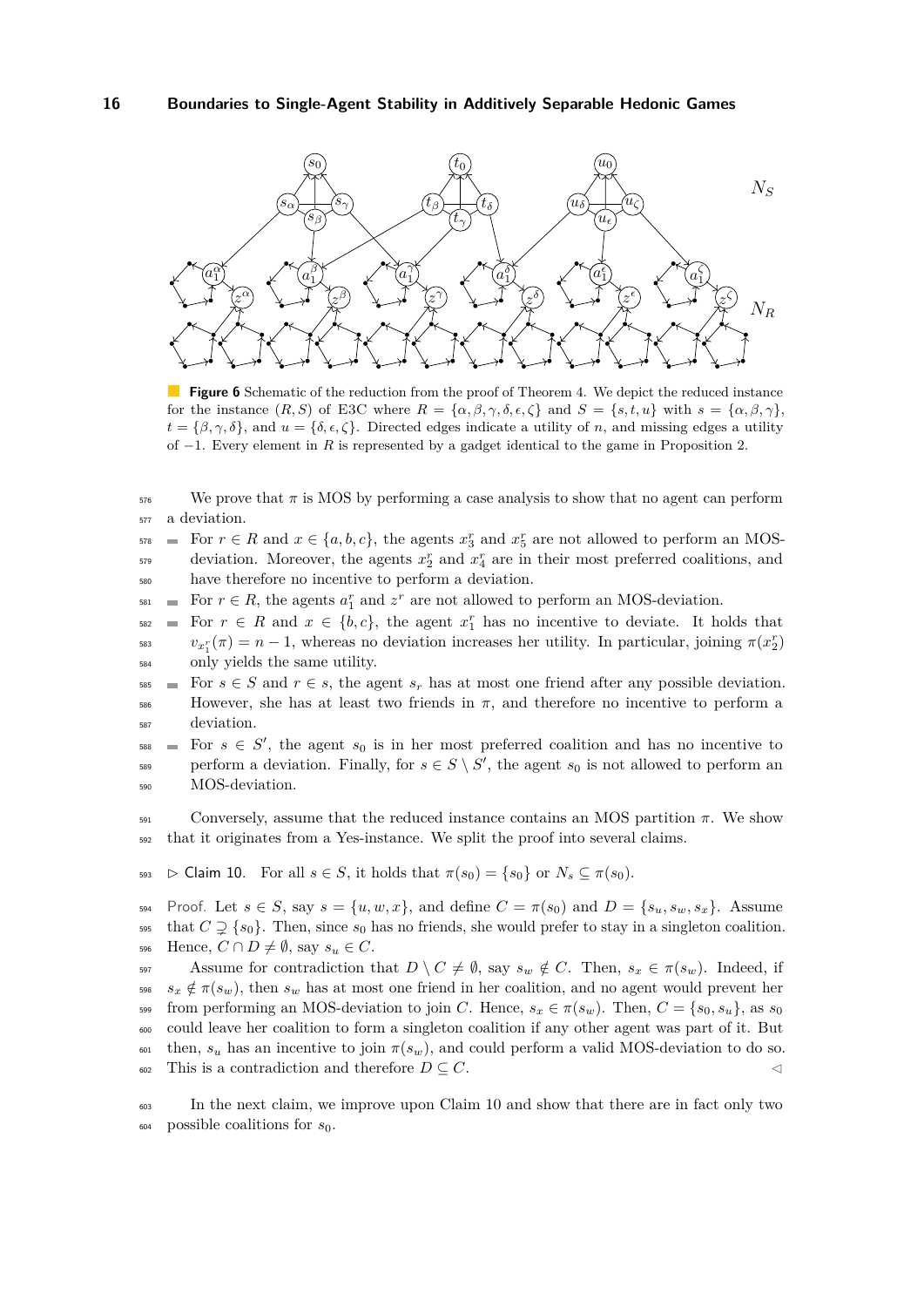605  $\triangleright$  Claim 11. For all  $s \in S$ , it holds that  $\pi(s_0) = \{s_0\}$  or  $\pi(s_0) = N_s$ .

606 Proof. Let  $s \in S$  and define  $C = \pi(s_0)$ . Assume that  $C \supseteq \{s_0\}$ . By Claim [10,](#page-15-1) it holds that  $N_s \subseteq C$  and since  $s_0$  has an NS-deviation to form a singleton coalition, even  $|C| \leq 6$ . This 608 means in particular that every agent  $y \in C \setminus N_s$  must have a friend in *C*. Indeed, if this was <sup>609</sup> not the case, then such an agent *y* would like to deviate to form a singleton coalition and this 610 is an MOS-deviation as it is supported by at least three agents in  $N_s$ . Hence,  $C \setminus N_s \neq \emptyset$ <sup>611</sup> can only happen if there are two more agents in *C* who are a friend of each other. By the 612 design of the utilities, the only possibility for this to happen is that there exists  $t \in S$  with 613 *t*  $\neq$  *s* and *u*, *v*  $\in$  *t* with  $C = N_s \cup \{t_u, t_v\}$ . Then, by Claim [10,](#page-15-1)  $\{t_0\} \in \pi$ , implying that  $t_u$  $614$  has an MOS-deviation to join  $t_0$ . This is a contradiction and we can therefore conclude that  $\pi(s_0) = N_s.$ 

<sup>616</sup> Next, we consider the coalitions of other agents in gadgets related to sets in *S*.

<span id="page-16-0"></span> $\mathcal{L}_{617}$   $\triangleright$  Claim 12. For all  $s \in S$  and  $r \in R$ , it holds that  $\pi(s_r) = \{s_r, a_1^r\}$  or  $N_s \setminus \{s_0\} \subseteq \pi(s_r)$ .

618 Proof. Let  $s \in S$ , say  $s = \{r, u, w\}$ , and define  $C = \pi(s_r)$ . If  $s_0 \in C$ , then  $C = N_s$  by 619 Claim [11](#page-15-2) and the assertion is true. Suppose therefore that  $s_0 \notin C$ . Assume now that there 620 is  $x \in s$  with  $s_x \notin C$ , say  $s_y \notin C$ . If  $s_w \notin C$ , then no agent in *C* has  $s_r$  as a friend and could 621 therefore vote against a deviation. Moreover, since the deviation of  $s_r$  to join  $s_0$  is not an 622 MOS-deviation, it must be the case that  $v_{s_r}(\pi) = n$ , which can, under the given assumptions,  $\text{c}_{623}$  only be the case if  $\pi(s_r) = \{s_r, a_1^r\}.$ 

624 It remains to consider the case that  $s_w \in C$ . But then,  $s_u$  is in a coalition with at most 625 one friend (note that it is excluded that  $s_0 \in \pi(s_u)$  by Claim [11\)](#page-15-2) and no agent in her coalition  $\epsilon_{626}$  has her as a friend. Hence,  $s_u$  has an MOS-deviation to join *C*, a contradiction. Together, we have shown that if there is  $x \in s$  with  $s_x \notin C$ , then  $\pi(s_r) = \{s_r, a_1^r\}$ , which proves this  $\epsilon$ <sub>628</sub> claim.

<span id="page-16-1"></span> $\epsilon_{629}$  In the next claim, we gain even more insight on the coalitions of agents of the type  $s_r$ .

 $\sum_{s=1}^{s}$   $\in$  Claim 13. For all  $s \in S$ ,  $r \in s$ , and  $u \in R$ , it holds that if  $\pi(s_r) \cap N^u \neq \emptyset$ , then  $r = u$  $\text{and } \pi(s_r) = \{s_r, a_1^u\}.$ 

 $S_{32}$  Proof. Let  $s \in S$ ,  $r \in s$ , and  $u \in R$ . The assertion is true if  $\pi(s_r) = \{s_r, a_1^r\}$ . Hence, by 633 Claim [12,](#page-16-0) we may assume that  $N_s \setminus \{s_0\} \subseteq C$ . we will show that  $\pi(s_r) \cap N^u = \emptyset$ . First, note  $_{634}$  that since  $z^u$  has an NS-deviation to form a singleton coalition whenever she is not in such a coalition already and because only three agents have  $z^u$  as a friend, it holds that  $z^u$  forms a <sup>636</sup> coalition with at most two agents that have her as an enemy. This implies in particular that  $z^u \notin C$  and that  $|\pi(z^u)| \leq 6$ .

Assume for contradiction that there exists an agent  $y \in N^u \cap C$ . We already know that  $y \neq z^u$ . Next, if  $y \neq a_1^u$ , then *y* must have a friend in *C*. Indeed, at most one agent in *C* can 640 have *y* as a friend, but the three agents in  $N_s \setminus \{s_0\}$  favor *y* to leave. Hence, *y* could perform  $\alpha_{41}$  an MOS-deviation to form a singleton coalition, otherwise. In addition, if  $y = a_1^u$ , then *y*  $\mathbb{R}^{42}$  must also have a friend in *C*. Note that at most two agents in  $(N^u \cup N_s) \cap C$  favor her to stay while all other agents in  $(N^u \cup N_s) \cap C$  (of which there are at least 2 agents) favor her to <sup>644</sup> leave. The only possibility that there is another agent who favors  $a_1^u$  to stay is if there exists 645 *t* ∈ *S* with  $u \in t$  and  $t_u \in C$ . But then, Claim [12](#page-16-0) implies that  $N_t \setminus \{t_0\} \subseteq C$ , a majority of <sup>646</sup> which favors  $a_1^u$  to leave. Together,  $a_1^u$  is favored to leave *C* by a (weak) majority of agents. <sup>647</sup> Therefore, she must not have an incentive to form a singleton coalition, and therefore has a <sup>648</sup> friend in *C*.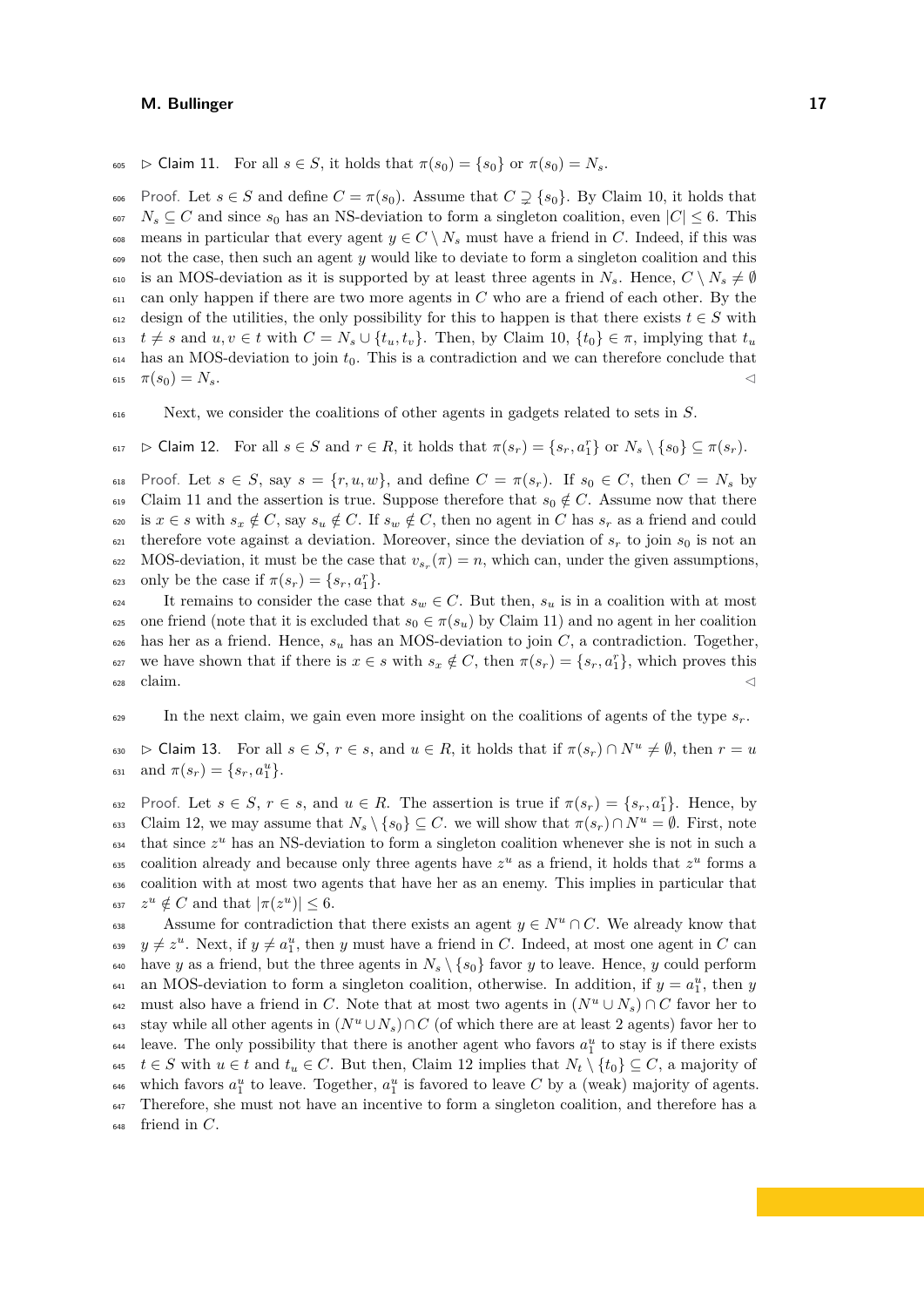Now, assume that there exists  $x \in \{a, b, c\}$  and  $i \in [5]$  with  $x_i^u \in C$ . Then, our previous  $\mathbb{R}^n$  observation implies that  $\{x_i^u : i \in [5]\} \subseteq C$ . Hence,  $|C| \geq 8$  and therefore  $v_{x_1^u}(\pi) \leq n - 6$ <sup>651</sup>  $n-5 \le v_{x_1^u}(\pi(z^u) \cup \{x_1^u\})$ . Hence,  $x_1^u$  could perform an MOS-deviation, a contradiction. 652 Therefore, we have shown that  $\pi(s_r) \cap N^u = \emptyset$ .

<span id="page-17-0"></span>Now, we show that coalitions of agents in different sets of the type  $N^r$  are disjoint.

 $\mathcal{L}_{654}$  ⊳ Claim 14. For all *r*, *u* ∈ *R* and agents  $w ∈ N^r, y ∈ N^u$ , it holds that  $\pi(w) ∩ \pi(y) = ∅$ .

Proof. Let  $r, u \in R$  and assume for contradiction that there exist agents  $w \in N^r$  and  $y \in N^u$ 655 656 with  $\pi(w) = \pi(y)$ . Define  $C = \pi(w)$ . By Claim [11](#page-15-2) and Claim [13,](#page-16-1) it holds that  $C \cap N_s = \emptyset$ for all  $s \in S$ . We may assume without loss of generality that  $|C \cap N^r| \leq |C \cap N^u|$ . Since  $\epsilon_{658}$  every agent in  $C \cap N^r$  is preferred to leave by a majority of agents in *C*, it holds that  $z^r \notin C$  and every agent in  $C \cap N^r$  must have a friend in *C*. The remaining proof of this  $s_{60}$  step is similar to the proof of Claim [13.](#page-16-1) Let  $x \in \{a, b, c\}$  and  $i \in [5]$  with  $x_i^r \in C$ . Then,  $\{x_i^r : i \in [5]\} \subseteq C$  and therefore  $|C| \ge 10$ . As in the previous claim,  $|\pi(z^r)| \le 6$ . Hence,  $v_{x_1^r}(\pi) \leq n - 8 < n - 5 \leq v_{x_1^r}(\pi(z^r) \cup \{x_1^r\}),$  a contradiction.

Finally, we can conclude the proof by showing that there exists  $S' \subseteq S$  partitioning R.  $S^4$  Therefore, let  $S' = \{s \in S : \pi(s_r) = \{s_r, a_1\} \text{ for some } r \in s\}$ . We show that  $S'$  partitions  $R$ <sup>665</sup> by showing that it covers all elements from *R* and that its elements are disjoint sets.

For the first part, let  $r \in R$ . By the proof of Proposition [2,](#page-7-0) if  $\pi(y) \subseteq N^r$  for all  $y \in N^r$ , 667 then the partition  $\pi$  is not MOS. Hence, some agent in  $N^r$  must form a coalition with an 668 agent outside of N<sup>r</sup>. Combining Claim [11,](#page-15-2) Claim [13,](#page-16-1) and Claim [14,](#page-17-0) this can only be the case if there exists  $s \in S$  with  $r \in s$  and  $\pi(s_r) = \{s_r, a_1^r\}$ . Consequently, S' covers R.

<sup>670</sup> For the second part, assume for contradiction that some element in *R* is covered at least twice by sets in *S'*. Then, there exists  $s \in S'$  with  $r \in s$  and  $\{s_r, a_1^r\} \notin \pi$ . By Claim [12,](#page-16-0)  $N_s \setminus \{s_0\} \subseteq \pi(s_r)$ . But then, according to the definition of *S*<sup>'</sup>, it follows that  $s \notin S'$ , a  $\epsilon_{673}$  contradiction. Hence, the elements of *S'* are disjoint sets. This completes the proof.  $\blacktriangleleft$ 

# <sup>674</sup> **A.2 Majority-Out Stability in Friends-and-Enemies Games**

<sup>675</sup> In this section, we provide missing proofs about majority-based stability concepts in FEGs.

<sup>676</sup> ▶ **Proposition 5.** *There exists an FEG without an MOS partition.*

677 **Proof.** Recall that the game is illustrated in Figure [4.](#page-10-0) Formally, let  $N = N_z \cup N_a \cup N_b \cup N_c \cup N_d$ , 678 where  $N_z = \{z_1, z_2, z_3\}$  and  $N_x = \{x_0, x_1, x_2, x_3, x_4\}$  for  $x \in \{a, b, c, d\}$ . Utilities are given <sup>679</sup> as

680 **v**  $v_x(y) = 1$  if  $(x, y) \in \{(z_1, z_2), (z_2, z_3), (z_3, z_1)\},$ 

- $v_{x_i}(x_j) = 1$  if  $x \in \{a, b, c, d\}, i, j \in [4], i < j$ ,
- $v_{x_1}(x_0) = 1$  if  $x \in \{a, b, c, d\},$
- $v_{z_i}(x_j) = 1$  if  $x \in \{a, b, c, d\}, i \in [3], j \in [4]$ , and
- $\epsilon_{684}$  all other valuations are  $-1$ .

<span id="page-17-1"></span> Assume for contradiction that this FEG admits an MOS partition  $π$ . We will derive a 686 contradiction in 4 steps. First, Claim [15](#page-17-1) describes possible coalitions of agents  $x_0$  where <sup>687</sup>  $x \in \{a, b, c, d\}$ . Second, Claim [16](#page-18-0) establishes that coalitions from agents of different sets of *N<sub>x</sub>*,  $x \in \{a, b, c, d\}$ , are disjoint. Then, Claim [17](#page-18-1) excludes that all agents in  $N_z$  are in a joint coalition. Finally, we complete the proof by performing a case analysis for two disjoined coalitions containing different agents from *Nz*.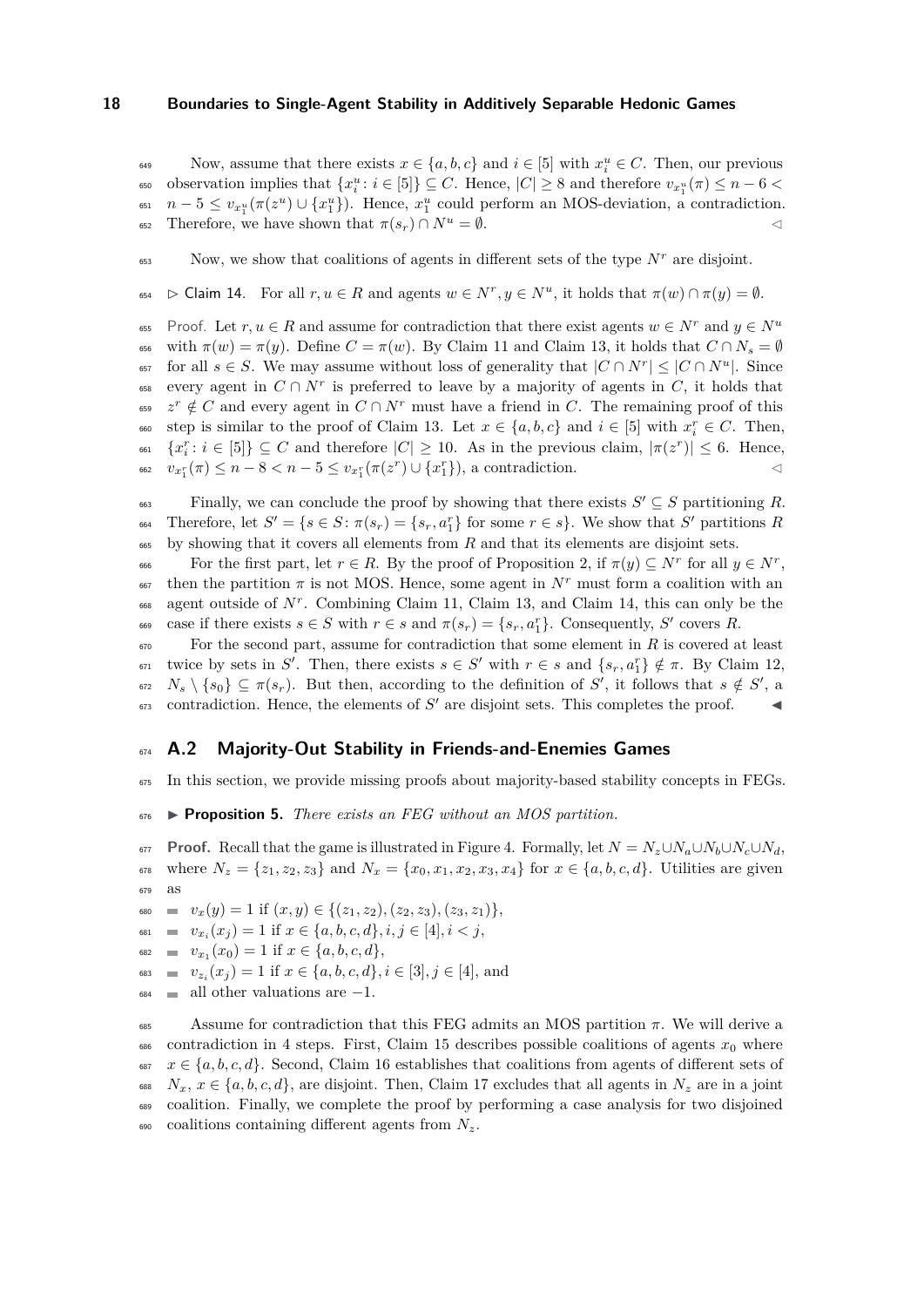691  $\triangleright$  Claim 15. It holds that  $\pi(x_0) \in \{ \{x_0\}, \{x_0, x_1\} \}$  for  $x \in \{a, b, c, d\}.$ 

692 Proof. Let  $x \in \{a, b, c, d\}$  and suppose that  $|\pi(x_0)| > 1$ . Then,  $x_0$  has an NS-deviation to <sup>693</sup> form a singleton. The claim follows because the only agent that prevents her to leave the  $\log_4$  coalition is  $x_1$ .

<span id="page-18-0"></span>695  $\triangleright$  Claim 16. It holds that  $x_i \notin \pi(y_j)$  for  $x, y \in \{a, b, c, d\}, x \neq y$ , and  $i, j \in [4]$ .

696 Proof. Assume for contradiction that there exist  $x, y \in \{a, b, c, d\}, x \neq y$ , and  $i, j \in [4]$  with <sup>697</sup> *x<sup>i</sup>* ∈ *π*(*y<sup>j</sup>* ). Without loss of generality, *x* = *a* and *y* = *b*. Define Γ := *π*(*b<sup>j</sup>* ). Again, without loss of generality, we may assume that  $|\Gamma \cap N_a| \geq |\Gamma \cap N_b|$ . Let  $j^* = \min\{j \in [4] : b_j \in \Gamma\}$ . By Claim [15,](#page-17-1)  $x_0 \notin \Gamma$  for  $x \in \{a, b, c, d\}$ . Hence,  $b_{i^*}$  wants to perform an NS-deviation to

form a singleton and is only favored to stay by agents in  $N_z$ . As  $a_i \in F_{out}(\Gamma, b_{i^*})$ , at least <sup>701</sup> two agents must favor  $b_{i^*}$  to stay. We conclude that

 $702 \quad \blacksquare \quad |\Gamma \cap N_z| \geq 2 \quad (*)$ 

 $703 \quad \blacksquare \quad |\Gamma \setminus N_z| \leq 3 \quad (*)$ 

There,  $(**)$  follows because at most 3 agents favor  $b_{i^*}$  to stay, and she can therefore have <sup>705</sup> at most two enemies. To conclude this step, we distinguish two cases.

706 Case 1: It holds that  $|N_z \cap \Gamma| = 3$ , i.e.,  $N_z \subseteq \Gamma$ .

707 We consider now the agents in  $N_c$ . By Claim [15,](#page-17-1) (\*), and  $N_z \subseteq \Gamma$ , we derive that  $\pi(c_i) \subseteq$  $N_c \setminus \{c_0\}$  for  $i = 2, 3, 4$ , and  $\pi(c_1) \subseteq N_c$ . If  $\pi(c_1) = \{c_0, c_1\}$ , then there is a coalition of size  $709$  at least 2 consisting of agents in  $C \setminus \{c_0, c_1\}$ , and  $c_1$  could perform an MOS-deviation to join  $\tau$ <sup>10</sup> them. Hence, using Claim [15,](#page-17-1) it follows that  $\pi(c_1) \subseteq C \setminus \{c_0\}.$ 

 $711$  Let  $Φ ⊆ C \ \{c_0\}$  be a coalition of largest size. Note that  $C \setminus \{c_0\}$  cannot contain (at <sup>712</sup> least) 2 singleton coalitions. Then, the singleton with the lower index would join the other  $_{713}$  singleton. If  $|\Phi| = 2$ , then  $C \setminus \{c_0\}$  consists of two pairs and  $c_1$  has an MOS-deviation to  $714$  join the other pair. Next, assume that  $|\Phi|=3$ . If  $c_1$  or  $c_2$  remain as a singleton, they would <sup>715</sup> join Φ. If *c*<sup>3</sup> or *c*<sup>4</sup> remain as a singleton, then *c*<sup>2</sup> performs an MOS-deviation to join her. This leaves only the case  $|\Phi| = 4$  and we can conclude that  $C \setminus \{c_0\} \in \pi$ . But then, by (\*\*),  $717 \quad z_k$  has an MOS-deviation to join  $C \setminus \{c_0\}$  for  $k \in [3]$ , a contradiction. This concludes Case 1.

718 Case 2: It holds that  $|N_z \cap \Gamma| = 2$ .

Then,  $|\Gamma \setminus N_z| \leq 2$  which means that  $\Gamma \setminus N_z = \{a_i, b_j\}$  and it follows that  $\Gamma \cap N_c = \Gamma \cap N_d = \emptyset$ .  $\mathbb{Z}_{20}$  Let  $k^* \in [3]$  be the unique index with  $z_{i^*} \notin \Gamma$ , say without loss of generality  $k^* = 1$ . Using  $(*)$ ,  $\pi$ <sup>21</sup> it must also be the case that  $\pi(z_1) \cap N_c = \emptyset$  or  $\pi(z_1) \cap N_d = \emptyset$ , say without loss of generality  $π(z_1) ∩ N_c = ∅$ . The identical arguments as in the previous case show that  $C \setminus \{c_0\} \in π$ . But  $\tau$ <sup>23</sup> then  $z_3$  could perform an MOS-deviation to join  $C \setminus \{c_0\}$ , a contradiction. This concludes  $724$  Case 2 and therefore the proof of the claim.

<span id="page-18-1"></span> $725 \quad \triangleright$  Claim 17. There exists no  $\Gamma \in \pi$  with  $N_z \subseteq \Gamma$ .

*τ*<sub>26</sub> Proof. Assume for contradiction that there exists  $\Gamma \in \pi$  with  $N_z \subseteq \Gamma$ . By Claim [15](#page-17-1) and 727 Claim [16,](#page-18-0) there exists  $x \in \{a, b, c, d\}$  with  $\Gamma \subseteq N_z \cup N_x$ . Without loss of generality, assume  $T_{728}$  that  $\Gamma \subseteq N_z \cup N_a$ . By Claim [15,](#page-17-1)  $a_0 \notin \Gamma$ . We claim that  $|\Gamma \cap N_a| \leq 3$ . For the contrary, assume that  $|\Gamma \cap N_a| = 4$ . Then, Claim [15](#page-17-1) implies that  $\{a_0\} \in \pi$ . Also,  $v_{a_1}(\pi) = 0$  and  $F_{730}$   $|F_{1n}(\Gamma, a_1)| = |N_z| = |\{a_2, a_3, a_4\}| = |F_{\text{out}}(\Gamma, a_1)|$ . Hence,  $a_1$  can perform an MOS-deviation <sup>731</sup> to join  $\{a_0\}$ , a contradiction. Thus,  $|\Gamma \cap N_a| \leq 3$ , as claimed.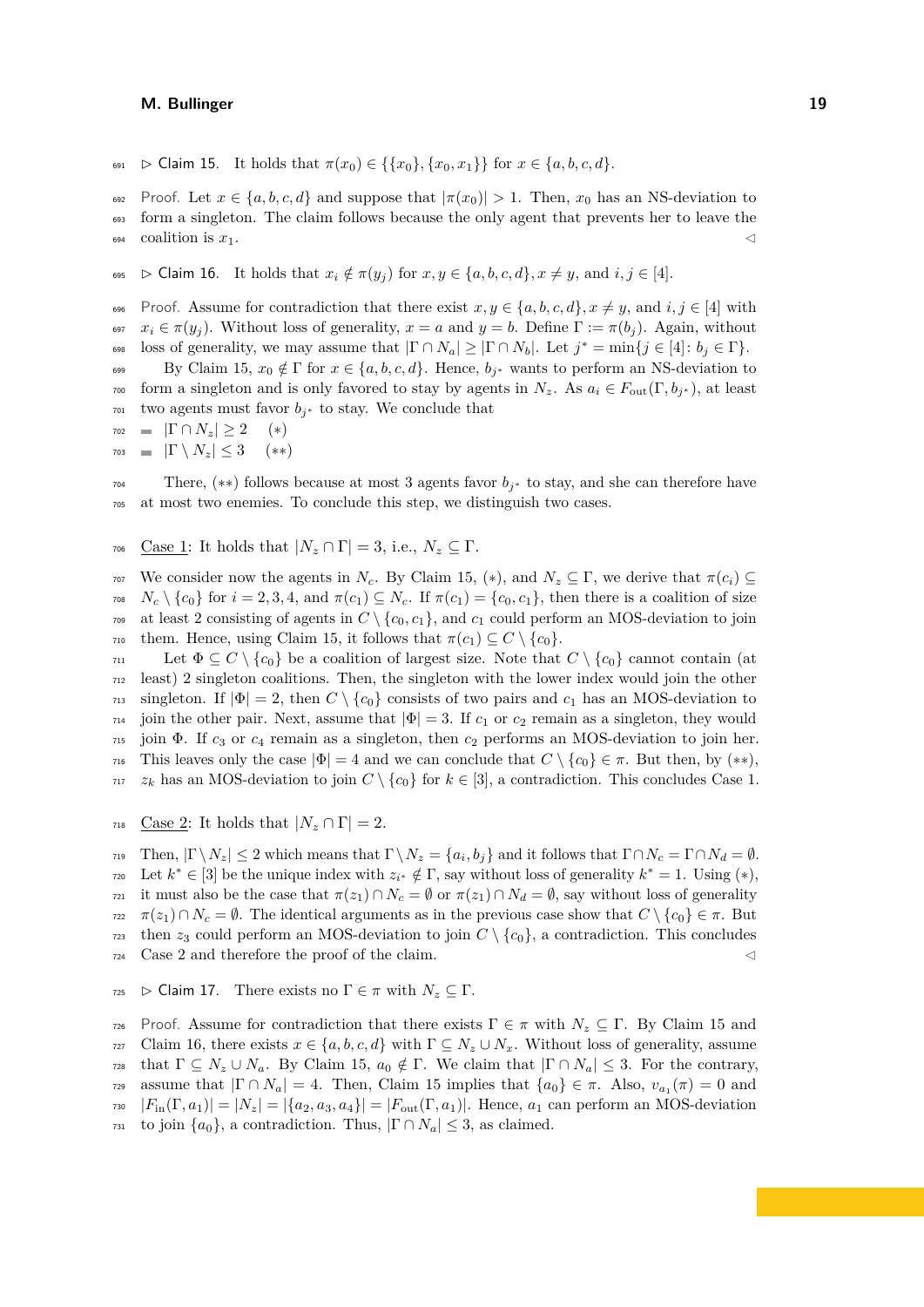As in the proof of Claim [16,](#page-18-0) we can show that  $B \setminus \{b_0\} \in \pi$ . But then  $z_k$  has an 733 MOS-deviation to join this coalition for every  $k \in [3]$ , a contradiction. This concludes the  $734$  proof of this claim.

735 We are ready to obtain a final contradiction. By Claim [17,](#page-18-1) there exist  $i, j \in [3]$  with 736  $z_i \notin \pi(z_j)$ . Without loss of generality, we may assume that  $i = 2$  and  $j = 1$ .

737 Case 1: It holds that  $z_3 \in \pi(z_2)$ .

 $\mathbb{F}_3$ <sup>8</sup> By Claim [15,](#page-17-1)  $v_{z_k}(x) = 1$  for all  $k \in [3], x \in (\pi(z_1) \cup \pi(z_2)) \setminus N_z$ . Let  $m_1 = |\pi(z_2)| - 2 = 1$  $\pi$ <sub>739</sub>  $|\pi(z_2) \setminus N_z|$  and  $m_2 = |\pi(z_1)| - 1 = |\pi(z_1) \setminus N_z|.$ 

 $T_{740}$  If  $m_2 \geq m_1$ , then  $z_3$  can perform an NS-deviation to join  $\pi(z_1)$ . This is also an MOS $τ_{41}$  deviation unless  $π(z_2) = \{z_2, z_3\}$ . But in this case we find a coalition of the form  $N_x \setminus \{x_0\}$  $742$  for some  $x \in \{a, b, c, d\}$  as in the previous steps. Then,  $z_2$  has an MOS-deviation to join this <sup>743</sup> coalition.

<sup>744</sup> On the other hand, if *m*<sup>2</sup> *< m*1, then *z*<sup>1</sup> can perform an MOS-deviation to join *π*(*z*2). <sup>745</sup> This concludes Case 1. By symmetry, this covers even all cases where at least two agents  $\tau$ <sup>46</sup> from  $N_z$  are in the same coalition. Hence, it remains one final case.

 $747$  Case 2: The agents in  $N_z$  are in pairwise disjoint coalitions.

<sup>748</sup> Let  $p_k = |\pi(z_k)|$  for  $k \in [3]$  and  $k^* = \arg \max_{k \in [3]} p_i$ . Without loss of generality,  $k^* = 1$ . As in the previous case, it follows from Claim [15](#page-17-1) that  $v_{z_k}(x) = 1$  for all  $k \in [3], x \in \bigcup_{l \in [3]} \pi(z_l) \setminus N_z$ . <sup>750</sup> But then *z*<sup>3</sup> has an MOS-deviation to join *π*(*z*1). This is the final contradiction and completes  $751$  the proof.

<sup>752</sup> Towards the hardness reduction, we start with a useful lemma. It lets us separate the <sup>753</sup> agent set into subsets such that agents from different subsets cannot form joint coalitions <sup>754</sup> within an MOS partition.

<span id="page-19-0"></span>755 **Example 18.** *Consider an FEG*  $(N, v)$  *with an MOS partition*  $\pi$ *. Let*  $i, j \in N$  *be two agents* 756 *with*  $v_i(j) = v_j(i) = -1$  *and assume that, for every agent*  $k \in N \setminus \{i, j\}$ , *it holds that*  $v_i(k) = -1$  *or*  $v_j(k) = -1$ ,

$$
r_{58} = v_k(i) = -1 \text{ or } v_k(j) = -1
$$

 $v_k(i) = -1$  *whenever*  $v_i(k) = 1$ *, and* 

$$
v_{k}(j) = -1 \text{ whenever } v_{i}(k) = 1.
$$

$$
761 \qquad \qquad Then, \ i \notin \pi(j).
$$

<sup>762</sup> **Proof.** Let an FEG (*N, v*) be given together with an MOS partition *π*, and let *i, j* ∈ *N* be <sup>763</sup> two agents satisfying the assumptions of the lemma. Assume for contradiction that  $i \in \pi(j)$ ,  $\tau_{64}$  and define  $C := \pi(i)$ . We will use the first assumption of the lemma to show that either *i* <sup>765</sup> or *j* can perform an NS-deviation to form a singleton coalition, and the other conditions to <sup>766</sup> argue that there is even a valid MOS-deviation. First, note that the first assumption implies  $\tau_{67}$  that, for every agent  $k \in N \setminus \{i, j\}$ , it holds that  $v_i(k) + v_j(k) \leq 0$ . Hence,

$$
v_i(\pi) + v_j(\pi) = -2 + \sum_{k \in \pi(j) \setminus \{i,j\}} v_i(k) + v_j(k) \le -2.
$$

Therefore,  $v_i(\pi) < 0$  or  $v_i(\pi) < 0$ , and thus either *i* or *j* can perform an NS-deviation to <sup>771</sup> form a singleton coalition.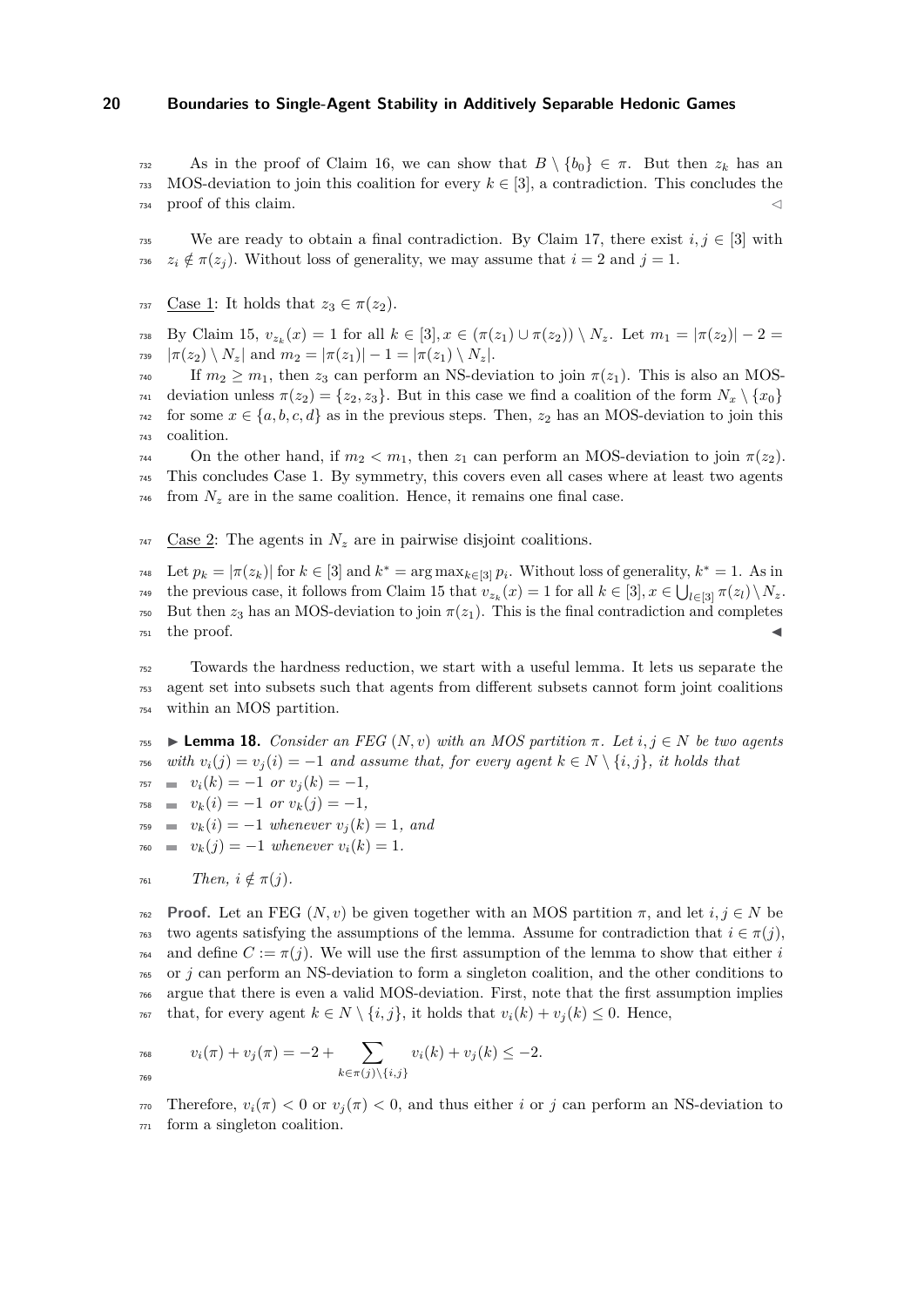$772$  In addition, our second assumption implies that, for every agent *k* ∈ *N* \ {*i, j*}, it holds  $\tau$ <sup>73</sup> that  $k \in F_{\text{out}}(C, i)$  or  $k \in F_{\text{out}}(C, j)$ . Hence, a similar averaging argument as the previous  $774$  consideration shows that  $|F_{\text{out}}(C, i)| > |C|/2$  or  $|F_{\text{out}}(C, j)| > |C|/2$ .

Assume first that  $v_i(\pi) < 0$  and  $v_i(\pi) < 0$ . Then, our second observation implies that <sup>776</sup> one of *i* and *j* can perform an MOS-deviation to form a singleton coalition, a contradiction.  $777$  Hence, we may assume without loss of generality that  $v_i(\pi) < 0$  and  $v_i(\pi) > 0$ . Then,

$$
F_{\text{in}}(C,i) - |F_{\text{out}}(C,i)| = |\{l \in C \setminus \{i\} : v_l(i) = 1\}| - |\{l \in C \setminus \{i\} : v_l(i) = -1\}|
$$
  
\n
$$
\leq |\{l \in C \setminus \{i\} : v_i(l) = -1\}| - |\{l \in C \setminus \{i\} : v_i(l) = 1\}| = -v_i(\pi) \leq 0.
$$

$$
\begin{array}{c} 779 \\ 780 \end{array}
$$

 In the inequality, we have used the third assumption of the lemma (the forth assumption is necessary for the symmetric case where *i* and *j* swap roles). Hence, agent *i* can perform an MOS-deviation to form a singleton coalition. This is a contradiction and we can conclude that  $i \notin \pi(j)$ .

<sup>785</sup> We proceed with proving the hardness result.

#### <sup>786</sup> ▶ **Theorem 7.** *Deciding whether an FEG contains an MOS partition is NP-complete.*

<sup>787</sup> **Proof.** We provide a reduction from E3C. Let (*R, S*) be an instance of E3C. We define a  $_{788}$  reduced FEG  $(N, v)$  as follows. By Proposition [5,](#page-10-2) there exists an FEG without an MOS  $\mathbb{R}^3$  partition and we may assume that  $(N', v')$  is such an FEG with the additional property that there exists an agent  $x \in N'$  such that the FEG restricted to  $N' \setminus \{x\}$  contains an  $_{791}$  MOS partition  $\pi'$ . Indeed, an FEG with the additional property can be obtained simply by <sup>792</sup> removing agents until the property is satisfied.

Now, let  $N = N_R \cup N_S$  where  $N_R = \cup_{r \in R} N^r$  with  $N^r = \{y^r : y \in N'\}$  for  $r \in R$  and  $N_S = \bigcup_{s \in S} N_s$  with  $N_s = \{s_0\} \cup \{s_r : r \in s\}$  for  $s \in S$ . Specifically, we denote the agent corresponding to the special agent  $x \in N'$  by  $x^r$ . Agents of the type  $s^r$  will receive a positive <sup>796</sup> utility from forming a coalition with  $x^r$  and therefore have the capability of forcing  $x^r$  to <sup>797</sup> stay in a coalition of size 2 with them.

- <sup>798</sup> We define utilities *v* as follows:
- $\text{For all } s \in S, y, z \in N_s: v_y(z) = 1.$
- $\text{For all } s \in S, r \in s: v_{s_r}(x^r) = 1.$
- $\mathbb{F}_{201}$  = For all  $r \in R$  and  $y, z \in N'$ :  $v_{y}r(z^r) = v'_y(z)$ , i.e., the internal valuations for agents in  $N^r$  are identical to the valuations in the counterexample  $(N', v')$ .
- $\mathbf{B}_{803}$  All other valuations are  $-1$ .
- <sup>804</sup> We claim that  $(R, S)$  is a Yes-instance if and only if the reduced FEG contains an MOS <sup>805</sup> partition. Suppose first that  $S' \subseteq S$  partitions *R*. We define a partition  $\pi$  as follows.
- $S_{806}$  = For  $s \in S \setminus S'$ :  $N_s \in \pi$  and for  $s \in S'$ :  $\{s_0\} \in \pi$ .
- $\text{For } s \in S', r \in s: \{s_r, x^r\} \in \pi.$
- $F_{\text{F}}$  =  $\text{For } r \in R \text{ and } z \in N' \setminus \{x\}$ :  $\pi(z^r) = \{y^r \in y \in \pi'(x)\}.$
- 809 We claim that the partition  $\pi$  is MOS.

 $B_{810}$  **⊏** Let  $r \in R$  and consider an agent  $y \in N' \setminus \{x\}$ . Then,  $y^r$  cannot perform an MOS-deviation to join  $π(z<sup>r</sup>)$  for any  $z ∈ N' \setminus \{x\}$ , because  $π'$  restricted to  $N' \setminus \{x\}$  is an MOS partition. Moreover, joining  $\pi(z)$  for any  $z \in N \setminus N^r$  yields utility at most 0 (in fact, the only such  $\alpha_{\text{B13}}$  coalition that *y*<sup>r</sup> could join to obtain a utility of 0 is  $\pi(x^r)$ ). Hence, if this constituted <sup>814</sup> an MOS-deviation, then forming a singleton coalition would also be an MOS-deviation,  $\sum_{815}$  contradicting the fact that  $\pi'$  is an MOS partition.

 $\mathbb{R}^{316}$  = Let  $r \in R$ . Then,  $x^r$  is not allowed to leave her coalition by means of an MOS-deviation.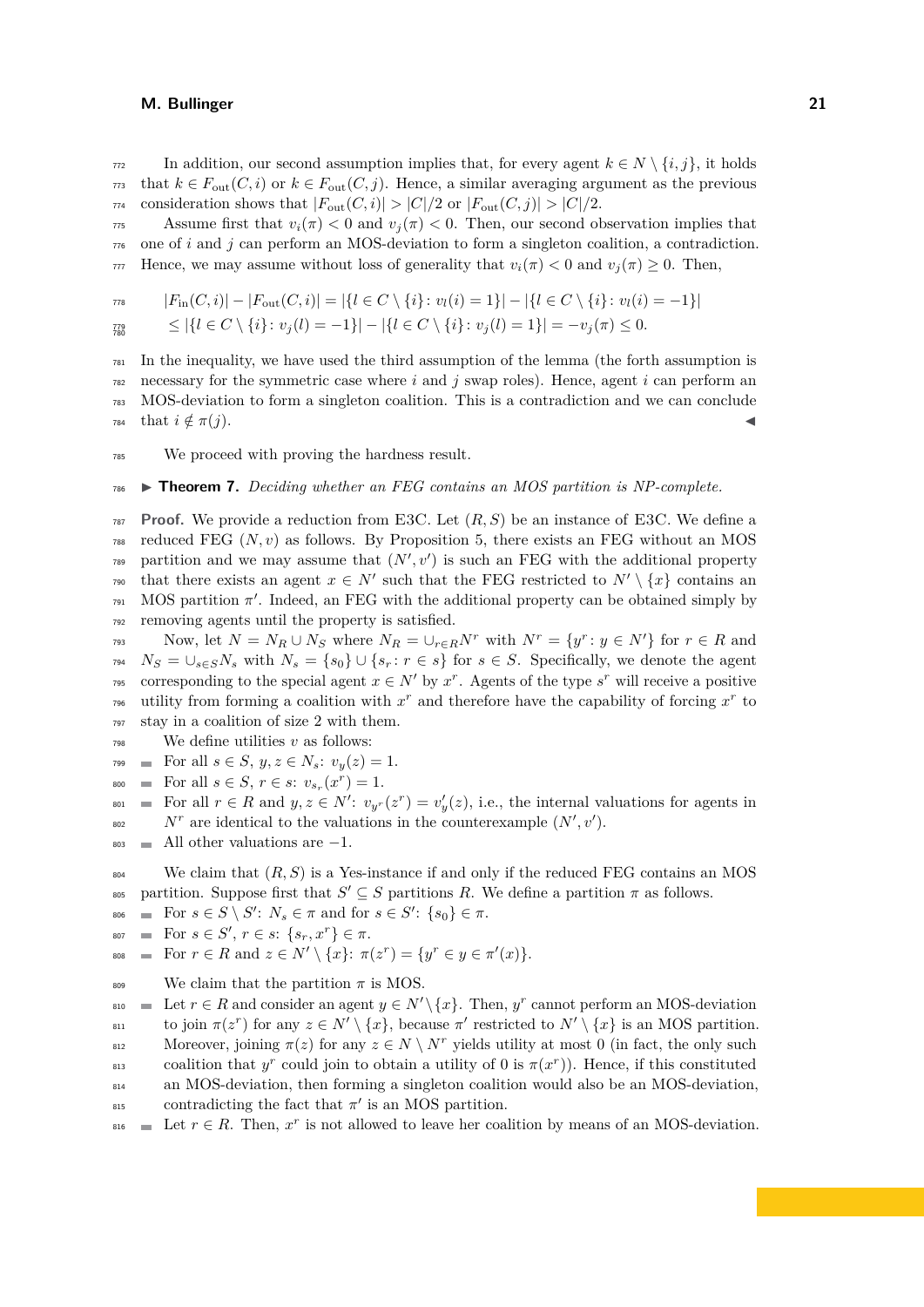$\mathbf{z}_{17} = \text{Let } s \in S'.$  Then  $v_{s_0}(\pi) = 0$  and joining any other coalition yields utility at most 0. In  $v_{\text{max}}$  particular,  $v_{s_0}(\pi(s_r) \cup \{s_0\}) = 0$  for all  $r \in s$ . Moreover, for  $r \in s$ ,  $v_{s_r}(\pi) = 1$  and joining any other coalition yields utility at most 1. In particular,  $v_{s_r}(\pi(s_0) \cup \{s_r\}) = 1$ .

 $\mathcal{L}_{\text{200}}$  Let  $s \in S \setminus S'$ . Then,  $\pi(s_0)$  is  $s_0$ 's most preferred coalition and she has no incentive to perform an MOS-deviation. Moreover, for  $r \in s$ ,  $v_{s_r}(\pi) = 3$  and joining any other <sup>822</sup> coalition yields a utility of at most 0.

 $\frac{823}{282}$  Together, we have shown that  $\pi$  is an MOS partition.

- $\frac{824}{100}$  For the reverse implication, assume that  $\pi$  is an MOS partition for the reduced instance
- <span id="page-21-0"></span>825 (*N, v*). We start by determining the coalitions of agents of the type  $s_0$ .

826  $\triangleright$  Claim 19. Let  $s \in S$ . Then,  $\pi(s_0) = \{s_0\}$  or  $\pi(x) \subseteq N_s$  for all  $x \in N_s$ .

- 827 Proof. Let  $s \in S$  and define  $C := \pi(s_0)$ . A close inspection of the utilities in the definition <sup>828</sup> of the reduced instance lets us apply Lemma [18](#page-19-0) multiple times to conclude that
- $\text{for all } s' \in S \setminus \{s\}, C \cap N_{s'} = \emptyset,$
- 830 for all  $r \in R \setminus s$ ,  $C \cap N^r = \emptyset$ , and
- $f_{\text{831}}$   $\blacksquare$  for all  $r \in s$ ,  $C \cap N^r \subseteq \{x^r\}.$

 $\text{c}$   $\text{c}$   $\text{c}$   $\text{c}$   $\text{c}$   $\text{c}$   $\text{c}$   $\text{c}$   $\text{c}$   $\text{c}$   $\text{c}$   $\text{c}$   $\text{c}$   $\text{c}$   $\text{c}$   $\text{c}$   $\text{c}$   $\text{c}$   $\text{c}$   $\text{c}$   $\text{c}$   $\text{c}$   $\text{c}$   $\text{c}$   $\text{c}$   $\text{c}$   $\text{c}$   $\text{c$ ass addition,  $F_{\text{in}}(C, x^r) \subseteq \{s_r\}$  and  $s_0 \in F_{\text{out}}(C, x^r)$ . Hence,  $x^r$  could perform an MOS-deviation 834 to form a singleton coalition. We can therefore conclude that  $C \subseteq N_s$ .

835 Assume that  $C \supseteq \{s_0\}$ . If  $|C| = 3$ , then there exists a unique  $r \in s$  with  $s_r \notin C$ . Since  $s_r$  $\alpha$  has only one friend outside *C*, this would imply that  $v_{s_r}(\pi) \leq 1$  whereas  $v_{s_r}(C \cup \{s_r\}) = 3$ 837 and  $F_{\text{in}}(\pi(s_r), s_r) = \emptyset$ . Hence,  $s_r$  could perform an MOS-deviation to join *C*, a contradiction. 838 Hence,  $|C| = 2$  or  $|C| = 4$ . As the latter case corresponds to the situation that  $C = N_s$ , we 839 only need to consider the former case.

Suppose that  $s = \{r_1, r_2, r_3\}$  and that  $C = \{s_0, s_{r_1}\}.$  Then, it holds that  $s_{r_3} \in \pi(s_{r_2}),$  $v_{s_{r_2}}(\pi) \leq 1$  whereas  $v_{s_r}(C \cup \{s_{r_2}\}) = 3$  and  $F_{\text{in}}(\pi(s_{r_2}), s_{r_2}) = \emptyset$ . But then, <sup>842</sup>  $\pi(s_{r_2}) = \{s_{r_2}, s_{r_3}\}.$  Any other agent would only have enemies in  $\pi(s_{r_2})$  and is allowed to 843 leave by a weak majority. This concludes the proof of the claim.

844 Our next claim investigates elements  $s \in S$  for which  $\{s_0\} \in \pi$ .

- <span id="page-21-1"></span>845  $\triangleright$  Claim 20. Let  $s \in S$  such that  $\{s_0\} \in \pi$ . Then, for every  $r \in s$ , it holds that  $\pi(s_r) = \{s_r, x^r\}.$
- 847 Proof. Let  $s \in S$  with  $\{s_0\} \in \pi$  and consider any  $r \in s$ . Define  $C := \pi(s_r)$  and assume for contradiction that there exists  $r' \in s$  with  $r' \neq r$  and  $s_{r'} \in C$ . We can combine the following <sup>849</sup> observations:
- $\begin{array}{ll}\n\text{350} & \text{or} \\
\text{361m} & 19 \text{ shows that } s'_0 \notin C \text{ for every } s' \in S \setminus \{s\}. \n\end{array}$  $\begin{array}{ll}\n\text{350} & \text{or} \\
\text{361m} & 19 \text{ shows that } s'_0 \notin C \text{ for every } s' \in S \setminus \{s\}. \n\end{array}$  $\begin{array}{ll}\n\text{350} & \text{or} \\
\text{361m} & 19 \text{ shows that } s'_0 \notin C \text{ for every } s' \in S \setminus \{s\}. \n\end{array}$
- $\mathbb{E}_{\text{S11}}$  = Let  $\hat{r} \in R$ . We can apply Lemma [18](#page-19-0) for  $s_r$  (or  $s_{r'}$ ) and an agent in  $N^{\hat{r}}$  to show that 852  $C \cap N^{\hat{r}} = \emptyset$  if  $\hat{r} \neq r$  (or if  $\hat{r} = r$ ).
- $s_{53} \equiv$  Let  $s' \in S$  and  $\hat{r} \in s'$ . We can apply Lemma [18](#page-19-0) for  $s_r$  (or  $s_{r'}$ ) and  $s'_{\hat{r}}$  to show that  $s'_{\hat{r}} \notin C$ 854 if  $\hat{r} \neq r$  (or  $\hat{r} = r$ ).
- $T_{\text{SUS}}$  Together, the observations show that  $C \subseteq N_s$ . But then,  $v_{s_0}(C \cup \{s_0\}) \geq 2$ , and  $s_0$  could <sup>856</sup> perform an MOS-deviation to join *C*. This is a contradiction and we can conclude that 857  $C \cap N_s = \{r_s\}.$

This means in particular, that  $F_{\text{in}}(C, s_r) = \emptyset$ . Since  $v_{s_r}(\{s_0, s_r\}) = 1$ , it must hold that  $v_{s_r}(\pi) = 1$ . Since the unique friend of  $s_r$  outside  $N_s$  is  $x^r$ , we can conclude that *π*  $(s_r) = \{s_r, x^r\}.$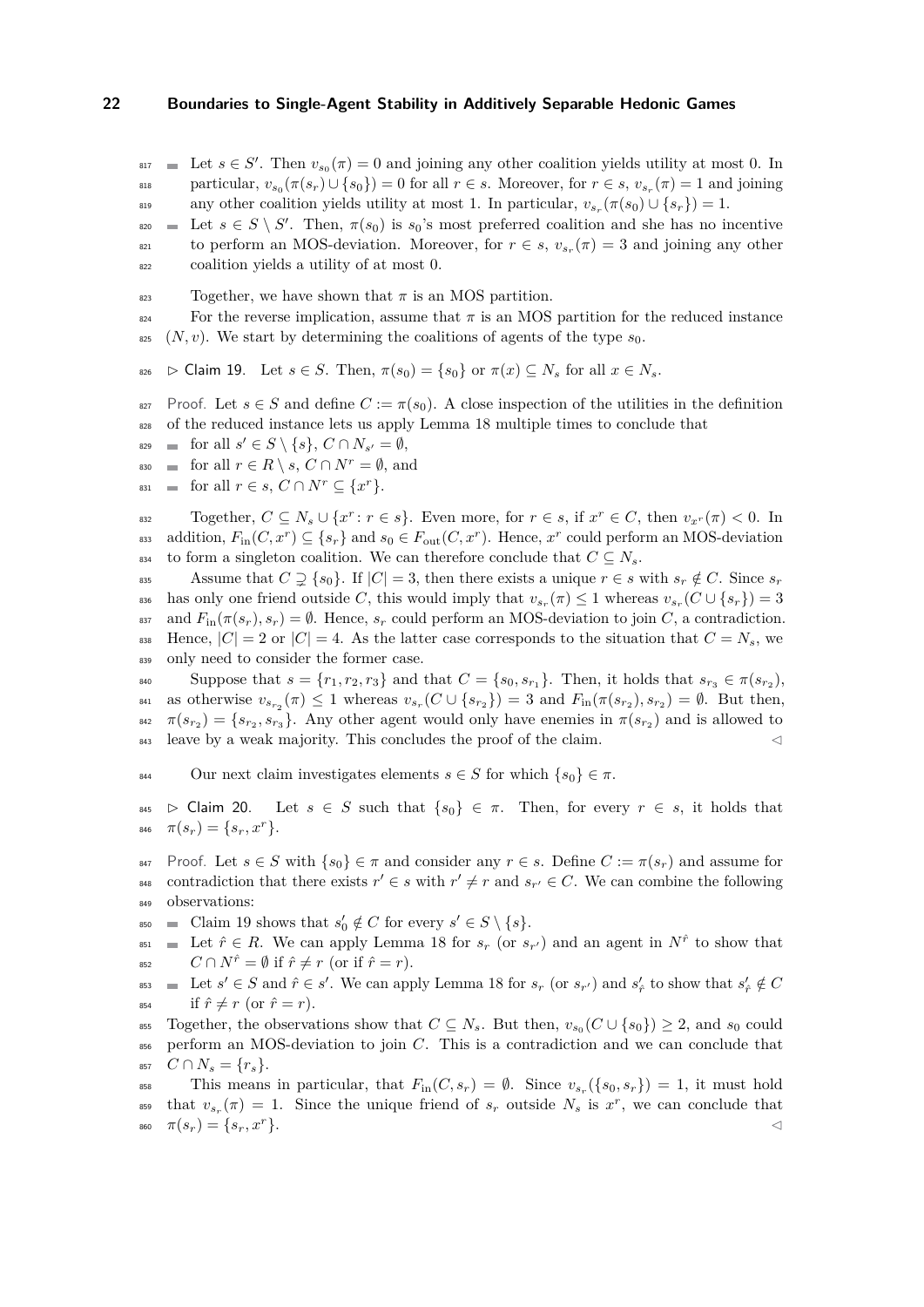We are ready to finish the proof. Therefore, let  $S' := \{s \in S : \{s_0\} \in \pi\}$ . We show that  $S'$  partitions *R* in two steps. First, the sets in  $S'$  are disjoint. Indeed, if  $s, s' \in S'$  with  $s \neq s'$ 862 <sup>863</sup> and  $r \in s \cap s'$ , then Claim [20](#page-21-1) implies that  $\{s_r, x^r\} \in \pi$  and  $\{s'_r, x^r\} \in \pi$ , contradicting the  $\frac{1}{864}$  fact that  $\pi$  is a partition.

<sup>865</sup> It remains to show that all elements of *R* are covered by a set in *S'*. Therefore, consider s66 an arbitrary *r* ∈ *R* and let *y* ∈ *N'*. By Lemma [18,](#page-19-0)  $\pi(y^r) ∩ N^{r'} = ∅$  for all  $r' ∈ R$  with  $r' \neq r$ . Moreover, Claim [19](#page-21-0) and Claim [20](#page-21-1) imply that  $\pi(y^r) \cap N_s = \emptyset$  for all  $s \in S$  with  $r \notin s$ . 868 Assume for contradiction that there exists no  $s \in S'$  with  $r \in s$ . Then, Claim [19](#page-21-0) implies that  $\pi(y^r) \cap N_s = \emptyset$  for all  $s \in S$  with  $r \in s$ . Together,  $\pi(y^r) \subseteq N^r$ . This means that  $\pi$  restricted  $\sigma$  to the agents in  $N^r$  is an MOS-partition, contradicting the fact that such a partition does  $\mathcal{S}'$  and exist. Hence, *r* must be covered by some set in  $S'$ .

# <sup>872</sup> **A.3 Majority-In Stability in Friends-and-Enemies Games**

<sup>873</sup> We start this section by providing the full proof investigating the FEG without MIS partition.  $874$  First, we prove a useful lemma showing that certain agents in cliques of mutual friendship 875 playing identical roles have to be in joint coalitions in every MIS partition. This will concern  $\text{Area}$  the agents in the sets  $K_i$  and  $B_i^j$  for  $i, j \in [5]$  (cf. Figure [5\)](#page-12-0).

<span id="page-22-3"></span>877 **Example 21.** *Consider an FEG*  $(N, v)$  *with an MIS partition*  $\pi$ *. Let*  $W \subseteq N$  *such that the* <sup>878</sup> *following conditions hold:*

<span id="page-22-0"></span>879 **1.** For all  $i, j \in W$ ,  $k \in N$ :  $v_i(j) = 1$ .

<span id="page-22-1"></span>880 **2.** For all  $i, j \in W$ ,  $k \in N$ :  $v_i(k) = v_j(k)$ .

<span id="page-22-2"></span>881 **3.** For all  $i \in W$ ,  $k \in N$ :  $v_i(k) = 1$  *implies*  $v_k(i) = 1$ .

882 *Then, there exists a coalition*  $C \in \pi$  *with*  $W \subseteq C$ *.* 

**Proof.** Let an FEG  $(N, v)$  be given together with an MIS partition  $\pi$ , and let  $W \subseteq N$  be a subset of agents that fulfills the three conditions of the assertion. Assume for contradiction 885 that there exist  $i, j \in W$  with  $\pi(i) \neq \pi(j)$ . We may assume without loss of generality that  $v_i(\pi) > v_i(\pi)$ . Consider the deviation where agent *j* joins  $\pi(i)$ . Then,

$$
\lim_{\text{RHS}} \qquad v_j(\pi(i) \cup \{j\}) \stackrel{(1),(2)}{=} 1 + v_i(\pi) > v_j(\pi).
$$

889 Hence, this constitutes an NS-deviation. Moreover, since *π* is MIS, it holds that  $v_i(\pi) \geq 0$ <sup>890</sup> and therefore, because the game is an FEG,

$$
\lim_{892} | \{ x \in \pi(i) \setminus \{i\} \colon u_i(x) = 1 \} | \geq | \{ x \in \pi(i) \setminus \{i\} \colon u_i(x) = -1 \} |.
$$
 (\*)

<sup>893</sup> It follows that

$$
|F_{\text{in}}(\pi(i),j)| \stackrel{(1)}{=} |\{x \in \pi(i) \setminus \{i\} \colon u_x(j) = 1\}| + 1
$$
  
\n
$$
\stackrel{(3)}{\geq} |\{x \in \pi(i) \setminus \{i\} \colon u_j(x) = 1\}| + 1 \stackrel{(2)}{=} |\{x \in \pi(i) \setminus \{i\} \colon u_i(x) = 1\}| + 1
$$
  
\n
$$
\stackrel{(*)}{=} |\{x \in \pi(i) \setminus \{i\} \colon u_j(x) = 1\}| + 1
$$

$$
\geq |\{x \in \pi(i) \setminus \{i\} \colon u_i(x) = -1\}| + 1 \stackrel{(2)}{=} |\{x \in \pi(i) \setminus \{i\} \colon u_j(x) = -1\}| + 1
$$

$$
\begin{array}{c} 897 \\ 898 \end{array}
$$

$$
\stackrel{\text{\tiny{[3]}}}{\geq} |\{x \in \pi(i) \setminus \{i\} \colon u_x(j) = -1\}| + 1 = |F_{\text{out}}(\pi(i),j)| + 1 > |F_{\text{out}}(\pi(i),j)|.
$$

899 Hence, this is even an MIS-deviation, a contradiction.

<sup>900</sup> ▶ **Proposition 8.** *There exists an FEG without an MIS partition.*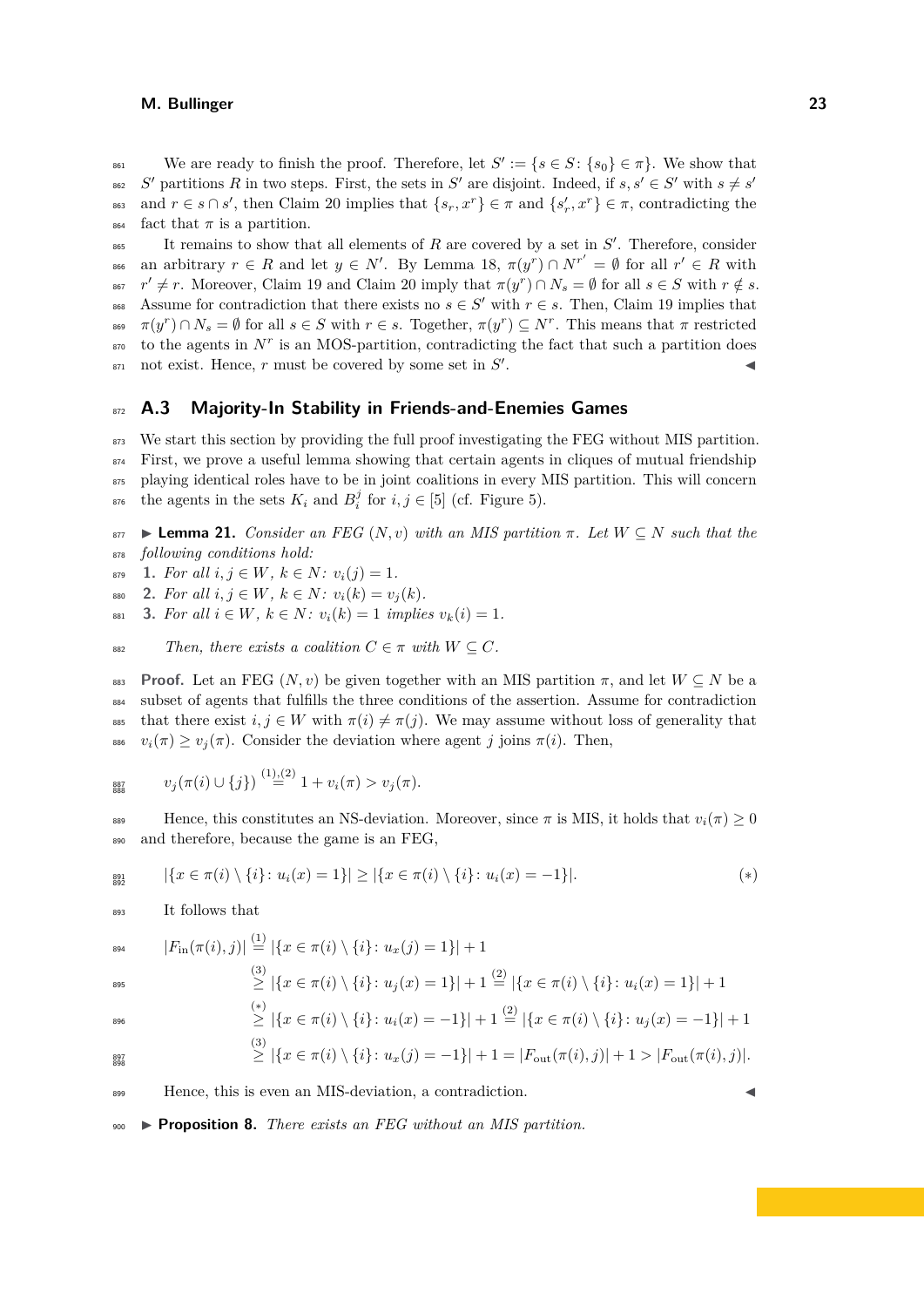<sup>901</sup> **Proof.** We define an FEG for which we prove that it does not contain an MIS partition. As <sup>902</sup> discussed before, the game is rather large (the number of agents is 183), but it has a lot of <sup>903</sup> structure and an illustration was already provided in Figure [5.](#page-12-0) Formally, the agent set is

<sup>904</sup> given by  $N = Z \cup \bigcup_{i \in [5]} (A_i \cup B_i \cup K_i)$ , where the exact definitions and interpretation of the <sup>905</sup> subsets of agents is as follows:

- 
- 906 The set of agents  $Z = \{z_1, z_2, z_3\}$  forms a directed triangle.
- $\mathbb{F}$  For  $i \in [5]$ , the sets  $A_i = \{a_i^j : j = \{0, 1, \ldots, 9\}$  form cliques which are liked by agents in <sup>908</sup> . Z, except for the special agent  $a_i^0$ . In turn, all of them like the agents in Z.
- For  $i \in [5]$ , the sets  $K_i = \{k_i^j : j \in [11]\}$  form cliques not liked by agents in *Z*, but  $a_i^0$ 909 <sup>910</sup> likes these agents.
- $S_{911}$  = For  $i \in [5]$ , define  $B_i = \bigcup_{j=1}^5 B_i^j$ , where  $B_i^j = \{b_i^{j,l}: l \in [3]\}$ . The set  $B_i^j$  forms a small e<sub>912</sub> clique which tries to tempt agent  $a_i^j$  to join if  $B_i^j$  is a coalition.
- <sup>913</sup> The utilities are defined as
- $v_x(y) = 1$  if  $(x, y) \in \{(z_1, z_2), (z_2, z_3), (z_3, z_1)\},$
- $v_{z_i}(a_j^l) = 1 \text{ if } i \in [3], j \in [5], \text{ and } l \in [9],$
- 916  $v_{a_i^j}(a_i^l) = 1$  if  $i \in [5], j, l \in \{0, 1, \ldots, 9\},$
- $\begin{aligned}\n\mathbf{v}_{i,j} &= \mathbf{v}_{a_i}^{(i)}(z_l) = 1 \text{ if } i \in [5], j \in \{0, 1, \ldots, 9\}, \text{ and } l \in [3],\n\end{aligned}$
- $v_{a_i^0}(k_i^j) = v_{k_i^j}(a_i^0) = 1$  if  $i \in [5], j \in [11],$

919 = 
$$
v_{a_i^j}(b_i^{j,l}) = 1
$$
 if  $i, j \in [5], l \in [3]$ ,

- $v_{b_i^{j,l}}(b_i^{j,l'}) = 1 \text{ if } i, j \in [5], l, l' \in [3],$
- $v_{k_i^j}(k_i^l) = 1$  if  $i \in [5]$ ,  $j, l \in [11]$ , and
- $\lim_{n \to \infty}$  all other valuations are  $-1$ .

Assume for contradiction that  $\pi$  is an MIS partition for this game. The following <sup>924</sup> observation is helpful in various places:

Every agent receives non-negative utility in 
$$
\pi
$$
, i.e.,  
\n $v_i(\pi) \ge 0$  for all  $i \in N$ .  
\n
$$
(*)
$$

<sup>928</sup> The observation is true because every agent of negative utility could perform an MIS-<sup>929</sup> deviation to form a singleton coalition. We will now derive a contradiction proving several 930 claims. The first one is a direct application of Lemma [21](#page-22-3) for the agents in sets  $K_i$  for  $i \in [5]$ .

<span id="page-23-0"></span>931  $\triangleright$  Claim 22. For all  $i \in [5]$ , there exists  $C \in \pi$  with  $K_i \subseteq C$ .

<span id="page-23-1"></span><sup>932</sup> The next claim improves upon the previous claim.

$$
\text{933 } \quad \triangleright \text{ Claim 23. If } i \in [5], \text{ then } K_i \in \pi \text{ or } K_i \cup \{a_i^0\} \in \pi.
$$

934 Proof. Let  $i \in [5]$  and assume for contradiction that there exists  $C \in \pi$  with  $K_i \subseteq C$  and <sup>935</sup>  $C \setminus (K_i \cup \{a_i^0\}) \neq \emptyset$ . By (\*),  $v_{k_i^1}(\pi) \geq 0$  and therefore  $|C \setminus (K_i \cup \{a_i^0\})| \leq |K_i \cup \{a_i^0\}| - 1 = 11$ .  $\mathbb{E}_{\mathcal{A}}\{x \in C \setminus (K_i \cup \{a_i^0\})$ . Then,  $a_i^0 \in C$ ,  $|C \setminus (K_i \cup \{a_i^0\})| = 11$ , and  $v_x(y) = 1$  for all  $y \in C \setminus (K_i \cup \{a_i^0\})$ . Otherwise, *x* has at most 10 friends leading to  $v_x(\pi) \leq 10 - |K_i| < 0$ , contradicting (\*). Consequently, the agents  $C \setminus (K_i \cup \{a_i^0\})$  form a set of 11 mutual friends  $\mu_{\text{max}}$  which all have  $a_i^0$  as a friend. Such a set of agents does not exist, and we derive a contradiction.  $\sim$   $\sim$ 

The next two claims make similar structural observations for the agent sets  $B_i^j$ . First, we <sup>942</sup> can apply Lemma [21](#page-22-3) again for a statement analogous to Claim [22.](#page-23-0)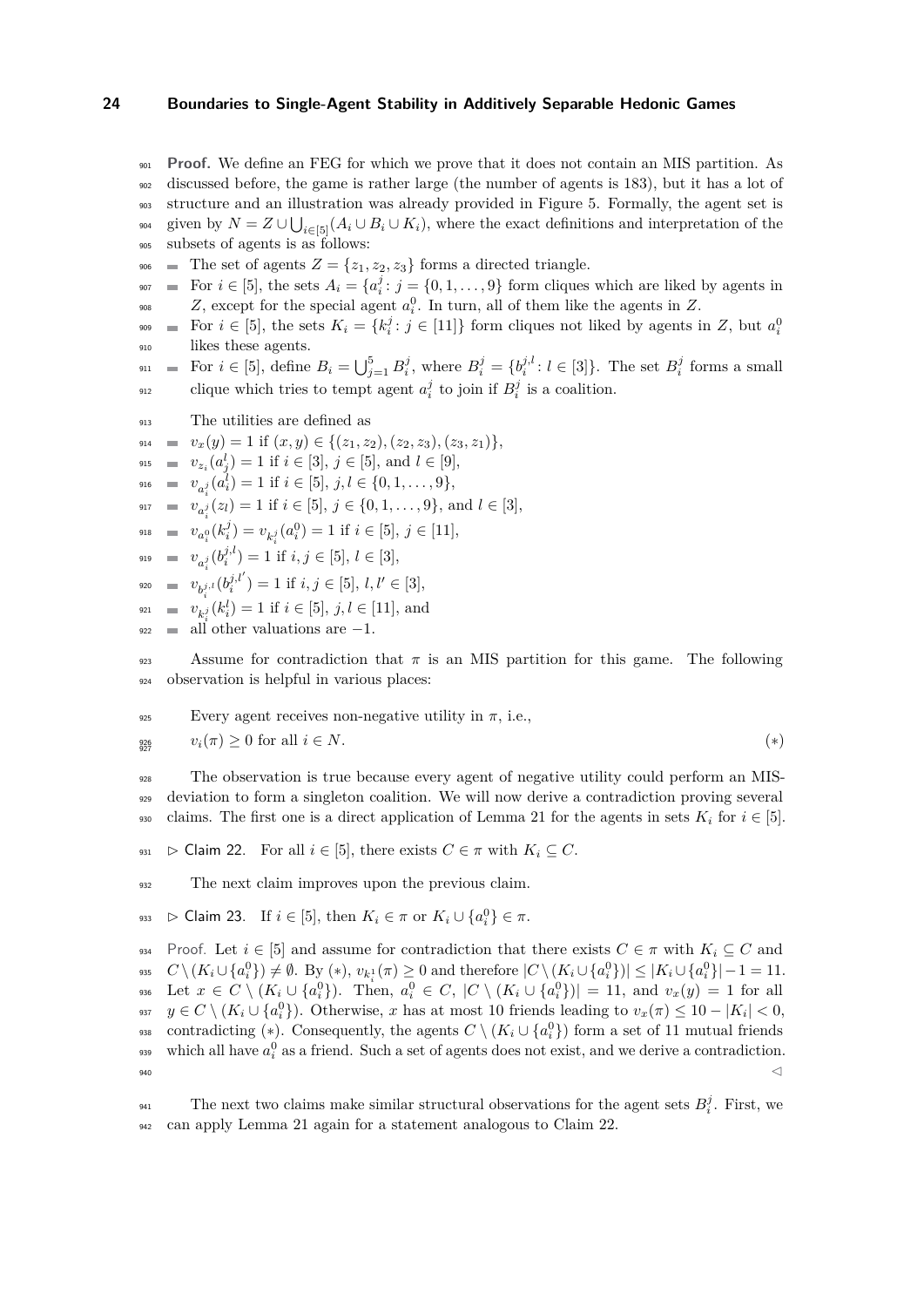- 943 *⊳* **Claim 24.** For all  $i, j \in [5]$ , there exists  $C \in \pi$  with  $B_i^j \subseteq C$ .
- <span id="page-24-0"></span><sup>944</sup> We also refine this claim.
- 945 **► Claim 25.** If  $i, j \in [5]$ , then  $B_i^j \in \pi$  or  $B_i^j \cup \{a_i^j\} \in \pi$ .

Proof. Let  $i, j \in [5]$  and assume for contradiction that there exists  $C \in \pi$  with  $B_i^j \subseteq C$  and <sup>947</sup>  $C \setminus (B_i^j \cup \{a_i^j\}) \neq \emptyset$ . If  $|C \setminus (B_i^j \cup \{a_i^j\})| < 3 = |B_i^j|$ , then  $x \in C \setminus (B_i^j \cup \{a_i^j\})$  has a negative 948 utility, contradicting (\*). If  $|C \setminus (B_i^j \cup \{a_i^j\})| > 3$ , then  $b_i^{j,1}$  has negative utility, contradicting <sup>949</sup> (\*). Hence,  $|C \setminus (B_i^j \cup \{a_i^j\})| = 3$ . Moreover, then  $a_i^j \in C$  as an agent in  $C \setminus (B_i^j \cup \{a_i^j\})$ would have negative utility, otherwise. For similar reasons, the agents in  $C \setminus (B_i^j \cup \{a_i^j\})$ <sup>951</sup> have to form a clique of friends of  $a_i^j$ .

We will exclude all possible agents in  $C \setminus (B_i^j \cup \{a_i^j\})$ . First note that the structure we obtained so far holds for arbitrary *i* and *j*. Hence, if  $a_i^{j'} \in C$  for  $j' \in [5] \setminus \{j\}$ , then the assertion of Claim [25](#page-24-0) is already true for *i* and *j'* and therefore  $B_i^{j'} \in \pi$ . But then,  $a_i^{j'}$ <sup>954</sup> assertion of Claim 25 is already true for i and j' and therefore  $B_i^j \in \pi$ . But then,  $a_i^j$  can perform an MIS-deviation to join  $B_i^{j'}$ <sup>955</sup> perform an MIS-deviation to join  $B_i^j$ , a contradiction. Thus, since the agents in *Z* are no <sup>956</sup> mutual friends, there exist  $l, l' \in \{6, 7, 8, 9\}$  with  $a_i^l \in C$  and  $a_i^{l'} \notin C$ . By  $(*)$ ,  $v_{a_i^{l'}}(\pi) \geq 0$ . 957 Moreover, since  $a_i^l$  and  $a_i^{l'}$  have the identical friends in  $N \setminus \{a_i^l, a_i^{l'}\}$  and  $a_i^{l'}$  is also a friend of <sup>958</sup>  $a_i^l$ , it holds that  $v_{a_i^l}(\pi(a_i^{l'}) \cup \{a_i^l\}) \geq 1$ . Since  $v_{a_i^l}(\pi) = 0$ , this is an NS-deviation. Also, since <sup>959</sup> all friends of  $a_i^{l'}$  and  $a_i^{l'}$  herself favor  $a_i^l$  to join their coalition, this is even an MIS-deviation. 960 Hence, we obtain a contradiction.  $\triangleleft$ 

<span id="page-24-1"></span>The next claim establishes a relationship between agents in  $Z$  and  $A_i$ .

 $\begin{array}{ll} \n\text{So} > \text{Claim 26.} \quad \text{For } i \in [5], \text{ if } Z \cap \pi(a_i^j) = ∅ \text{ for all } j \in [9], \text{ then } A_i \setminus \{a_i^0\} \in \pi. \n\end{array}$ 

Proof. Let  $i \in [5]$  such that  $Z \cap \pi(a_i^j) = \emptyset$  for all  $j \in [9]$ . First, we show that then  $\pi(a_i^j) \subseteq A_i$ 963 for  $j = 6, 7, 8, 9$ . Let therefore  $j \in \{6, 7, 8, 9\}$  and assume for contradiction that  $\pi(a_i^j) \setminus A_i \neq \emptyset$ . <sup>965</sup> By Claim [23,](#page-23-1) Claim [25,](#page-24-0) and the initial assumptions of this claim,  $\pi(a_i^j) \subseteq \bigcup_{l \in [5]} A_l$ . Consider <sup>966</sup>  $x \in \pi(a_i^j) \setminus A_i$ . If  $|\pi(a_i^j) \setminus A_i| \leq |\pi(a_i^j) \cap A_i|$ , then  $v_x(\pi) < 0$ , contradicting (\*). On the other <sup>967</sup> hand, if  $|\pi(a_i^j) \setminus A_i| \geq |\pi(a_i^j) \cap A_i|$ , then  $v_{a_i^j}(\pi) < 0$ , also contradicting (\*). We derived a so contradiction in both cases and can therefore conclude that  $\pi(a_i^j) \subseteq A_i$ .

As in previous steps, we can use the symmetry of the agents in  $\{a_i^j : j = 6, 7, 8, 9\}$  to show  $\mathbb{R}^{370}$  that there exists a coalition  $C \in \pi$  with  $\{a_i^j : j = 6, 7, 8, 9\} \subseteq C \subseteq A_i$ . Indeed, otherwise, one <sup>971</sup> of these agents could join the coalition of another such agent of at least as high utility by an <sup>972</sup> MIS-deviation. Hence,  $B_i^j \cup \{a_i^j\} \notin \pi$  for  $j \in [5]$  as  $a_i^j$  would perform an MIS-deviation to <sup>973</sup> join *C*, otherwise. But then, similarly as above,  $\pi(a_i^j) \subseteq A_i$  for  $j \in [5]$ , and therefore even <sup>974</sup>  $A_i \setminus \{a_i^0\} \subseteq C$ . Finally, if  $a_0^i \in C$ , then  $v_{a_i^0} = 9$ . However, by Claim [23,](#page-23-1)  $K_i \in \pi$  and therefore <sup>975</sup>  $a_i^0$  could perform an MIS-deviation to join  $K_i$ . Hence,  $C = A_i \setminus \{a_i^0\}$ .

<sup>976</sup> We have now collected enough structural results to consider the agents in *Z*. The next <sup>977</sup> two claims will yield the final contradiction.

<span id="page-24-2"></span>978  $\triangleright$  Claim 27. There exists no  $C \in \pi$  with  $Z \subseteq C$ .

979 Proof. Assume for contradiction that there exists  $C \in \pi$  with  $Z \subseteq C$ . By Claim [23](#page-23-1) and 980 Claim [25,](#page-24-0)  $C \subseteq Z \cup \bigcup_{i \in [5]} A_i$ . Define  $I = \{i \in [5] \colon A_i \cap C \neq \emptyset\}$  and let

$$
i^* \in \arg\min_{i \in I} \{|A_i \cap C|\}.\tag{**}
$$

983 Let  $x \in A_{i^*} \cap C$ .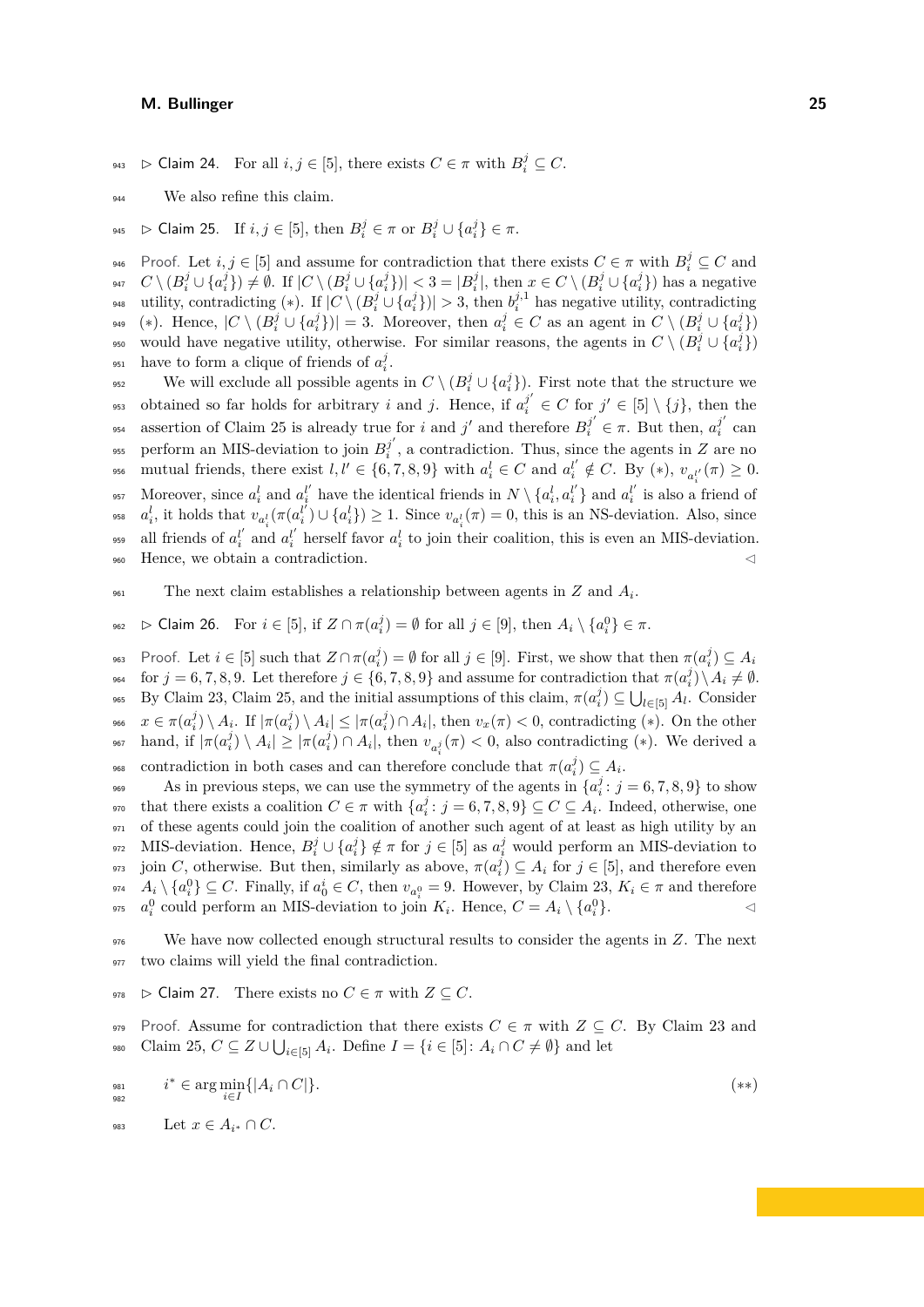- 984 Case 1:  $|I| = 5$ .
- In this case, we obtain a contradiction to  $(*)$  because

$$
v_x(\pi) = 3 + (|A_{i^*} \cap C| - 1) - \sum_{i \in I \setminus \{i^*\}} |A_i \cap C|
$$
  

$$
\stackrel{(**)}{\leq} 2 - (|I| - 2)|A_{i^*} \cap C| \leq -1 < 0.
$$

987<br>988

- 989 Case 2:  $|I| = 4$ .
- $\frac{1}{2}$  os  $\frac{1}{2}$  As in the previous case,  $0 \leq v_x(\pi) \leq 2 + |A_{i^*} \cap C| \sum_{i \in I \setminus \{i^*\}} |A_i \cap C|$ . Therefore,

$$
3|A_{i^*} \cap C| \leq \sum_{i \in I \setminus \{i^*\}} |A_i \cap C| \leq 2 + |A_{i^*} \cap C|.
$$

 $\text{Consequently, } |A_{i^*} \cap C| = 1 \text{ and } |A_i \cap C| = 1 \text{ for } i \in I \setminus \{i^*\}.$  Let  $l \in [3]$ . Then,  $v_{z_l}(\pi) \leq 4$ . <sup>994</sup> By Claim [26,](#page-24-1) it holds that  $A_{i'} \setminus \{a_{i'}^0\} \in \pi$ , where  $i' \in [5] \setminus I$ . Hence,  $z_l$  has an MIS-deviation, <sup>995</sup> a contradiction.

- 996 Case 3:  $|I| = 3$ .
- <sup>997</sup> As in Case 2,

$$
\sup_{999} \qquad \ \ 2|A_{i^*} \cap C| \leq \sum_{i \in I \setminus \{i^*\}} |A_i \cap C| \leq 2 + |A_{i^*} \cap C|.
$$

 $\mu_{\text{1000}}$  Hence,  $|A_{i^*} \cap C| \leq 2$  and thus  $\sum_{i \in I \setminus \{i^*\}} |A_i \cap C| \leq 4$ . Therefore,  $v_{z_i}(\pi) \leq 6$  if  $l \in [3]$ , and <sup>1001</sup> an analogous MIS-deviation is possible as in the previous case.

 $_{1002}$  Case 4:  $|I|=2$ .

1003 Let  $i' \in I \setminus \{i^*\}$  be the unique second index in *I*. We claim that  $a_i^j \notin C$  for  $i \in I$  and  $j \in [5]$ .  $i$ <sub>1004</sub> Let *j* ∈ [5]. First, if  $a_{i^*}^j$  ∈ *C*, then  $v_{a_{i^*}^j}$  ( $\pi$ ) ≤ 3 + (|*A*<sub>*i*</sub>∗ ∩ *C*| − 1) − |*A*<sub>*i*</sub>' ∩ *C*| ≤ 2. Moreover, <sup>1005</sup> by Claim [25,](#page-24-0)  $B_{i^*}^j \in \pi$  and  $a_{i^*}^j$  could perform an MIS-deviation to join  $B_{i^*}^j$ .

Second, assume that  $a_{i'}^j \in C$ . Then, again by Claim [25,](#page-24-0)  $B_{i'}^j \in \pi$  and since  $\pi$  is MIS,  $u_{a_{i'}^j}(\pi) \geq 3$ . Let  $j' \in [9] \setminus \{j\}$  and assume for contradiction that  $a_{i'}^{j'}$ has at least as many friends in *C* as  $a_{i'}^j$  (recall that  $B_{i'}^j \in \pi$ ),  $v_{a'_{i'}}$  $j'_{i'} \notin C$ . Since  $a_{i'}^{j'}$ 1007  $u_{a_{i}^{j}}(\pi) \geq 3$ . Let  $j \in [9] \setminus \{j\}$  and assume for contradiction that  $a_{i'}^{\circ} \notin C$ . Since  $a_{i'}^{\circ}$  $\mu$ <sup>1</sup>
<sup>1008</sup> has at least as many friends in *C* as  $a_{i'}^j$  (recall that  $B_{i'}^j \in \pi$ ),  $v_{a_{i'}^{j'}}(\pi) \ge v_{a_{i'}^j}(\pi) + 1 \ge 4$ . Using Claim [25,](#page-24-0) this means in particular that  $B_{i'}^{j'}$  $\pi_{i'}^{j'} \cap \pi(a_{i'}^{j'})$ <sup>1009</sup> Using Claim 25, this means in particular that  $B_{i'}^{j'} \cap \pi(a_{i'}^{j'}) = \emptyset$  if  $j' \in [5]$ . Therefore,  $v_{a}^{\phantom{a}j'}$  $\sum_{i'} (\pi(a_{i'}^j) \cup \{a_{i'}^{j'}\})$  $(v_i^j)$ )  $\ge v_{a_{i'}^j}(\pi) + 1$  and  $v_{a_{i'}^j}(\pi(a_{i'}^{j'})$  $(v_i^{j'}) \cup \{a_{i'}^j\}) \ge v_{a_{i'}^{j'}}$  $j'_{i'}(\pi) + 1$ . Hence, either  $a_{i'}^{j'}$ 1010  $v_{a^{j'}}(\pi(a_{i'}^j) \cup \{a_{i'}^j\}) \ge v_{a_{i'}^j}(\pi) + 1$  and  $v_{a_{i'}^j}(\pi(a_{i'}^j) \cup \{a_{i'}^j\}) \ge v_{a_{i'}^j}(\pi) + 1$ . Hence, either  $a_{i'}^j$  has an MIS-deviation to join  $\pi(a_i^j)$  or  $a_i^j$  has an MIS-deviation to join  $\pi(a_i^j)$ <sup>1011</sup> an MIS-deviation to join  $\pi(a_{i'}^j)$  or  $a_{i'}^j$  has an MIS-deviation to join  $\pi(a_{i'}^j)$ , a contradiction.  $\text{consequently, } a_{i'}(j') \in C \text{ and therefore } A_{i'} \setminus \{a_{i'}^0\} \subseteq C.$ 

Recall that we already know that  $|A_{i^*} \cap C| \leq 5$  because  $a_{i^*}^l \notin C$  for  $l \in [5]$ . We obtain a <sup>1014</sup> contradiction to (∗) because

$$
\text{for } v_x(\pi) \leq 3 + (\underbrace{|A_{i^*} \cap C|}_{\leq 5} - 1) - \underbrace{|A_{i'} \cap C|}_{\geq 9} \leq -2 < 0.
$$

Hence, we can conclude that  $a_{i'}^j \notin C$  for  $j \in [5]$ . But then, for  $l \in [3]$ ,  $v_{z_l} \leq |(A_{i^*} \setminus A_{i^*})|$  ${a_{i*}^{0}}\cap C$  +  $|(A_{i'}\setminus{a_{i'}^{0}})\cap C| \leq 8$ . Hence,  $z_l$  can perform an MIS-deviation to join  $A_i\setminus{a_i^{0}}$ <sup>1019</sup> for  $i \in [5] \setminus I$ , as in the previous two cases.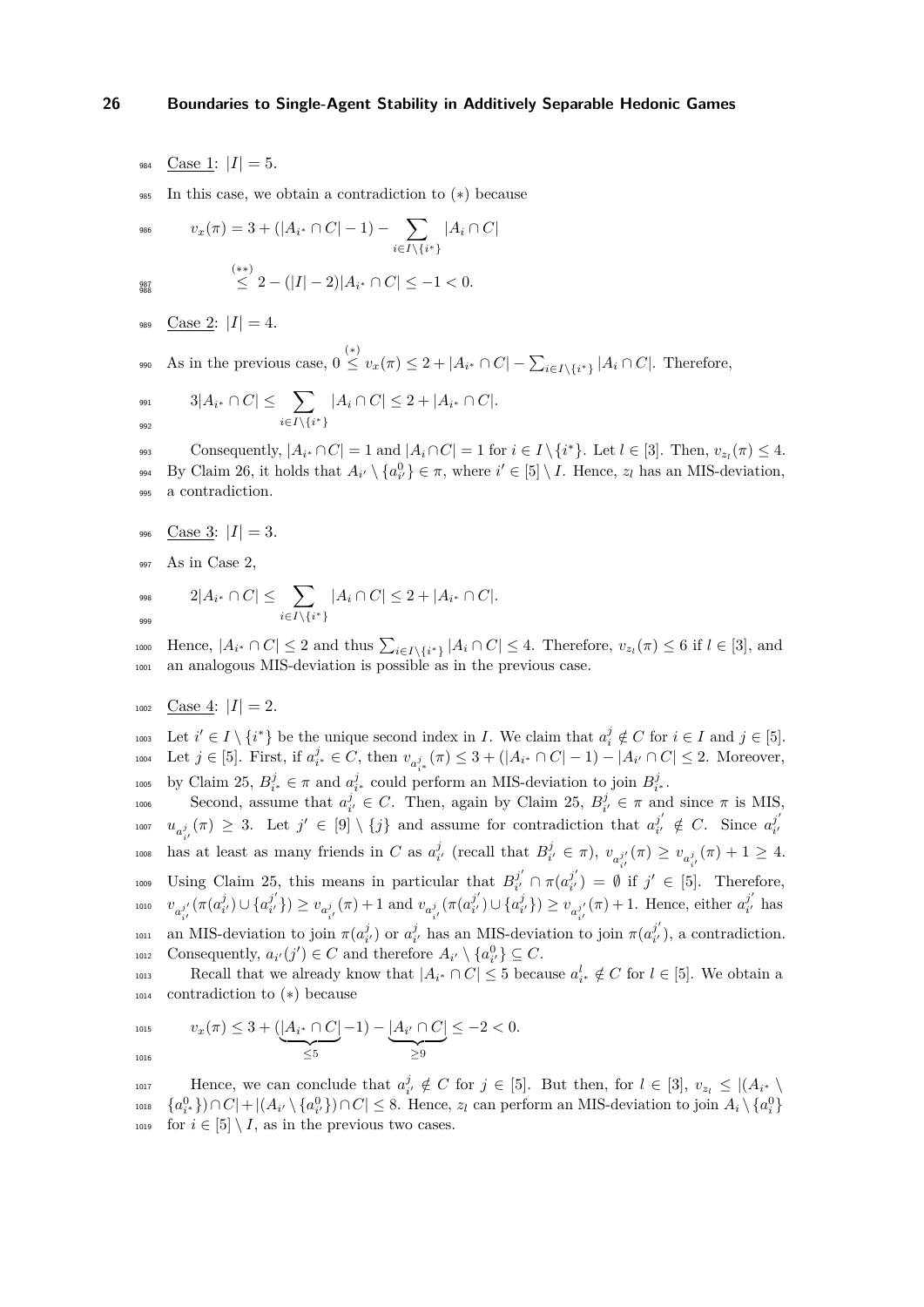$_{1020}$  Case 5:  $|I|=1$ .

If *C* ̸= *Z* ∪ (*A<sup>i</sup>* <sup>∗</sup> \ {*a* 0 *i* <sup>∗</sup> }), then, for *l* ∈ [3], *vz<sup>l</sup>* <sup>1021</sup> (*π*) ≤ 8, and an analogous MIS-deviation as in the previous cases is possible. Hence,  $C = Z \cup (A_{i^*} \setminus \{a_{i^*}^0\})$ . But then  $v_{a_{i^*}^0}(\pi) \le 11$ , whereas  $v_{a_{i^*}^0}(C \cup \{a_{i^*}^0\}) \geq 12$ . Hence,  $a_{i^*}^0$  has an MIS-deviation to join *C* (which is favored by all  $a_1 \neq a_2$  agents in  $A_{i^*} \setminus \{a_{i^*}^0\}$ . This is a contradiction, and concludes the proof of the claim.  $\triangleleft$ 

<sup>1025</sup> For a final contradiction, it remains to lead the case to a contradiction that the agents in <sup>1026</sup> *Z* are part of different coalitions.

<span id="page-26-0"></span>1027  $\triangleright$  Claim 28. There exists  $C \in \pi$  with  $Z \subseteq C$ .

1028 Proof. Assume for contradiction that there exists  $C \in \pi$  with  $Z \cap C \neq \emptyset$  and  $Z \nsubseteq C$ .

1029 Assume first that  $|Z \cap C| = 2$  and suppose without loss of generality that  $z_1, z_2 \in C$ . 1030 Note that  $v_{z_3}(C \cup \{z_3\}) = v_{z_2}(\pi) + 1$ . Hence, if  $v_{z_3}(\pi) \le v_{z_2}(\pi)$ , then  $z_3$  can perform an 1031 NS-deviation to join *C*. This is even an MIS-deviation as  $v_{z_2}(\pi) \geq 0$  and  $z_2$  favors her to join. 1032 On the other hand,  $v_{z_2}(\pi(z_3) \cup \{z_2\}) = v_{z_3}(\pi) + 1$ . Hence, if  $v_{z_2}(\pi) < v_{z_3}(\pi)$ , then  $z_2$  has an 1033 NS-deviation to join  $\pi(z_3)$ . Note that  $z_3$  is opposed to that. However, as  $v_{z_3}(\pi) > v_{z_2}(\pi) \geq 0$ , <sup>1034</sup> and every friend of  $z_3$  in  $\pi(z_3)$  favors to let  $z_2$  join, it holds that

1035 
$$
|F_{\text{in}}(\pi(z_3), z_2)| = |\{y \in \pi(z_3) \colon u_{z_3}(y) = 1\}|
$$

$$
1036 \qquad \geq |\{y \in \pi(z_3) \colon u_{z_3}(y) = -1\}| + 1
$$

 $\geq |F_{\text{out}}(\pi(z_3), z_2)|.$ 1038

<sup>1039</sup> Hence, this is even an MIS-deviation.

Finally, assume that  $\pi(z_l) \cap Z = \{z_l\}$  for all  $l \in [3]$ . Let  $l \in [3]$  and  $i \in [5]$ . Then, <sup>1041</sup>  $a_i^0 \notin \pi(z_i)$ . Indeed, if  $a_i^0 \in \pi(z_i)$ , then  $u_i^0$  can have at most 10 friends in her coalition. By <sup>1042</sup> Claim [23,](#page-23-1)  $K_i \in \pi$  and  $a_i^0$  would perform an MIS-deviation to join this coalition. By this <sup>1043</sup> observation and using Claim [23](#page-23-1) and Claim [25,](#page-24-0) *z<sup>l</sup>* forms a coalition with friends only (and <sup>1044</sup> these do additionally also have all agents in *Z* as a friend).

Let  $l^* \in \arg \min_{l \in [3]} \{v_{z_l}(\pi)\}\.$  Without loss of generality, we may assume that  $l^* = 1$ . 1046 Then,  $z_1$  has an NS-deviation to join  $\pi(z_2)$ . This is also an MIS-deviation unless  $\pi(z_2) = \{z_2\}.$ <sup>1047</sup> Then,  $z_2$  has an NS-deviation to join  $π(z_3)$ , which in turn is an MIS-deviation unless  $\pi(z_3) = \{z_3\}.$  By the minimality assumption on  $l^*$ , it must then also hold that  $\pi(z_1) = \{z_1\}.$ 1049 But then, using Claim [26,](#page-24-1)  $A_1 \setminus \{a_1^0\} \in \pi$  and  $z_1$  could perform an MIS-deviation to join this 1050 coalition. This contradiction concludes the proof of the claim.

<sup>1051</sup> As the combination of Claim [27](#page-24-2) and Claim [28](#page-26-0) directly leads to a contradiction, we have  $_{1052}$  shown that the constructed FEG has no MIS partition.

<sup>1053</sup> Towards turning this counterexample into an intractability result for FEGs, we prove <sup>1054</sup> another useful lemma, which excludes that enemies can be in a joint coalition of an MIS <sup>1055</sup> partition if they do not have a common friend in their coalition.

<span id="page-26-1"></span>1056 **Example 29.** *Consider an FEG*  $(N, v)$  *with an MIS partition*  $\pi$ *. Let*  $i, j \in N$  *be two agents* <sup>1057</sup> *with*  $v_i(j) = v_j(i) = -1$  *such that, for every agent*  $k \in \pi(i) \setminus \{i, j\}$ , *it holds that*  $v_i(k) = -1$  $1058$  *or*  $v_j(k) = -1$ *. Then,*  $i \notin \pi(j)$ *.* 

**Proof.** Let an FEG  $(N, v)$  be given together with an MIS partition  $\pi$ , let  $i, j \in N$  be two 1060 agents satisfying the assumptions of the lemma. Assume for contradiction that  $i \in \pi(j)$ .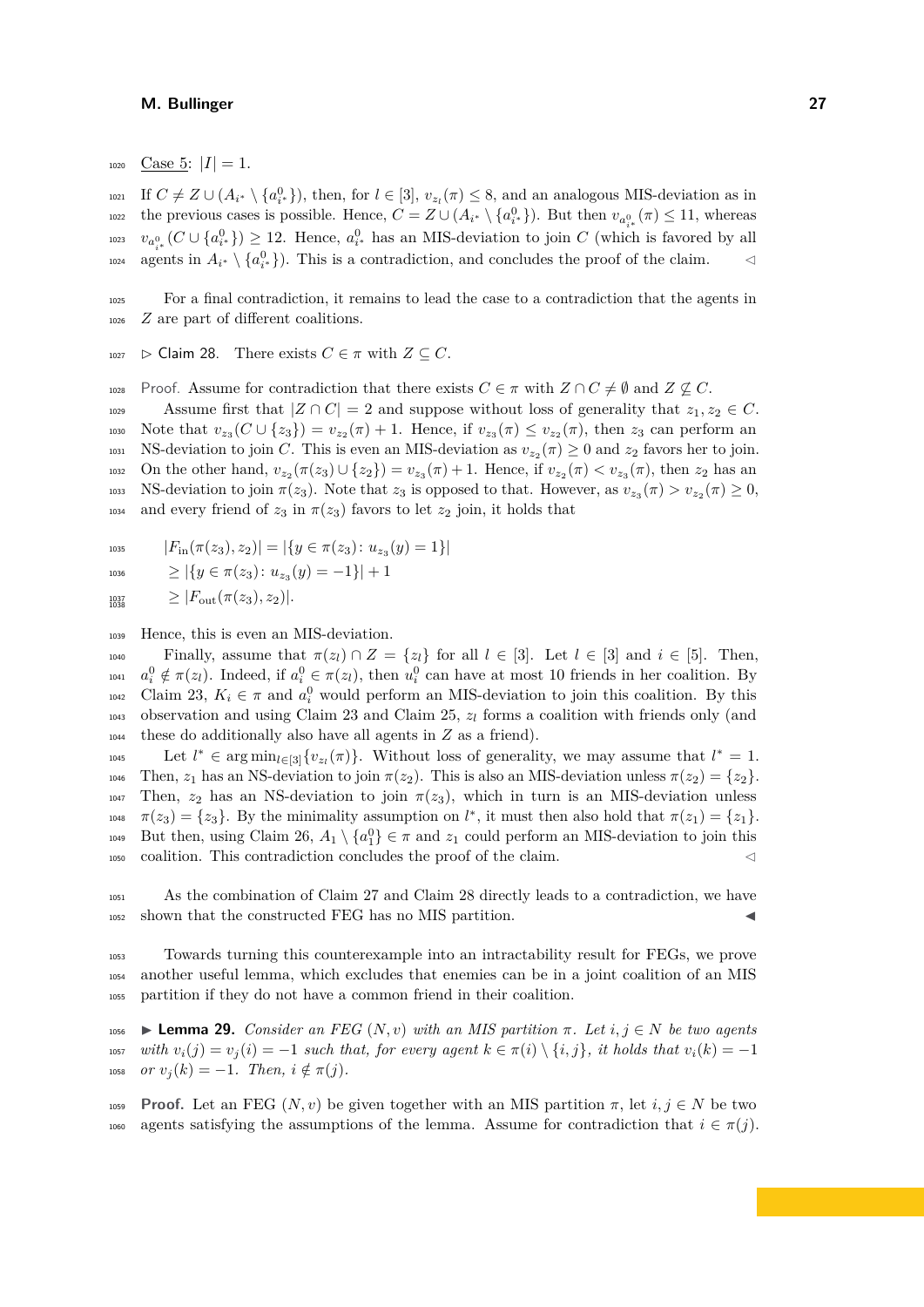1061 Our assumptions imply in particular that, for every agent  $k \in N \setminus \{i, j\}$ , it holds that 1062  $v_i(k) + v_j(k) \leq 0$ . Hence,

$$
v_i(\pi) + v_j(\pi) = -2 + \sum_{k \in \pi(j) \setminus \{i,j\}} v_i(k) + v_j(k) \le -2.
$$

1065 Therefore  $v_i(\pi) < 0$  or  $v_i(\pi) < 0$ , a contradiction.

<sup>1066</sup> ▶ **Theorem 9.** *Deciding whether an FEG contains an MIS partition is NP-complete.*

<sup>1067</sup> **Proof.** We provide a reduction from E3C. Let (*R, S*) be an instance of E3C. We define an 1068 FEG  $(N, v)$  as follows. Let  $N = N_R \cup N_S$  where  $N_R = \cup_{r \in R} N^r$  and  $N_S = \cup_{s \in S} N_s$  with 1069  $N_s = V_s \cup \bigcup_{r \in s} V_s^r$  for  $s \in S$ . There, we define, for  $s \in S$ ,  $V_s = \{c_{s,i}: i \in [10]\}$ , and for  $s \in S$ <sup>1070</sup> and  $r \in s$ ,  $V_s^r = \{c_{s,i}^r : i \in [10]\}$ . To define the sets  $N^r$ , assume that  $(N', v')$  is the FEG constructed in the proof of Proposition [8.](#page-11-2) Then, for  $r \in R$ , we define  $N^r = \{x^r : x \in N'\}.$  $Spectically, we denote the agent corresponding to  $z_1$  by  $z_1^r$ . Agents of this type will be linked$  $\frac{1073}{1073}$  to agents in  $V_s^r$  by means of a positive utility correspondence. We define utilities *v* as follows: 1074 **For all**  $s \in S$ ,  $x, y \in N_s$ :  $v_x(y) = 1$ .

- 
- $F_{\text{1075}}$   $\blacksquare$  For all  $s \in S$ ,  $r \in s$ , and  $x \in V_s^r$ :  $v_x(z_1^r) = v_{z_1^r}(x) = 1$ . 1076
- For all  $r \in R$  and  $x, y \in N'$ :  $v_{x}(y) = v'_{x}(y)$  i.e., the internal valuations for agents in  $N'$ 1077 are identical to the valuations in the counterexample defined in the proof of Proposition [8.](#page-11-2)  $_{1078}$  All other valuations are  $-1$ .

<sup>1079</sup> We claim that  $(R, S)$  is a Yes-instance if and only if the reduced FEG contains an MIS 1080 partition. Suppose first that  $S' \subseteq S$  partitions R. We define a partition  $\pi$  based on a <sup>1081</sup> partition  $\pi'$  of the agent set  $N' \setminus \{z_1\}$  in the game  $(N', v')$  from the proof of Proposition [8.](#page-11-2) 1082 The partition  $\pi'$  is given as follows.

- 1083 We have  $\{z_2, z_3\} \cup A_1 \in \pi'$  and  $K_1 \in \pi'$ .
- $F_{1084}$  **i** For  $i, j \in [5], B_i^j \in \pi'$ .

$$
\text{1085} \quad \equiv \quad \text{For } i \in \{2, 3, 4, 5\}, \, A_i \setminus \{a_i^0\} \in \pi' \text{ and } K_i \cup \{a_i^0\} \in \pi'.
$$

1086 Based on this partition, we can define the partition  $\pi$  as follows.

- $\text{For } s \in S \setminus S' : N_s \in \pi \text{ and for } s \in S' : V_s \in \pi.$
- $\text{For } s \in S', r \in s: V_s^r \cup \{z_1^r\} \in \pi.$
- $F_{1089}$  = For  $r \in R$  and  $x \in N' \setminus \{z_1\}$ :  $\pi(x^r) = \{y^r : y \in \pi'(x)\}.$

1090 Showing that  $\pi$  is MIS follows from a lengthy, but straightforward case analysis.

- For every  $r \in R$  and  $x \in N' \setminus \{z_1\}$ , agent  $x^r$  has utility  $v_{x^r}(\pi) > 0$ , and therefore  $x^r$ 1091  $_{1092}$  cannot join a coalition containing an agent outside  $N<sup>r</sup>$  as this would give her negative 1093 utility. Moreover, also deviations within  $N<sup>r</sup>$  cannot improve her utility:
- $F_{1094}$  = For  $i, j \in [5]$ , and  $l \in [3]$ , if  $x = b_i^{j,l}$ , then  $v_{x}r(\pi) = 2$ , but  $x^r$  can have at most one <sup>1095</sup> friend in any other coalition.
- $F_{1096}$  = For  $i \in [5]$  and  $j \in [11]$ , if  $x = k_i^j$ , then  $v_{x^r}(\pi) \ge 10$ , but  $x^r$  can have at most one <sup>1097</sup> friend in any other coalition.
- 1098 **a** If  $x = a_1^0$ , then  $v_{x}r(\pi) = 11$ , and the only possible deviation that gives  $x^r$  positive  $_{1099}$  utility, i.e., joining  $K_1$ , would not increase her utility.
- $F_{1000}$  = For  $i \in \{2, 3, 4, 5\}$ , if  $x = a_i^0$ , then  $v_{x}$ *r*( $\pi$ ) = 11, and the only possible deviation that gives  $x^r$  positive utility, i.e., joining  $A_i \setminus \{a_i^0\}$  would decrease her utility.
- $\text{If } x = z_2 \text{ or } x = z^3 \text{, then } v_x(r) \geq 9 \text{, and the only possible deviations, i.e., joining a.}$ rios coalition  $A_i \setminus \{a_i^0\}$  for  $i \in \{2, 3, 4, 5\}$  would not increase her utility.

 $F_{1104}$  **For**  $r \in R$ ,  $v_{z_1^r}(\pi) = 10$ , and joining any other coalition does not increase her utility.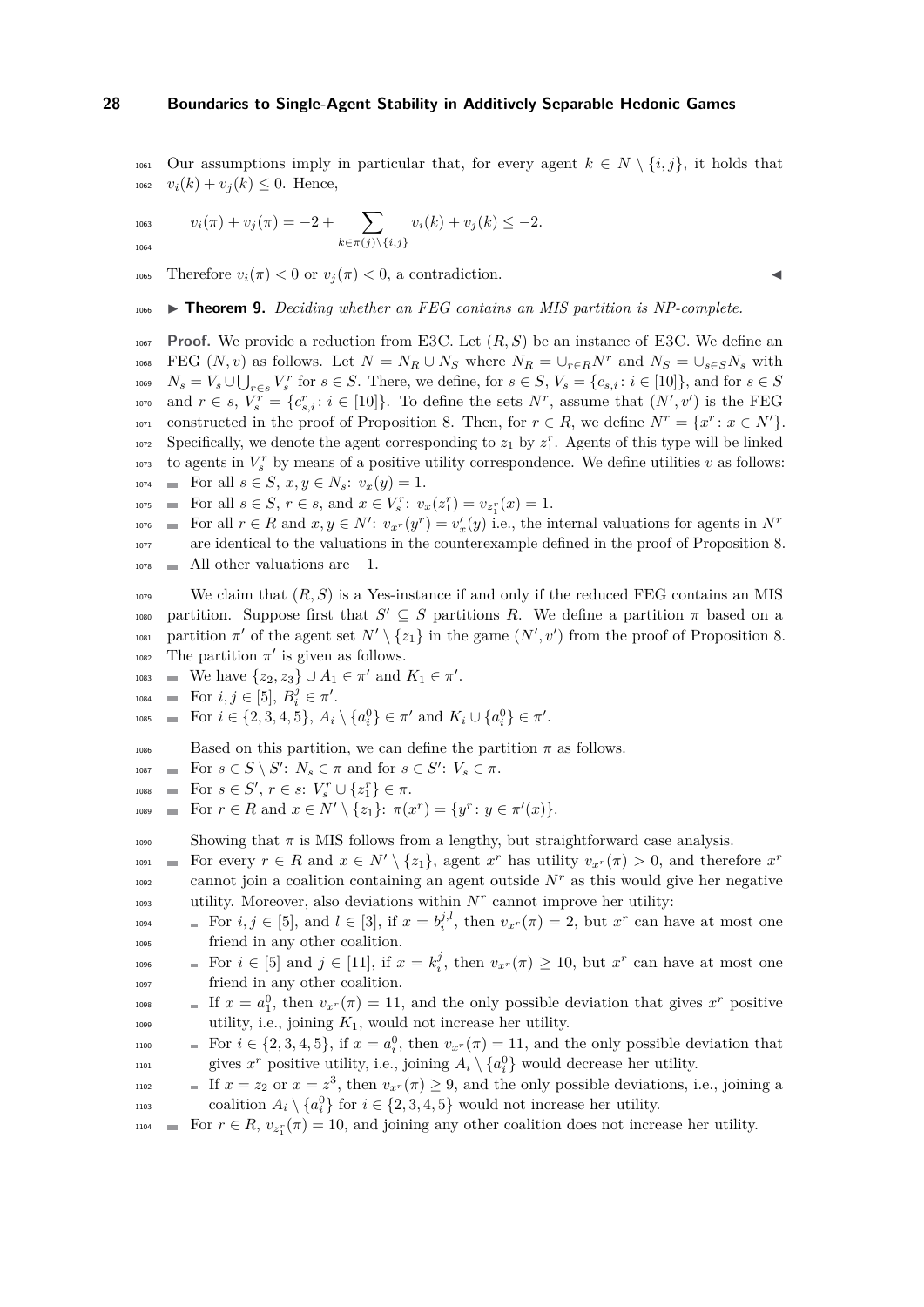$F_{105}$  = For  $s \in S \setminus S'$  and  $x \in N_s$ ,  $v_x(\pi) = 39$ , and joining any other coalition does not give <sup>1106</sup> agent *x* positive utility.

 $F_{1007}$  **a** For  $s \in S'$  and  $x \in V_s$ ,  $v_x(\pi) = 9$ , and joining any other coalition does not give her a

better utility. In particular, joining  $V_s^r \cup \{z_1^r\}$  for  $r \in s$  would also give her a utility of 9.  $F_1$   $\in$   $S'$ ,  $r \in s$ , and  $x \in V_s^r$ ,  $v_x(\pi) = 10$ , and no other coalition gives her a better

1110 utility. In particular, joining  $V_s$  would also give her a utility of 10.

1111 Together, we have shown that  $\pi$  is an MIS partition (we have even shown that it is an NS <sup>1112</sup> partition).

 $1113$  Conversely, assume that the reduced FEG contains an MIS partition *π*.

1114 Note that the assumptions of Lemma [29](#page-26-1) are in particular satisfied for two agents  $i, j \in N$ *u*<sub>1115</sub> with  $v_i(j) = v_i(i) = -1$  such that, for *every* agent  $k ∈ N \setminus \{i, j\}$ , it holds that  $v_i(k) = -1$  or  $v_j(k) = -1$ . Therefore, we can apply Lemma [29](#page-26-1) multiple times to obtain the following facts: **1117 1.** For  $r, r' \in R$  with  $r \neq r', x \in N^r$ , and  $y \in N^{r'}$ , it holds that  $y \notin \pi(x)$ .

<span id="page-28-7"></span><span id="page-28-3"></span>**2.** For every  $s, s' \in S$ ,  $s \neq s'$ ,  $x \in V_s$ , and  $y \in N_{s'}$ , it holds that  $y \notin \pi(x)$ .

<span id="page-28-4"></span>**3.** For every  $s \in S$ ,  $r \in R \setminus s$ ,  $x \in N_s$ , and  $y \in N^r$ , it holds that  $y \notin \pi(x)$ .

<span id="page-28-1"></span>**4.** For every  $s \in S$ ,  $r \in s$ , and  $x \in V_s$ , it holds that  $\pi(x) \cap N^r \subseteq \{z_1^r\}.$ 

1121 Next, we can apply Lemma [21](#page-22-3) to obtain the next two facts.

- <span id="page-28-2"></span>1122 **5.** For every  $s \in S$ , there exists a coalition  $C \in \pi$  with  $V_s \subseteq C$ .
- <span id="page-28-0"></span>**6.** For every  $s \in S$ ,  $r \in S$ , there exists a coalition  $C \in \pi$  with  $V_s^r \subseteq C$ .

<sup>1124</sup> Moreover, combining Lemma [29](#page-26-1) with Fact [6](#page-28-0) allows us to further refine Fact [4](#page-28-1) yielding <sup>1125</sup> the fact

<span id="page-28-5"></span>**7.** For every  $s \in S$ ,  $r \in s$ , and  $x \in V_s$ , it holds that  $V_s^r \subseteq \pi(x)$  whenever  $z_1^r \in \pi(x)$ .

<span id="page-28-6"></span>1127 We are ready to restrict the coalitions of agents in sets  $V_s$  to two possibilities.

1128  $\triangleright$  Claim 30. For all  $s \in S$ , it holds that  $V_s \in \pi$  or  $N_s \in \pi$ .

1129 Proof. Let  $s \in S$  and  $x \in V_s$ , and define  $C := \pi(x)$ . By Fact [5,](#page-28-2)  $V_s \subseteq C$ . Furthermore, by Fact [2,](#page-28-3) Fact [3,](#page-28-4) and Fact [4,](#page-28-1) it holds that  $C \subseteq N_s \cup \{z_1^r : r \in s\}.$ 

1131 Suppose that  $V_s \subsetneq C$ . We have to show that  $C = N_s$ . By Fact [7,](#page-28-5) there exists  $r \in s$  with  $V_s^r \subseteq C$ . Assume for contradiction that  $z_1^r \in C$ . Since all agents in *C* except the agents in  $N_s^r$ 1132  $v_{z_1}(\pi) < 0$  if  $C \supsetneq V_s \cup V_s^r \cup \{z_1^r\}$ . This would contradict that *n*<sub>34</sub>  $\pi$  is an MIS partition and therefore  $C = V_s \cup V_s^r \cup \{z_1^r\}$ . In particular, every agent  $y \in N_s \setminus C$ <sup>1135</sup> has to satisfy  $v_y(\pi) \geq 19$ . Otherwise, this agent could perform an MIS-deviation to join *C*. Hence, there exists a coalition  $D \in \pi$  with  $N_s \setminus C \subseteq D$ . Assume that  $s = \{r, r', r''\}$ . Let <sup>1137</sup>  $y' \in V_s^{r'}$  and  $y'' \in V_s^{r''}$ . If there exists an agent  $q \in N \setminus (V_s^{r'} \cup V_s^{r''})$ , then either  $v_{y'}(q) = -1$ <sup>1138</sup> or  $v_{y''}(q) = -1$ . Assume without loss of generality that the former case holds. Then,  $z_1^{r'} \in D$ . Otherwise,  $v_{y'}(\pi) \leq 18$  and  $y'$  would deviate to join *C*. But then also  $z_1^{r''} \in D$  (due to the 1140 utility of y''), and it must hold that  $D = V_s^{r'} \cup V_s^{r''} \cup \{z_1^{r'}, z_1^{r''}\}\$ . But then,  $v_{z_1^{r'}}(\pi) = -1$ , a <sup>1141</sup> contradiction. Hence,  $D = V_s^{r'} \cup V_s^{r''}$ , but then, any agent in  $V_s$  has an MIS-deviation to join *D*, a contradiction. We can conclude that  $z_1^r \notin C$ .

Since the previous argument is valid for every  $r \in s$  with  $V_s^r \subseteq C$ , we can conclude that <sup>1144</sup>  $C \subseteq N_s$ . Assume for contradiction that there exists an agent  $y \in N_s \setminus C$ , say without loss 1145 of generality that  $y \in V_s^{r'}$ . Note that  $v_y(C \cup \{y\}) \geq 20$ , and therefore, it must hold that 1146  $v_y(\pi) \ge 20$ . Hence,  $V_s^{r'} \cup V_s^{r''} \cup \{z_1^{r'}\} \subseteq \pi(y)$ . Therefore, even  $z_1^{r''} \in \pi(y)$  because otherwise,  $_{1147}$  an agent in  $V_s^{r''}$  would perform an MIS-deviation to join *C*. But then, as in the previous 1148 argument,  $z_1^{r'}$  has a negative utility, a contradiction. Hence,  $C = N_s$ . This concludes the  $_{1149}$  proof of the claim.